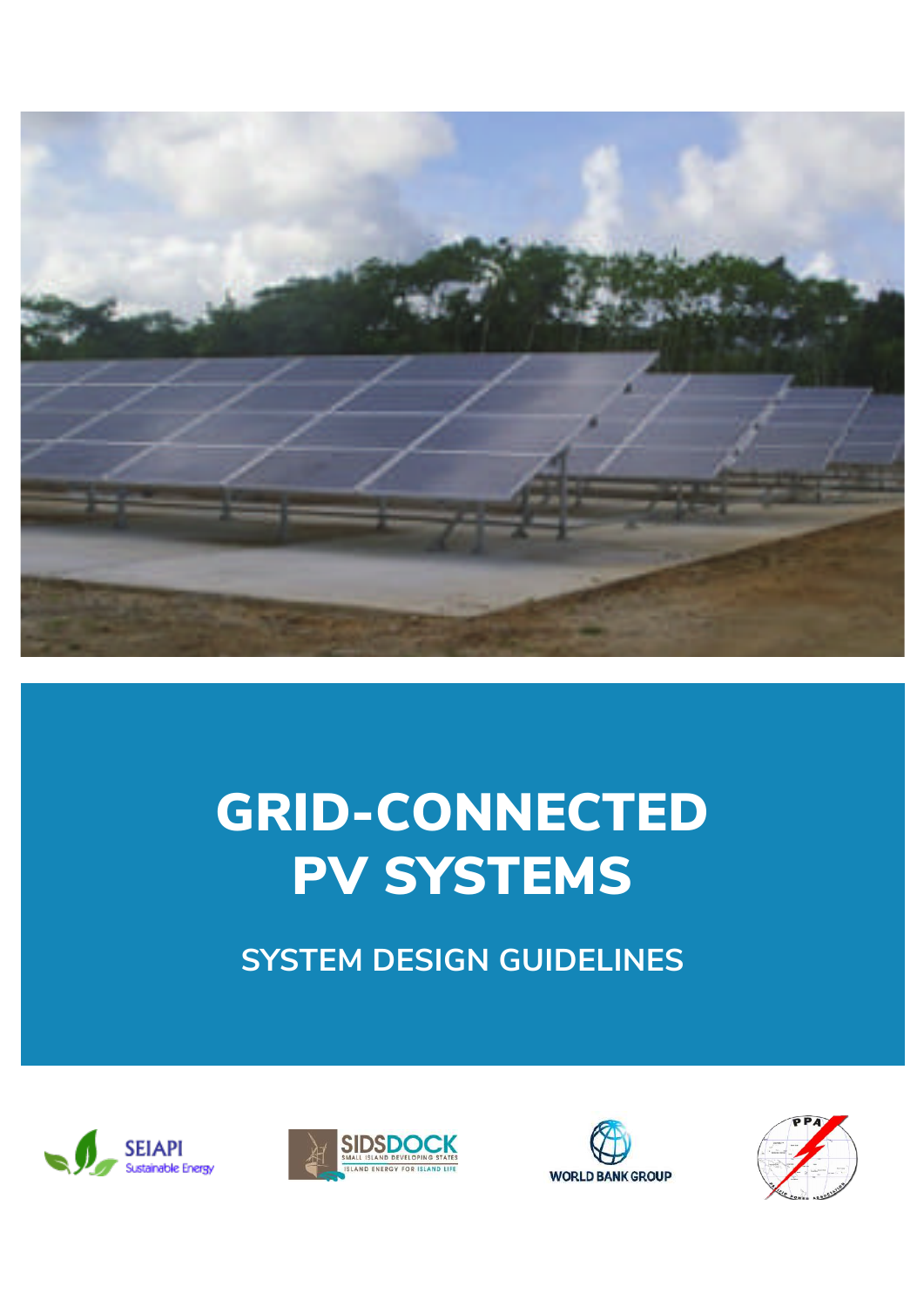# Acknowledgement

The development of this guideline was funded through the Sustainable Energy Industry Development Project (SEIDP). The World Bank through Scaling Up Renewable Energy for Low-Income Countries (SREP) and the Small Island Developing States (SIDSDOCK) provided funding to the PPA as the Project Implementation Agency for the SEIDP. The guidelines have been developed by Global Sustainable Energy Solutions with the support of Dr Herbert Wade and reviewed by PPA and SEIAPI Technical Committees.









These guidelines have been developed for The Pacific Power Association(PPA) and the Sustainable Energy Industry Association of the Pacific Islands (SEIAPI). They represent latest industry BEST PRACTICE for the design of Grid Connected PV Systems © Copyright 2019

While all care has been taken to ensure this guideline is free from omission and error, no responsibility can be taken for the use of this information in the design of any grid connected PV System.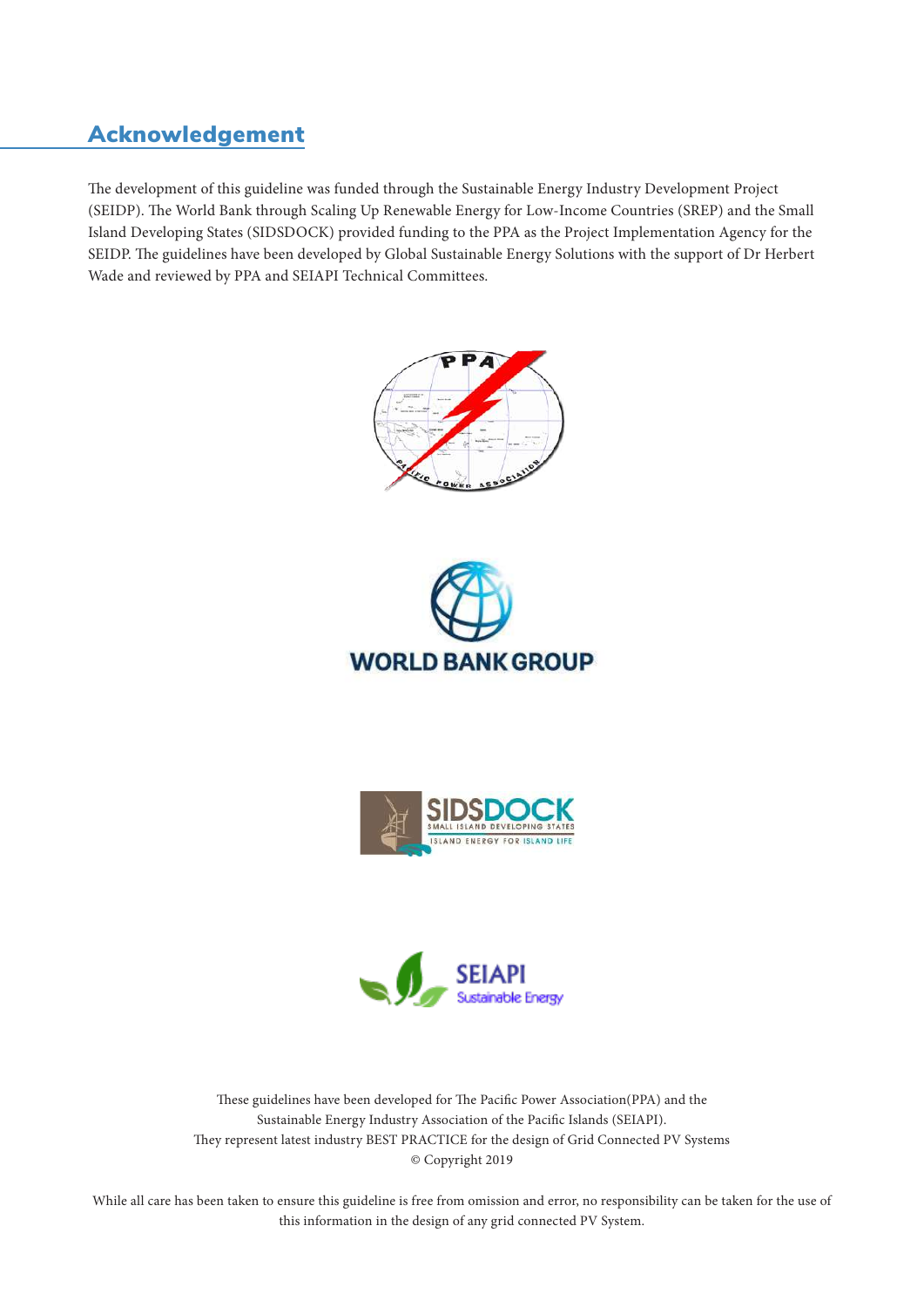# **Table of Contents**

|                         | 7              |
|-------------------------|----------------|
|                         | 8              |
|                         | 8              |
|                         | $\overline{9}$ |
|                         | 9              |
|                         | 10             |
|                         | 11             |
|                         | <sup>11</sup>  |
|                         | 16             |
|                         | 17             |
|                         | 17             |
|                         | 18             |
|                         | 19             |
|                         | 20             |
|                         |                |
|                         |                |
|                         | 28             |
|                         | 29             |
|                         | 30             |
| 10.1 Effect of Shading. | 31             |
|                         | 31             |
|                         | 32             |
|                         | 33             |
|                         | 34             |
|                         | 35             |
|                         | 40             |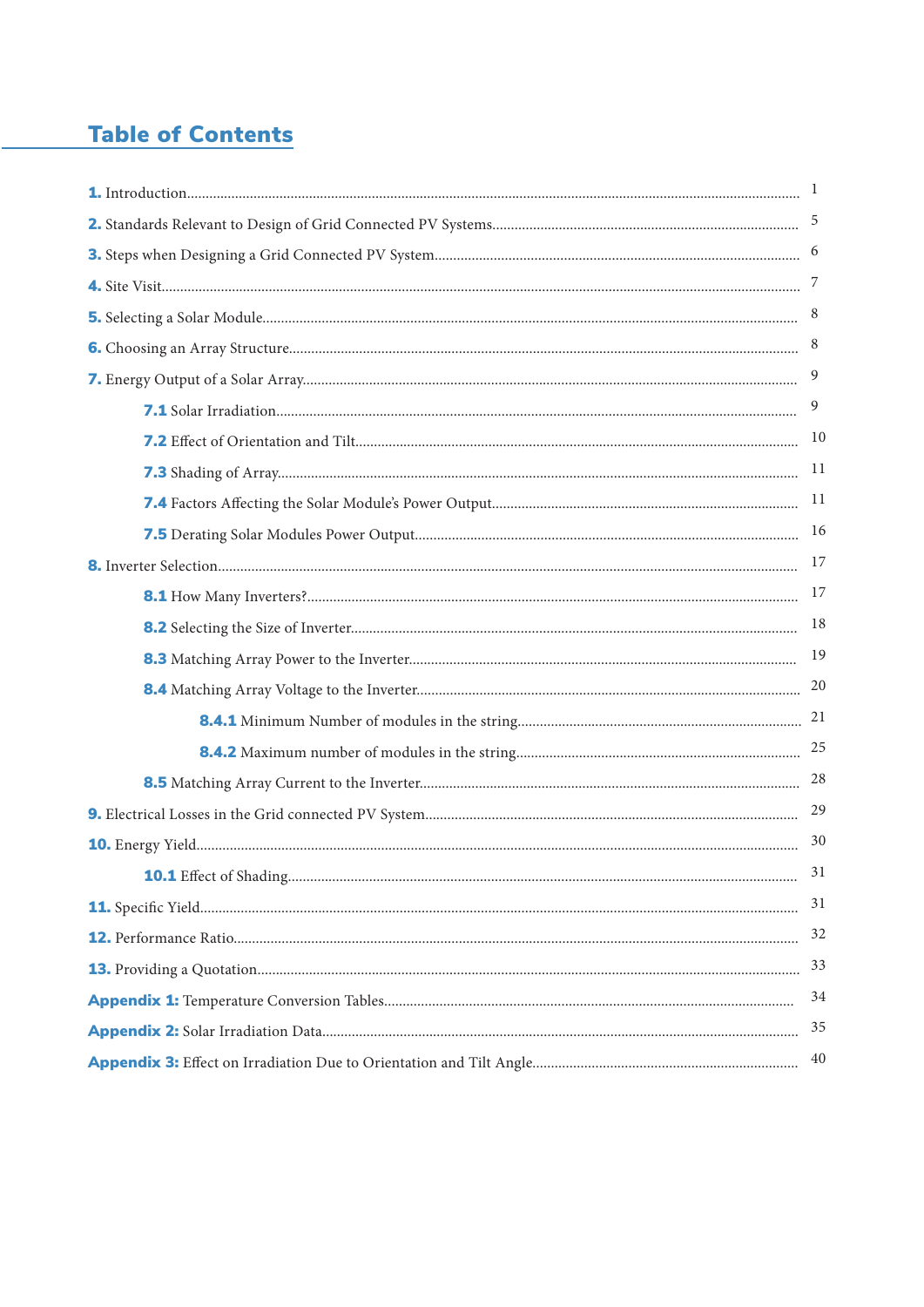# List of Figures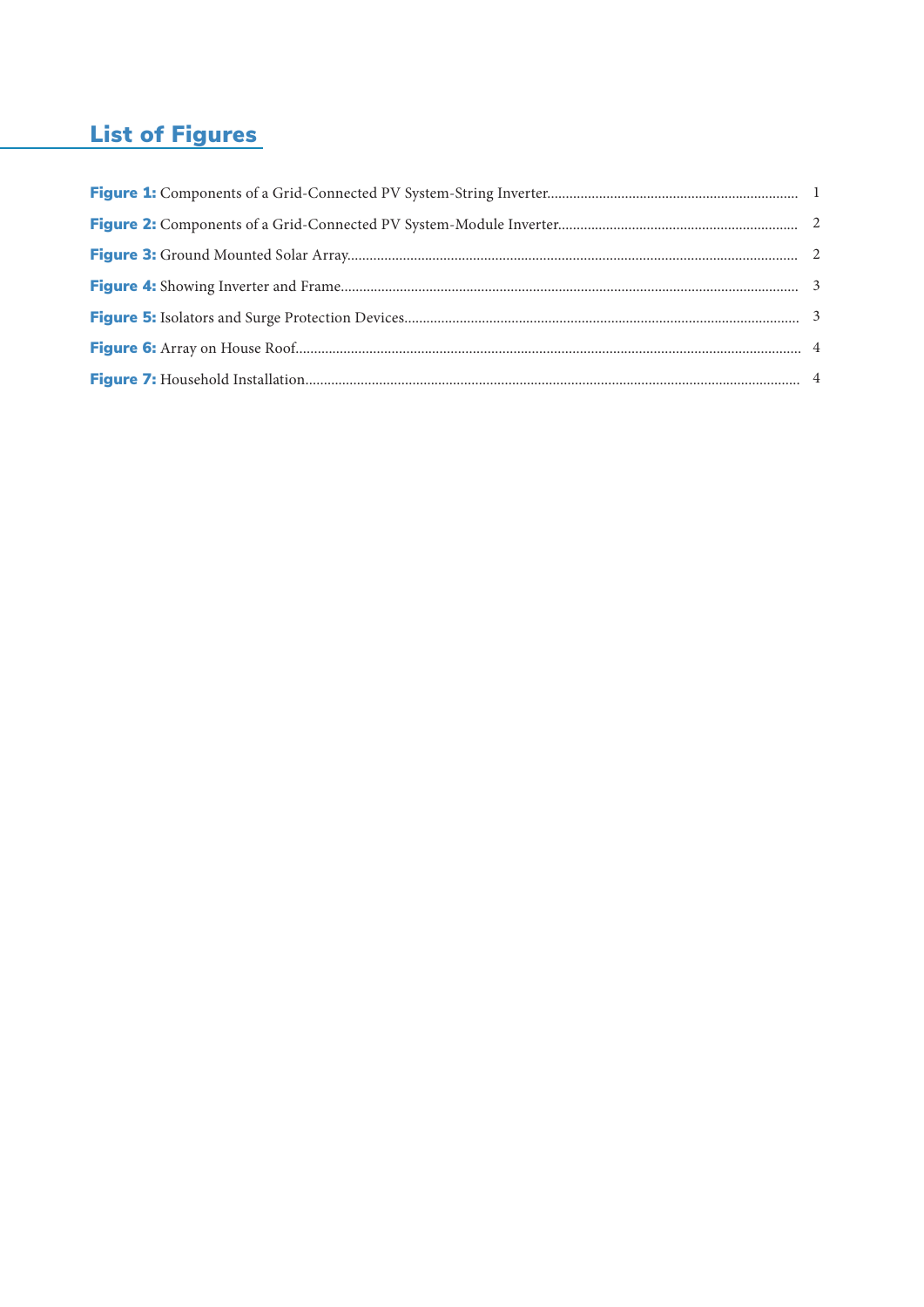# List of Abbreviations

A summary of the main acronyms and terms used in this document is listed below:

| АC          | <b>Alternating Current</b>                 |
|-------------|--------------------------------------------|
| AS          | Australian Standards                       |
| DC          | Direct Current                             |
| EN          | European Standards (European Norms)        |
| <b>IEC</b>  | International Electrotechnical Commission. |
| $KW_p$      | Kilowatt Peak                              |
| KWh         | Kilowatt Hour                              |
| <b>LED</b>  | Light-emitting Diode                       |
| <b>MP</b>   | Maximum Power                              |
| <b>MPP</b>  | Maximum Power Point                        |
| <b>MPPT</b> | Maximum Power Point Tracker                |
| <b>NEC</b>  | National Electrical Code                   |
| <b>NZS</b>  | New Zealand Standards                      |
| <b>PNG</b>  | Papua New Guinea                           |
| <b>PSH</b>  | Peak Sun Hours                             |
| <b>PV</b>   | Photovoltaic                               |
| <b>STC</b>  | <b>Standard Test Conditions</b>            |
| UL          | Underwriters Laboratories                  |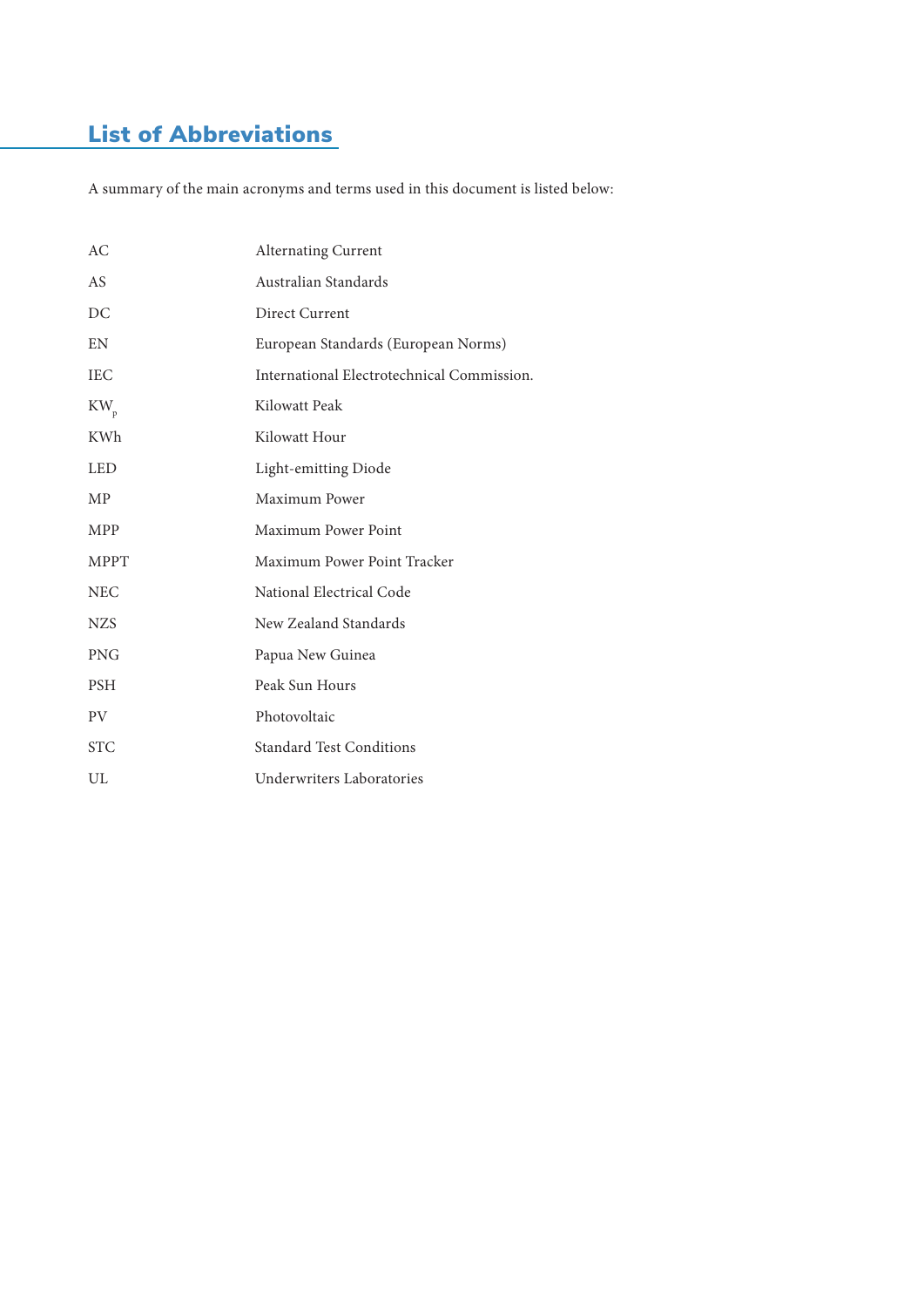# 1. Introduction

This document provides an overview of the formulas and processes undertaken when designing (or sizing) a grid connected PV system.

This document provides the minimum knowledge required when designing a grid connected PV system. Design criteria may include:

- Specifying a specific size (in  $kW_p$ ) for an array;
- Available budget;
- Available module mounting space;
- An annual kWh delivery goal such as wanting to zero the owner's annual electrical usage from the grid;
- Wanting to reduce the use of fossil fuel in the country or meet other specific customer related criteria.

Whatever the final design criteria, a designer shall be capable of:

- Determining the energy yield, specific yield and performance ratio of the grid connected PV system.
- Determining the inverter size and quantity based on the size and number of the panels in the array.
- Matching the array/panel configuration to the selected inverters:
	- Maximum voltage and voltage operating window;
	- Maximum allowable d. input power rating; and
	- Maximum dc input current rating.

A system designer will also determine the required cable sizes, isolation (switching) and protection requirements. This information is included in the companion guide titles: Installation of grid connected PV systems.

Figures 1 & 2 show 2 types of typical interconnection of a grid connected PV system. Examples of the individual components are shown in Figures 3 to 7.



*Figure 1: Components of a Grid Connected PV System-String Inverter*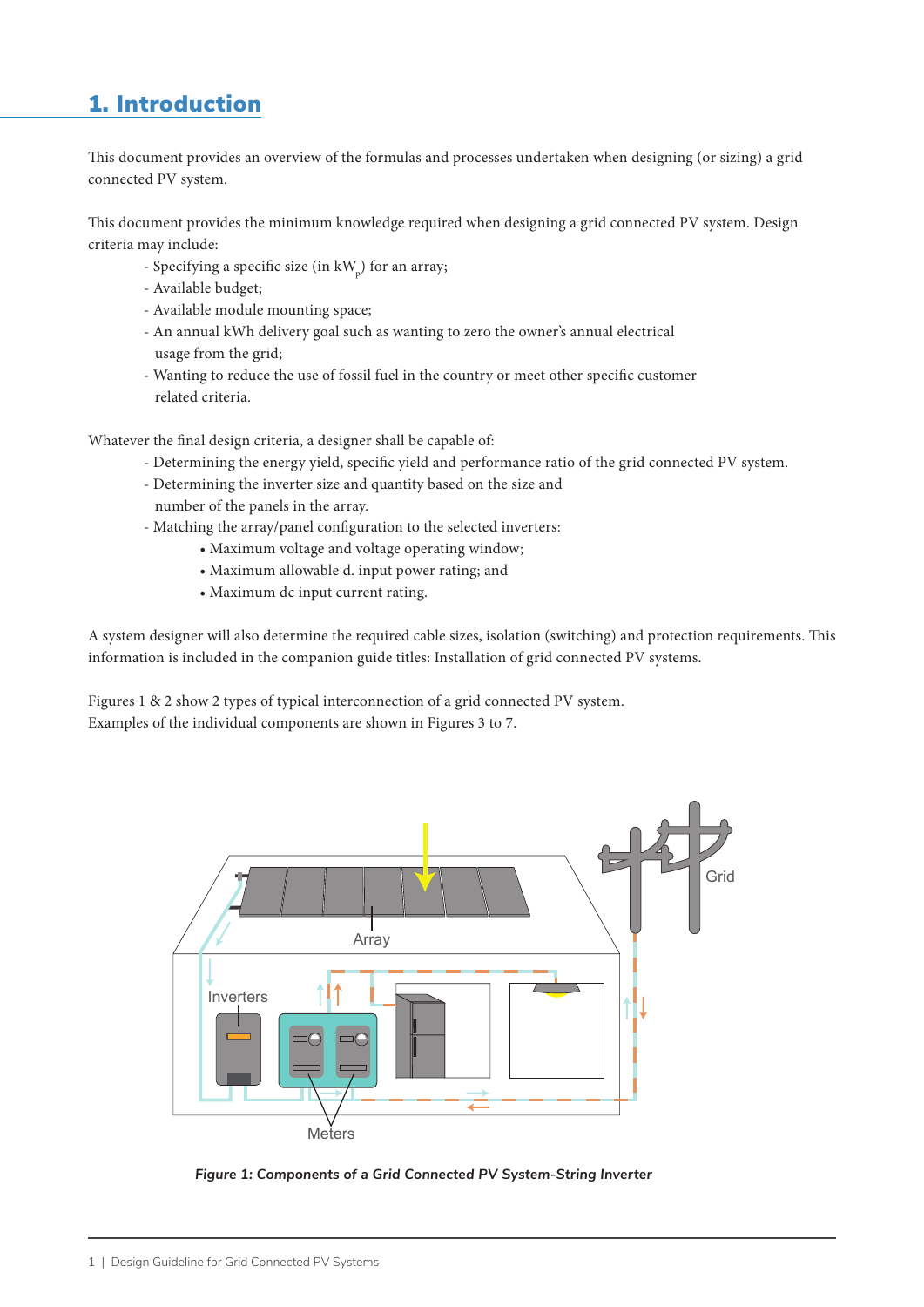

*Figure 2 : Components of a Grid Connected PV System- Module Inverter*



*Figure 3: Ground Mounted Solar array*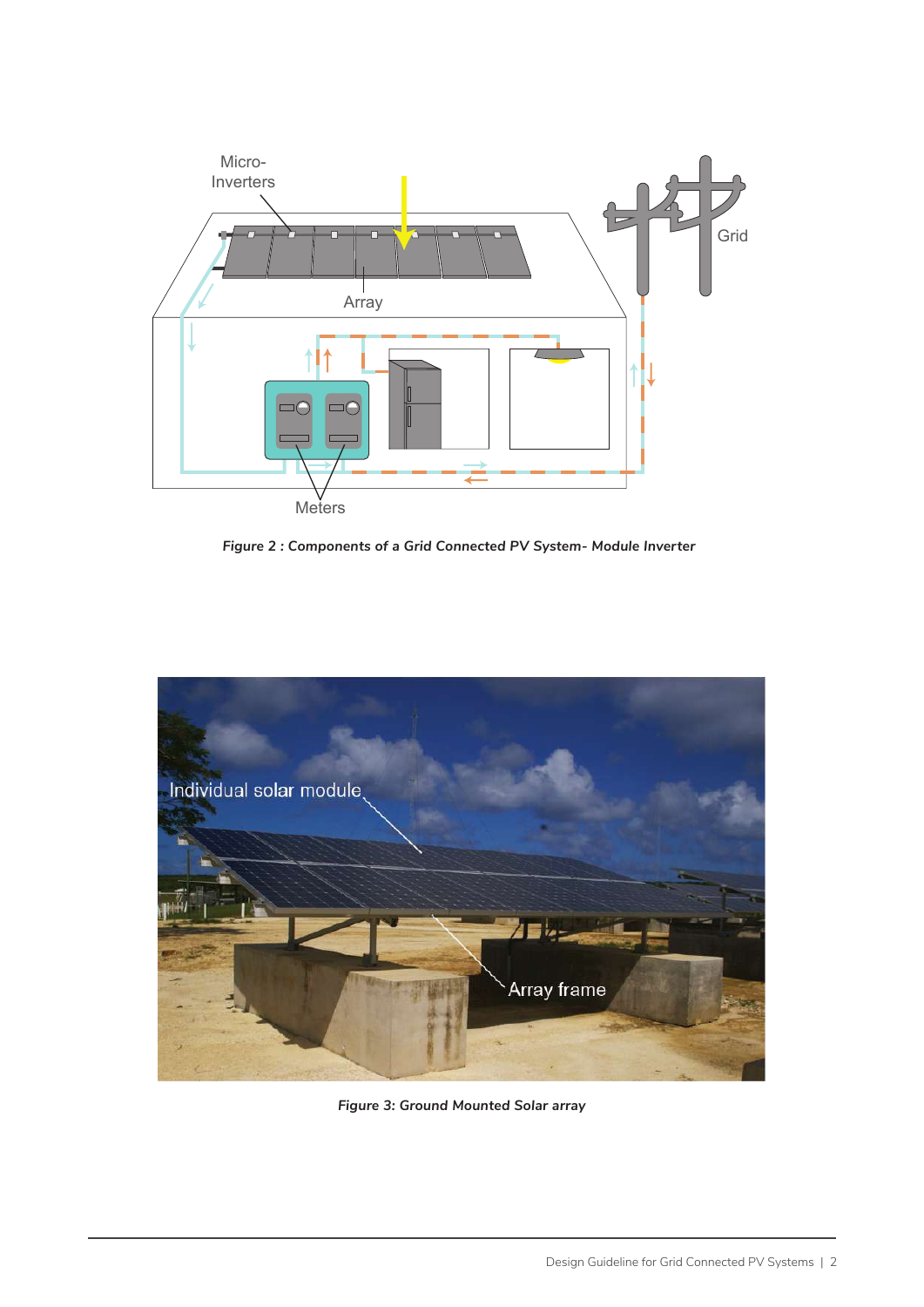

*Figure 4: Showing Inverter and Frame*



*Figure 5: Isolators and Surge Protection Devices*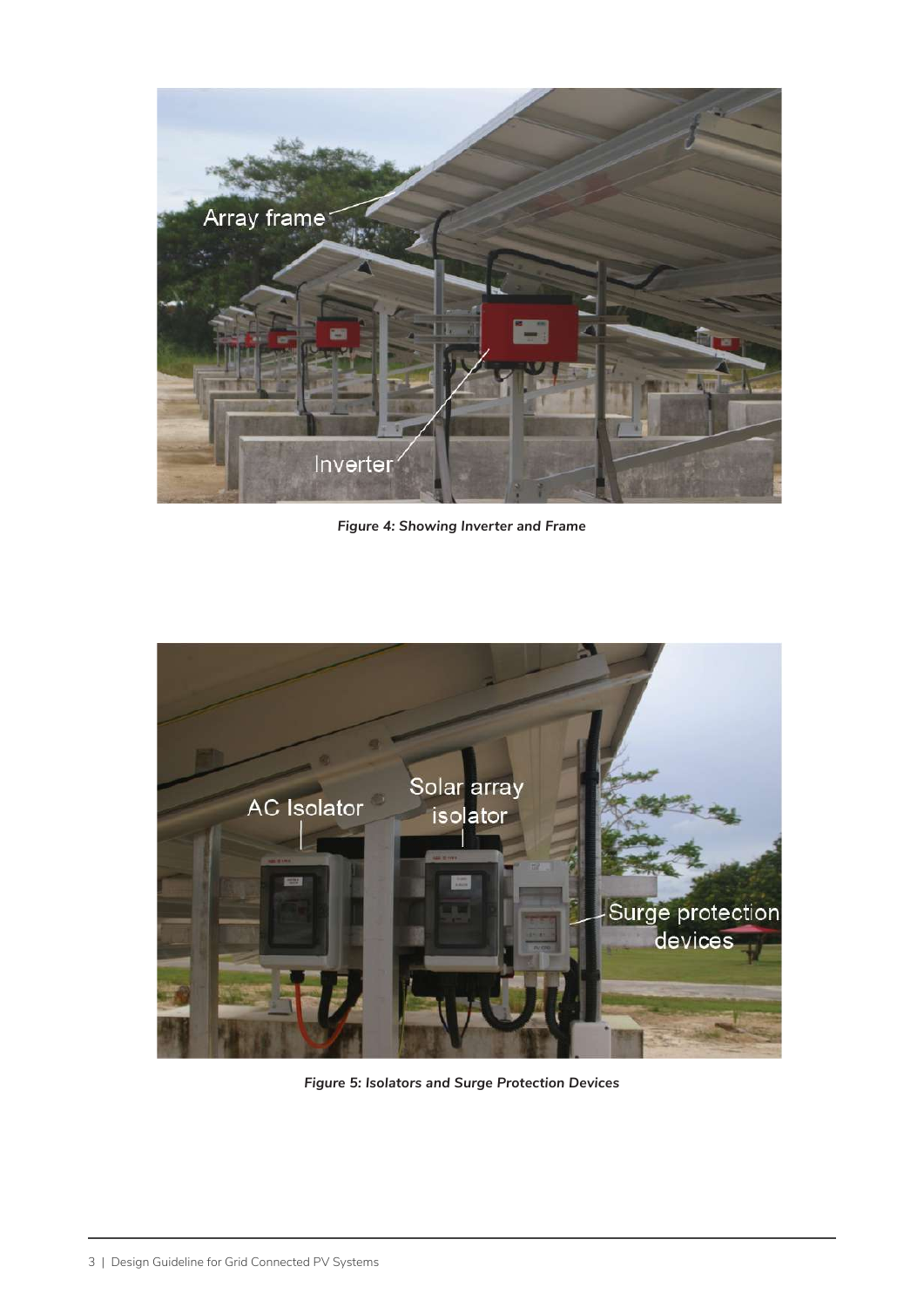

*Figure 6: Array on House Roof*



*Figure 7: Household Installation*

#### *Notes:*

1. IEC standards use a.c. and d.c. for alternating and direct current respectively while the NEC uses ac and dc. This guideline uses ac and dc.

2. In this document there are calculations based on temperatures in degrees centigrade (°C). The formulas used are based on figures provided from solar module manufactures where the temperature coefficients are generally expressed in °C in degrees while there are some from the USA that have used degrees kelvin (K). A one-degree change in C is equal to a one-degree change in K. So if the module manufacturer provides the temperature coefficient in K, just change the K to a °C.

If your local temperatures are given in Fahrenheit degrees, to use the formulas shown in this guideline, you must convert °F to °C. For your convenience in making that conversion, Appendix 1 is a table to convert from °F to °C from 32°F to 127°F (0°C to 53°C). Use the appropriate Fahrenheit number in a °F column and use the number in the adjacent °C column in the formulas given in this guideline.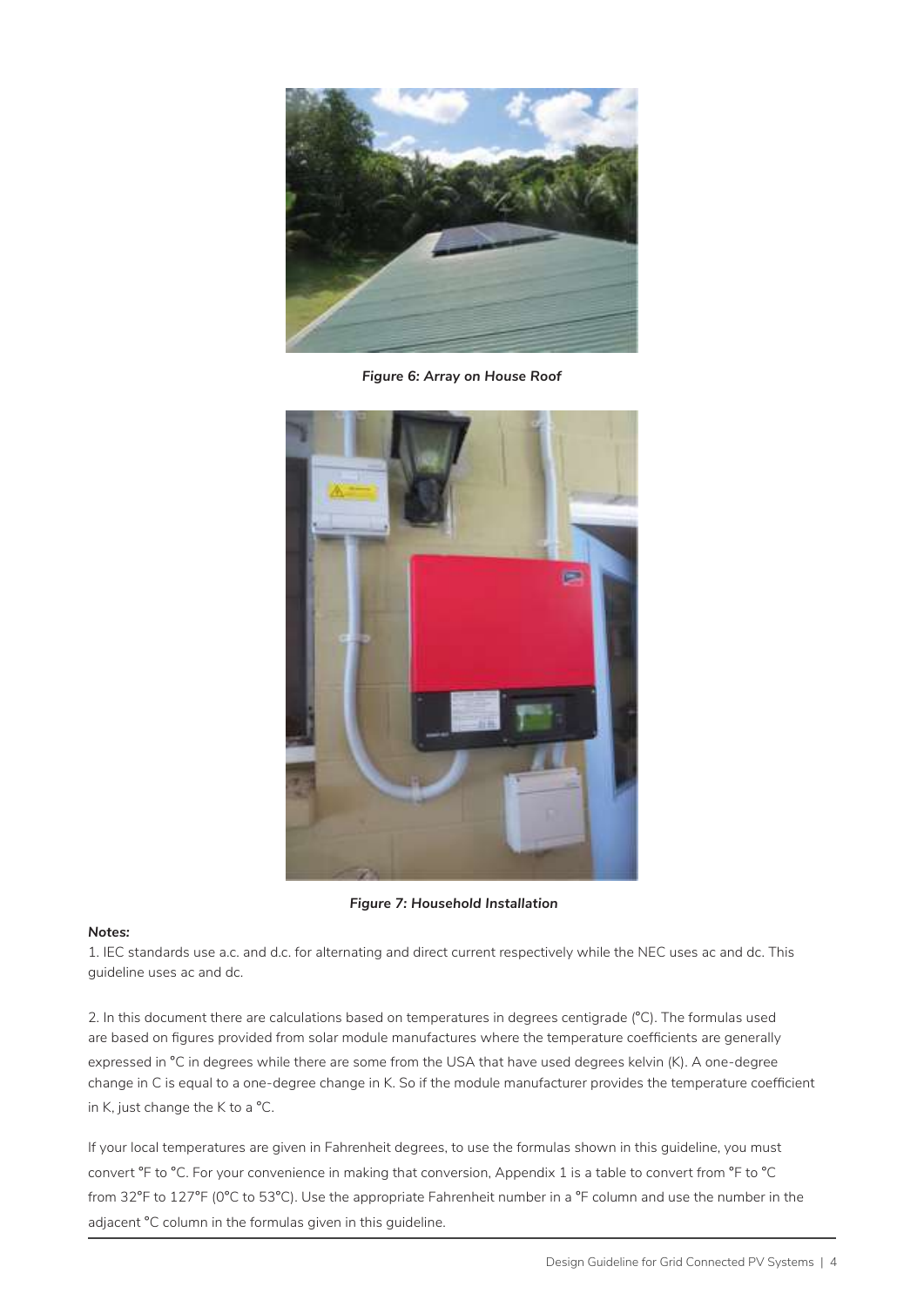# 2. Standards Relevant to Design of Grid Connected PV Systems

System designs should follow any standards that are typically applied in the country or region where the solar installation will occur as well as any additional standards specific to the island country where the installation is located. The following are the relevant standards in Australia, New Zealand and USA. They are listed because some Pacific island countries and territories do follow those standards. These standards are often updated and amended so the latest version should always be applied.

In Australia and New Zealand, the relevant standards include:

| - AS/NZ 3000            | Wiring Rules.                                                     |
|-------------------------|-------------------------------------------------------------------|
| - AS/NZS 3008           | Electrical Installations-Selection of Cables.                     |
| - AS /NZS 4777          | Grid Connection of energy systems by Inverters.                   |
| - AS/NZS 5033           | Installation and Safety Requirements of PV Arrays.                |
| - AS/NZS 4509           | Stand-alone power systems (note: some aspects of these standards  |
|                         | are relevant to grid connect systems).                            |
| - AS 3595               | Energy management programs.                                       |
| - AS 1768               | Lightning Protection.                                             |
| - IEC 61215             | Terrestrial photovoltaic (PV) modules -                           |
|                         | Design qualification and type approval                            |
| $\bullet$ IEC 61215-1   | Part 1: Test requirements                                         |
| $\bullet$ IEC 61215-1-1 | Part 1-1: Special requirements for testing of crystalline silicon |
|                         | photovoltaic (PV) modules                                         |
| $\bullet$ IEC 61215-1-2 | Part 1-2: Special requirements for testing of thin-film Cadmium   |
|                         | Telluride (CdTe) based photovoltaic (PV) modules                  |
| $\bullet$ IEC 61215-1-3 | Part 1-3: Special requirements for testing of thin-film amorphous |
|                         | silicon based photovoltaic (PV) modules                           |
| $\bullet$ IEC 61215-1-4 | Part 1-4: Special requirements for testing of thin-film Cu(In,GA) |
|                         | (S,Se) <sub>2</sub> based photovoltaic (PV) modules               |
| • IEC 61215-2           | Part 2: Test Procedures                                           |
|                         |                                                                   |
| - IEC 61730             | Photovoltaic (PV) module safety qualification.                    |
| $\bullet$ IEC 61730-1   | Part 1: Requirements for construction.                            |
| • IEC 61730-2           | Part 2: Requirements for testing.                                 |
| - IEC 62109             | Safety of power converter for use in photovoltaic power systems.  |
| $\bullet$ IEC 62109-1   | Part 1: General requirements.                                     |
| • IEC 62109-2           | Part 2: Particular requirements for inverters.                    |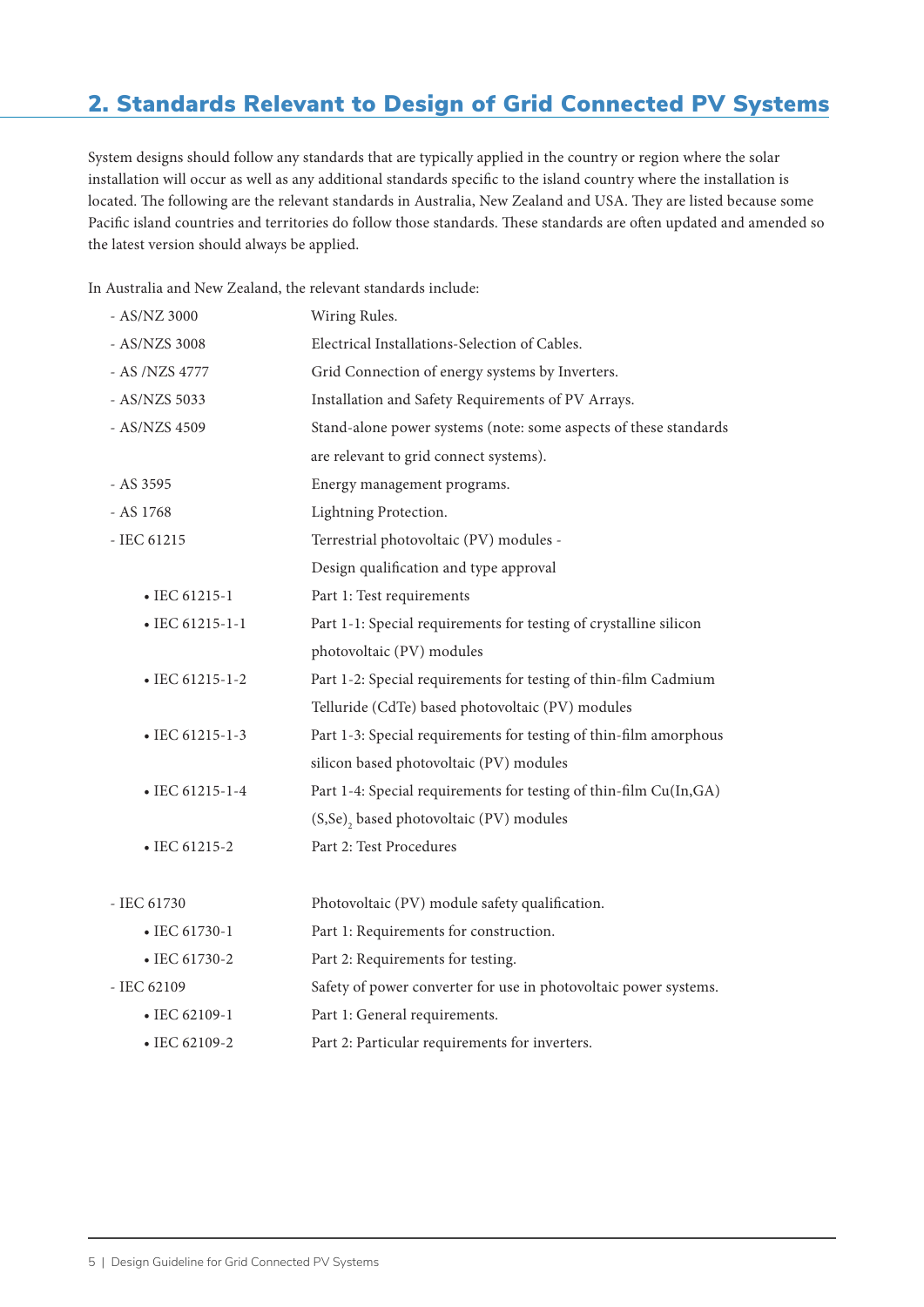In USA the relevant codes and standards include:

- Electrical Codes-National Electrical Code and NFPA 70:

| • Article 690:         | Solar Photovoltaic Systems.                                        |
|------------------------|--------------------------------------------------------------------|
| $\bullet$ Article 705: | Interconnected Electric Power Production.                          |
| - Building Codes       | ICC, ASCE 7.                                                       |
| - UL 1703              | Flat Plate Photovoltaic Modules and Panels.                        |
| - IEEE 1547            | Standards for Interconnecting Distributed Resources with           |
|                        | Electric Power Systems.                                            |
| - UL Standard 1741     | Standard for Inverter, converters, Controllers and Interconnection |
|                        | System Equipment for use with Distributed Energy Resources.        |
| $-UL62109:$            | Standard for Safety of Power Converters for Use in                 |
|                        | Photovoltaic Power Systems.                                        |
| - UL 2703              | Standard for Mounting Systems, Mounting Devices, Clamping/         |
|                        | Retention Devices, and Ground Lugs for Use with Flat-Plate         |
|                        | Photovoltaic Modules and Panels.                                   |
| $-UL(IEC)$ 61215       | Crystalline silicon terrestrial photovoltaic (PV) modules-         |
|                        | Design qualification and type approval.                            |
| $-UL(IEC)61646$        | Thin-film terrestrial photovoltaic (PV) modules-                   |
|                        | Design qualification and type approval                             |

# 3. Steps when Designing a Grid Connected PV System

The steps in undertaking a system design include:

- **1.** Determining why the potential client/owner wants a grid connected PV system.
- **2.** Undertaking a site visit and determining the limitations for installing a system and where all the equipment will be installed (Section 4)
- **3.** Determining the size of the array (Section 5,6 and 7)
- **4.** Selecting an inverter(s) and matching the inverter(s) to the array. (Section 8)
- **5.** Estimating the annual solar input at the site (Section 7)
- **6.** Estimating the system yield. (Section 10)
- **7.** Providing a quotation to the client/customer. (Section 13)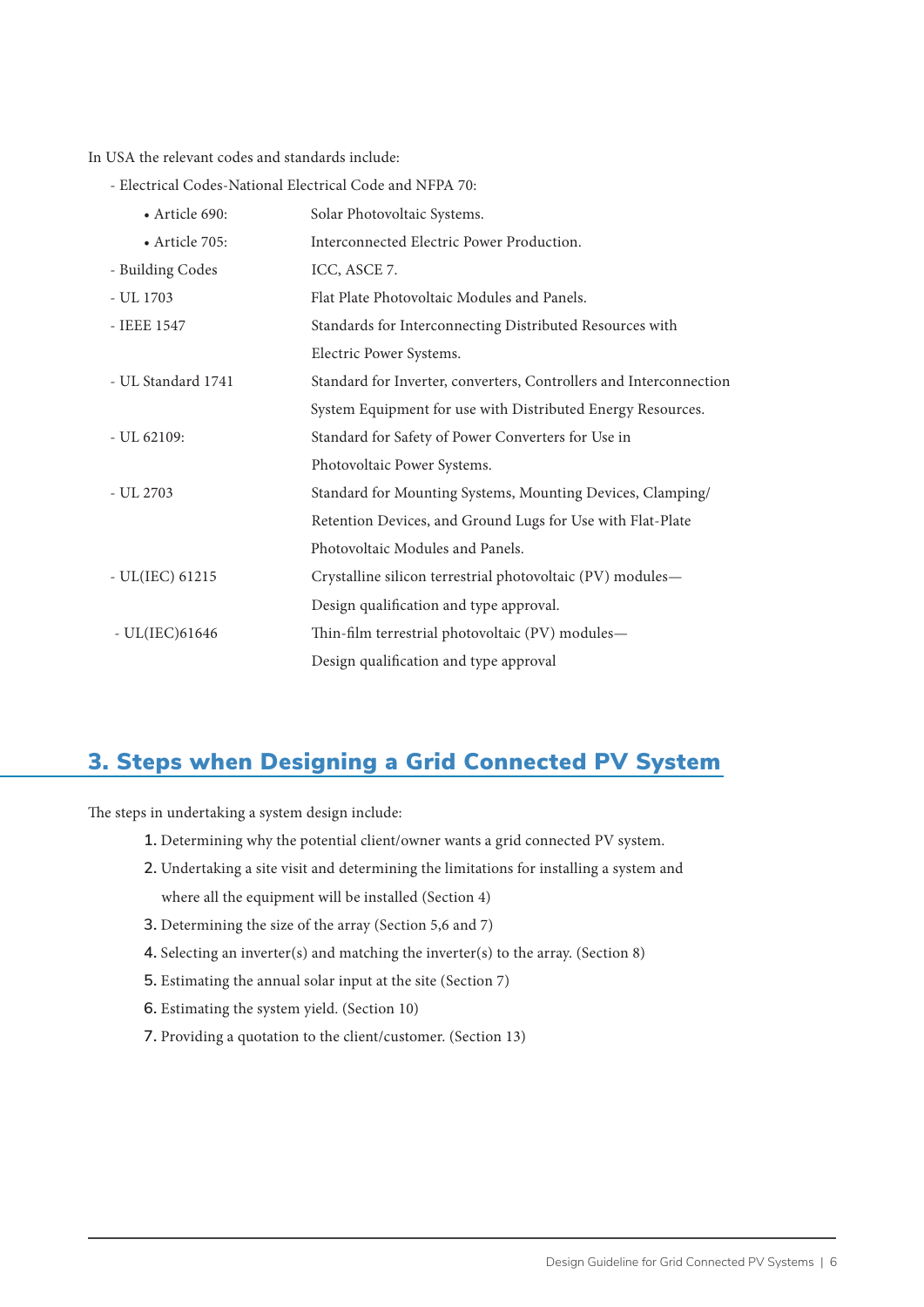# 4. Site Visit

Prior to designing any Grid Connected PV system a designer shall visit the site and undertake/determine/obtain the following:

- **1.** The reason why the client wants a grid connected PV system.
- **2.** Discuss energy efficiency initiatives that could be implemented by the site owner. These could include:
	- i. Replacing inefficient electrical appliances with new energy efficient electrical appliances
	- ii. Possibly replacing tank type electric hot water heaters with a solar water heater either gas or electric boosted. (If applicable) *Note*:

 Price of PV modules has reduced so much that for some locations, using PV modules on an electric hot water unit may be cheaper then installing a separate solar hot water unit.

- iii. Replacing incandescent light bulbs with efficient LED lights.
- **3.** Assess the occupational safety and health risks when working on that particular site.
- **4.** Determine the solar access for the site.
- **5.** Determine whether any shading will occur and estimate its effect on the system.
- **6.** Determine the orientation and tilt angle of the roof if the solar array is to be roof mounted.
- **7.** Determine the area available for mounting the solar array.
- **8.** Determine whether the roof is suitable as-is for mounting the array or if roof renovation could make it suitable.
- **9.** Determine how the modules will be mounted on the roof.
- **10.** Determine where the inverter(s) will be located.
- **11.** Determine the cabling route and estimate the lengths of the cable runs.
- **12.** Determine whether monitoring panels or screens are required and determine a suitable location for them with the owner

Following the site visit the designer shall estimate the available solar irradiation at the array based on the available solar irradiation for the site as affected by the tilt, orientation and effect of any shadows. (See section 7.1 and 7.2)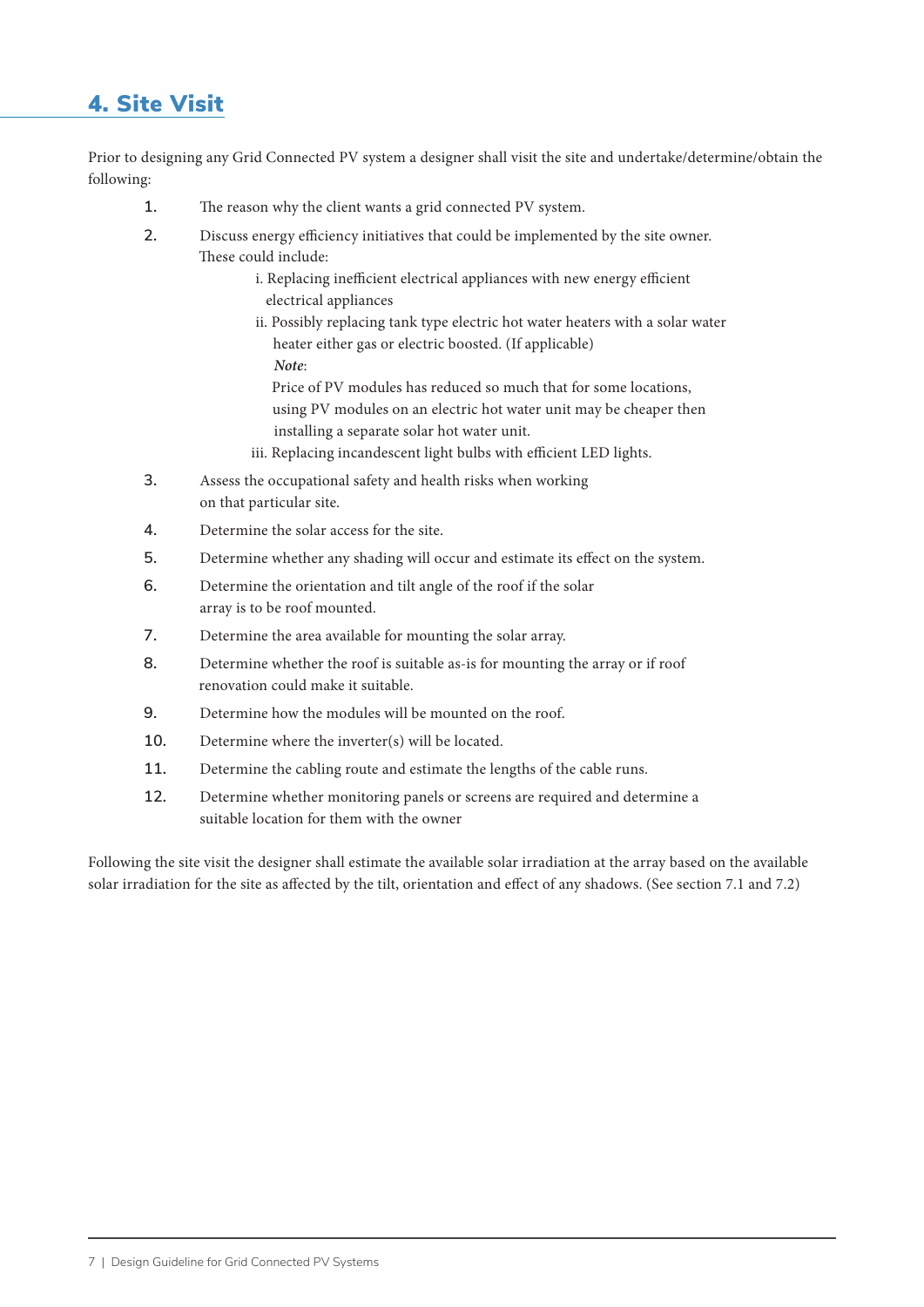# 5. Selecting a Solar Module

 $Or$ 

When selecting a solar module to be used in a grid connected PV system the solar modules shall meet the following IEC standards:

| $-$ IEC 61215         | Terrestrial photovoltaic (PV) modules -Design qualification and type approval |
|-----------------------|-------------------------------------------------------------------------------|
| $\cdot$ IEC 61215-1   | Part 1: Test Requirements                                                     |
| $\bullet$ IEC 61215-2 | Part 2: Test Procedures                                                       |
| $\cdot$ IEC 61215     | Part 1.1, Part 1.2 Part 1.3, part 1.4 which all relate to specific types      |
|                       | of modules e.g. crystalline, thin film amorphous etc (See Section 2)          |
| - IEC 61730           | Photovoltaic (PV) module safety qualification                                 |
| $\bullet$ IEC 61730-1 | Part 1: Requirements for construction                                         |
| $\bullet$ IEC 61730-2 | Part 2: Requirements for testing                                              |
| Or the UL standard    |                                                                               |
| - UL 1703             | Flat Plate Photovoltaic Modules and Panels                                    |

For modules with IEC certification they must be certified as Application Class A per IEC 61730.

*Note:* IEC61215 are also available as European Standards (EN) and Underwriters Limited Standards (UL)

# 6. Choosing an Array Structure

The array structure and module attachment system selected for the PV modules shall be designed to resist the ultimate wind actions for the site where the array will be located and be constructed of material suitable for the location. For those countries which have experienced Category 3 to 5 cyclones/typhoons then the frames shall be designed to meet the wind speeds expected in a Category 5 cyclone/typhoon.

 Array frames that are designed for winds experienced in Category 5 cyclones typically have mid-clamps longer than 50 mm (2 inches) in length and there can be as many as 3 railings per module. In a large system, consideration shall be given to using an end clamp for every fourth module so if one does become loose then only a few other modules would be affected, not necessarily the whole array.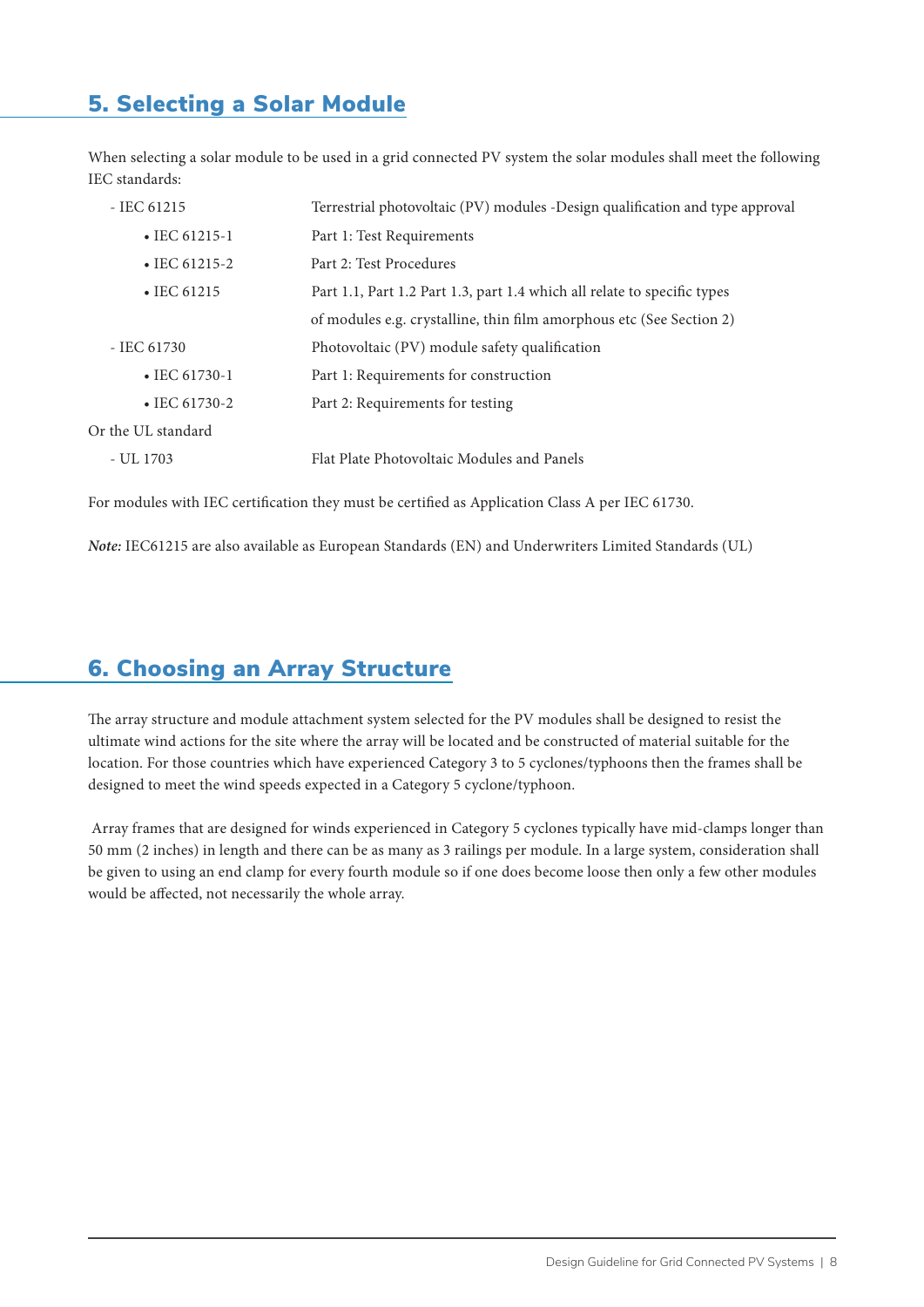# 7. Energy Output of a Solar Array

# **7.1 Solar Irradiation**

Solar data obtained from ground mounted instruments should be the first choice for estimating the solar energy input at the site. Such data may be available from various local sources, typically the national meteorological or agricultural departments. In the case of some islands, (e.g. Nauru and Papua New Guinea) international agencies have collected high quality multi-year, ground level solar data that can be obtained from the home office of the agency collecting the data.

In 2017 the World Bank launched a new tool, for the Pacific Islands as part of their solar atlas. Data can be downloaded from Global Solar Atlas - http://globalsolaratlas.info/.

One other source for solar irradiation data is the NASA website: https://power.larc.nasa.gov/data-access-viewer/ RETSCREEN: (https://www.nrcan.gc.ca/energy/software-tools/7465), a program available from Canada that incorporates the NASA data, is easier to use. Please note that the NASA data has, in some instances, had higher irradiation figures than that recorded by ground collection data in some countries. But if there is no other data available it is data that can be used. One advantage of this data is that it is shown as monthly averages and the timing of high and low solar inputs can be easily seen.

Solar irradiation is typically provided as kWh/m2 , however, it can also be stated as daily Peak Sun Hours (PSH). This is the equivalent number of hours with a solar irradiance of  $1 \text{kW/m}^2$ .

Appendix 2 provides PSH data on the following sites:

- Alofi, Niue (Latitude 19°04'S, Longitude 169°55'W)
- Apia, Samoa (Latitude 13°50'S, Longitude 171°46'W)
- Hagåtña, Guam (Latitude 13°28'N, Longitude 144°45'E)
- Honiara, Solomon Islands (Latitude 09°27'S, Longitude 159°57'E)
- Koror, Palau (Latitude 7°20'N, Longitude 134°28'E)
- Lae, Papua New Guinea (Latitude 6°44'S, Longitude 147°00'E)
- Majuro, Marshall Islands (Latitude 7°12'N, Longitude 171°06'E)
- Nauru (Latitude 0°32'S, Longitude 166°56'E)
- Nouméa, New Caledonia (Latitude 22°16'S, Longitude 166°27'E)
- Nuku'alofa, Tonga (Latitude 21°08'S, Longitude 175°12'W)
- Pago Pago, American Samoa (Latitude 14°16'S, Longitude: 170°42'W)
- Palikir, Pohnpei FSM (Latitude 6°54'N, Longitude 158°13'E)
- Port Moresby, Papua New Guinea (Latitude 9°29'S, Longitude 147°9'E)
- Port Vila, Vanuatu (Latitude 17°44'S, Longitude 168°19'E)
- Rarotonga, Cook Islands (Latitude 21°12'S, Longitude 159°47'W)
- Suva, Fiji (Latitude 18°08'S, Longitude 178°25'E)
- Tarawa, Kiribati (Latitude 1°28'N, Longitude 173°2'E)
- Vaiaku, Tuvalu (Latitude 8°31'S, Longitude 179°13'E)

*Note:* PV arrays in grid-connected systems are often mounted on the roof of a building. The roof might not be facing true north (Southern Hemisphere) or south (Northern Hemisphere) or at the optimum tilt angle for the site. The irradiation data as corrected for the roof orientation (azimuth)and pitch (tilt angle) shall be used when undertaking the design. Please see the following discussion on tilt and orientation for determining peak sun hours for sites not facing the deal direction.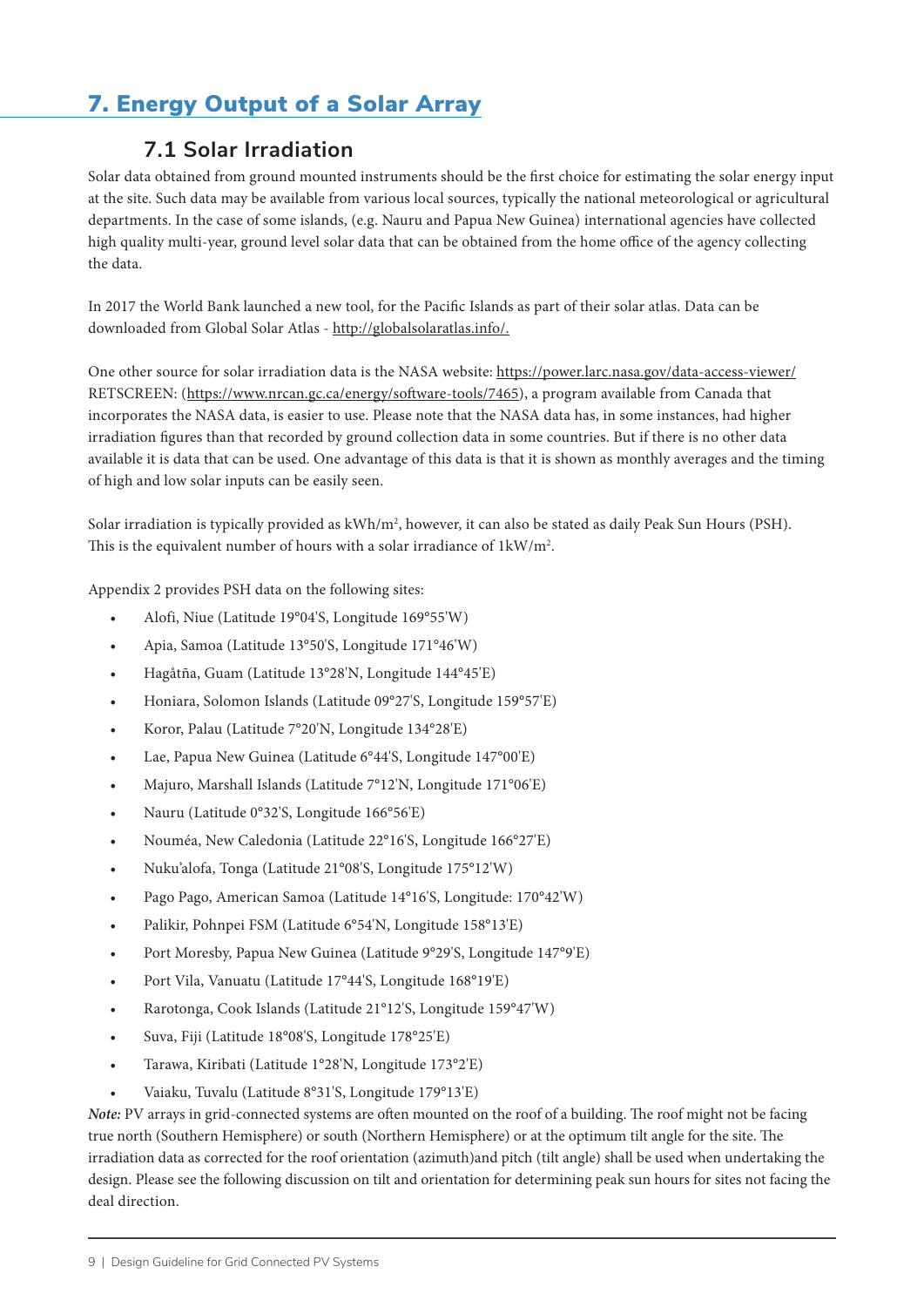#### **Worked Example 1**

For our worked example we will use the irradiation for Suva at Tilt angle equal to the latitude which is 18°S - that is daily average 5.38kWh/m2. (Refer Appendix 2)

Often grid connected system yields are expressed as yearly figures and therefore require a yearly irradiation figure.

This would be  $365 \times 5.38 \text{kWh/m}^2 = 1963.7 \text{kWh/m}^2$ 

### **7.2 Effect of Orientation and Tilt**

When the roof is not oriented true north (southern hemisphere) or true south (northern hemisphere) and/or not at the optimum inclination, the output from the array will be less than the maximum possible.

Appendix 3 provides tables that reflect the variation in irradiation due to different tilts and azimuths from those measured and recorded from the optimums as shown for the locations shown in Table 1. The tables show the average daily total irradiation represented as a percentage of the maximum value i.e. PV orientation is true North (azimuth =  $0^{\circ}$ ) in the Southern Hemisphere or true South in the Northern Hemisphere (azimuth =  $180^{\circ}$ ) with an array tilt angle equal to the latitude angle or 10° whichever is greater<sup>1</sup>. If the location for the system you are designing is not shown it is recommended that you use the site with the nearest latitude.

| $N^{\circ}$    | Site                 | Latitude       | Longitude    |
|----------------|----------------------|----------------|--------------|
| 1              | Nauru                | 0°32' South    | 166°56' East |
| $\mathcal{P}$  | Vaiaku, Tuvalu       | 8°31' South    | 179°13' East |
| 3              | Apia, Samoa          | 13°50' South   | 171°46' West |
| $\overline{4}$ | Suva, Fiji           | 18°08' South   | 178°25' East |
| 5              | Tongatapu, Tonga     | 21°08' South   | 175°12' West |
| 6              | Palikir, Pohnpei FSM | 6°54' North    | 158°13' East |
| 7              | Hagåtña, Guam        | $13°28'$ North | 144°45' Fast |

#### *Table 1: Sites for Orientation and Tilt Tables in Appendix 3*

*<sup>1</sup> It is not advisable to mount panels at a tilt angle less than 10° since panels need to be self-cleaned by the rapid run-off of rain.*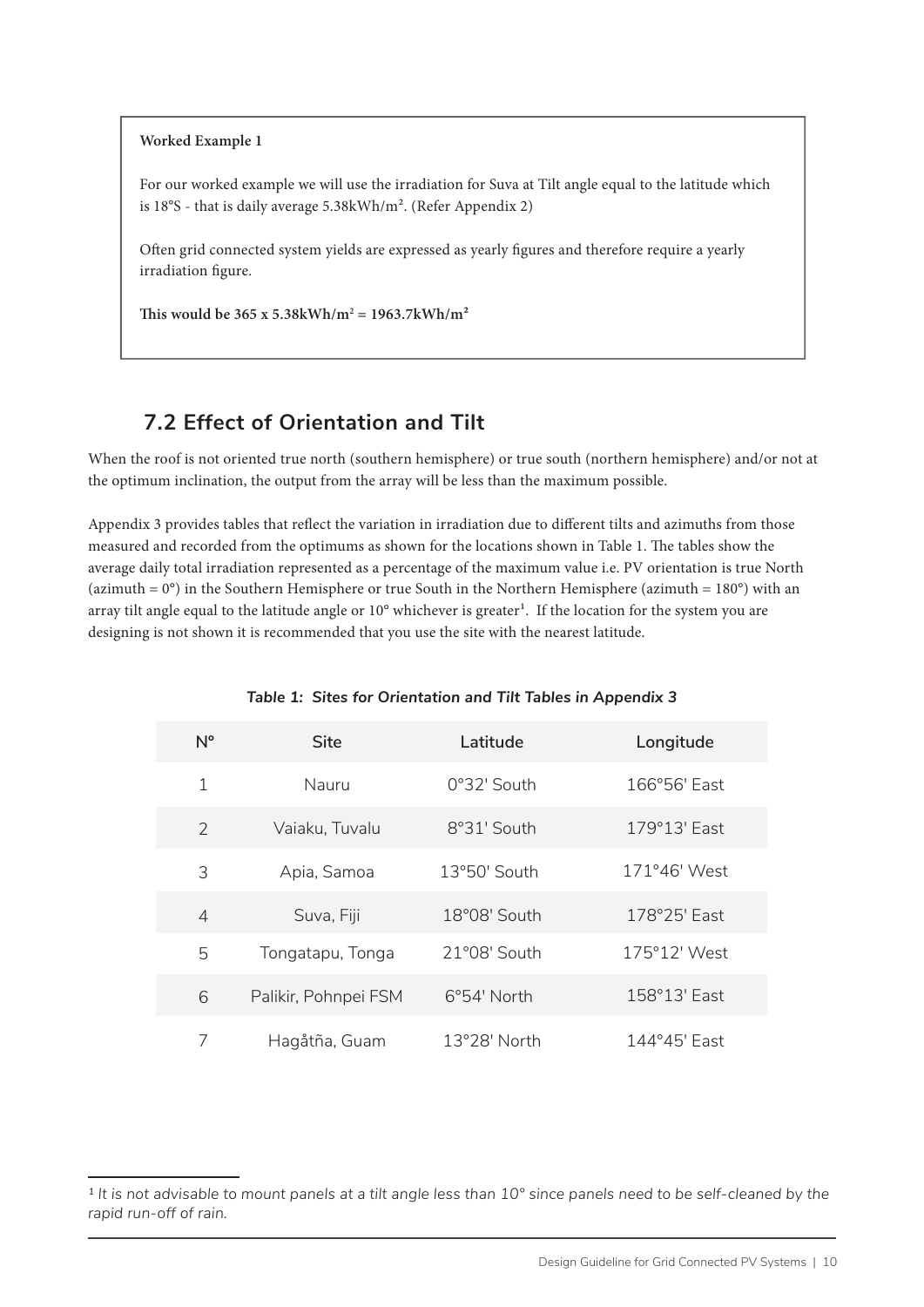Using these tables will provide the system designer/installer with information on the expected output of a system (with respect to the maximum possible output) when it is located on a surface that is not facing true north (or south) or at an inclination equal to the latitude angle. The designer can then use the peak sun hour data for the site to determine the expected peak sun hours of sun falling on the array at the orientation and tilt angle for the system to be installed. Note that in the case of arrays that are mounted on several roofs at different orientations and tilts, each roof must have the solar input calculated separately as kWh per individual roof then all the kWh that result can be added together to get the total from all the modules in the installation.

#### **Worked Example 2**

The array is tilted at 20 degrees and its orientation is east, that is azimuth of 90 degrees. There is no shading.

From the Suva table in Appendix 2 the irradiation derating factor will be 93% or 0.93.

Therefore the available irradiation for the site is  $0.93 \times 5.38 \text{kWh/m}^2 = 5.0 \text{kWh/m}^2$ 

### **7.3 Shading of Array**

In towns and cities where grid connect systems will be most likely, the roof of the house or building will not always be free of shadows during parts of the day and the array will have some shading. This will affect the output of the array.

If it effects the whole array, then it can be considered as a reduction in irradiation.

However, if it is only shading part of the array the exact effect is hard to predict because it is not necessarily the equivalent of a decrease in available irradiation because it is only affecting the output power of those few modules not the whole string. This is discussed again under system yield.

### **7.4 Factors Affecting the Solar Module's Power Output**

The output of the solar module is affected by temperature, dirt, panel age and possibly manufacturers tolerances and/ or module mismatch. This means that the power output of the solar module should be adjusted for those factors when determining the energy output of the solar array.

#### Adjustment Due to Temperature

A solar module's output power typically decreases with cell temperatures above 25°C (77°F) and increases with temperatures below 25°C (77°F). During the day, the average cell temperature will be higher than the ambient temperature because of the glass shielding the solar cells in the module and the fact that the module absorbs some heat from the sun. The output power and/or current of the module must be based on the temperature of the cell, not that of the ambient air. This is estimated by the following formula: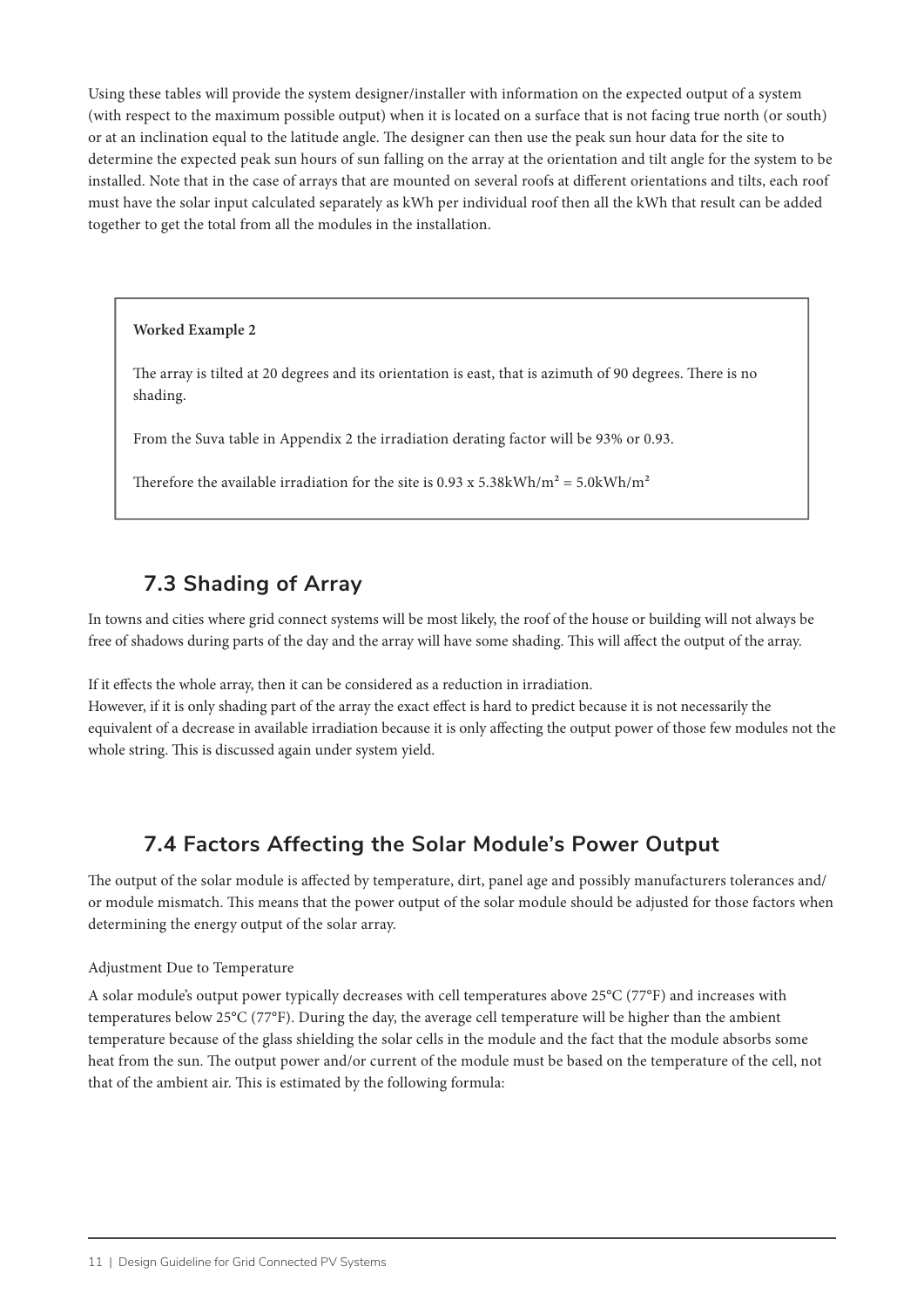$$
T_{\text{cell-off}} = T_{\text{a/day}} + T_{\text{r}}
$$

Where

 $T_{cell-off}$  = the average daytime effective cell temperature in degrees Celsius (°C)  $T_{\mathrm{a, day}}$  = the daytime average ambient temperature for the month that the sizing is being undertaken.

 $T<sub>r</sub>$  = rise in temperature of the array when exposed to the sun.

The value of  $\rm T_{r}$  to be used for calculations when actual measurements of cell temperatures are not available is selected from Table 2.

| $14.015$ $\pm 1$ $14.455$ $\pm 1$                                                               |                |
|-------------------------------------------------------------------------------------------------|----------------|
| Installation of Array Frame                                                                     | T.             |
| Ground Mounted Array                                                                            | $25^{\circ}$ C |
| Array on roof where the array tilt angle is at least<br>20 degrees greater than the actual roof | $25^{\circ}$ C |
| Array structure parallel to roof with air gap<br>greater than 150 mm                            | $30^{\circ}$ C |
| Array structure parallel to roof with air gap<br>less than 150 mm                               | 35°C           |

### Table  $2:$  Values of  $T$

The three different types of solar modules available on the market each have different temperature coefficients. These are:

| A) | Monocrystalline Modules                                                       |
|----|-------------------------------------------------------------------------------|
|    | Monocrystalline Modules typically have a temperature coefficient between -    |
|    | $0.4\%$ /°C and $-0.45\%$ /°C.                                                |
|    | Assuming it is $-0.45\%$ /°C, that means that for every degree above 25°C the |
|    | output power is decreased by 0.45%.                                           |
|    |                                                                               |

- B) Polycrystalline Modules Polycrystalline Modules typically have a temperature coefficient of − 0.4%/°C and −0.5%/°C
- C) Thin Film Modules Thin film Modules have a different temperature characteristic resulting in a lower co-efficient typically around 0%/°C to − 0.3%/°C.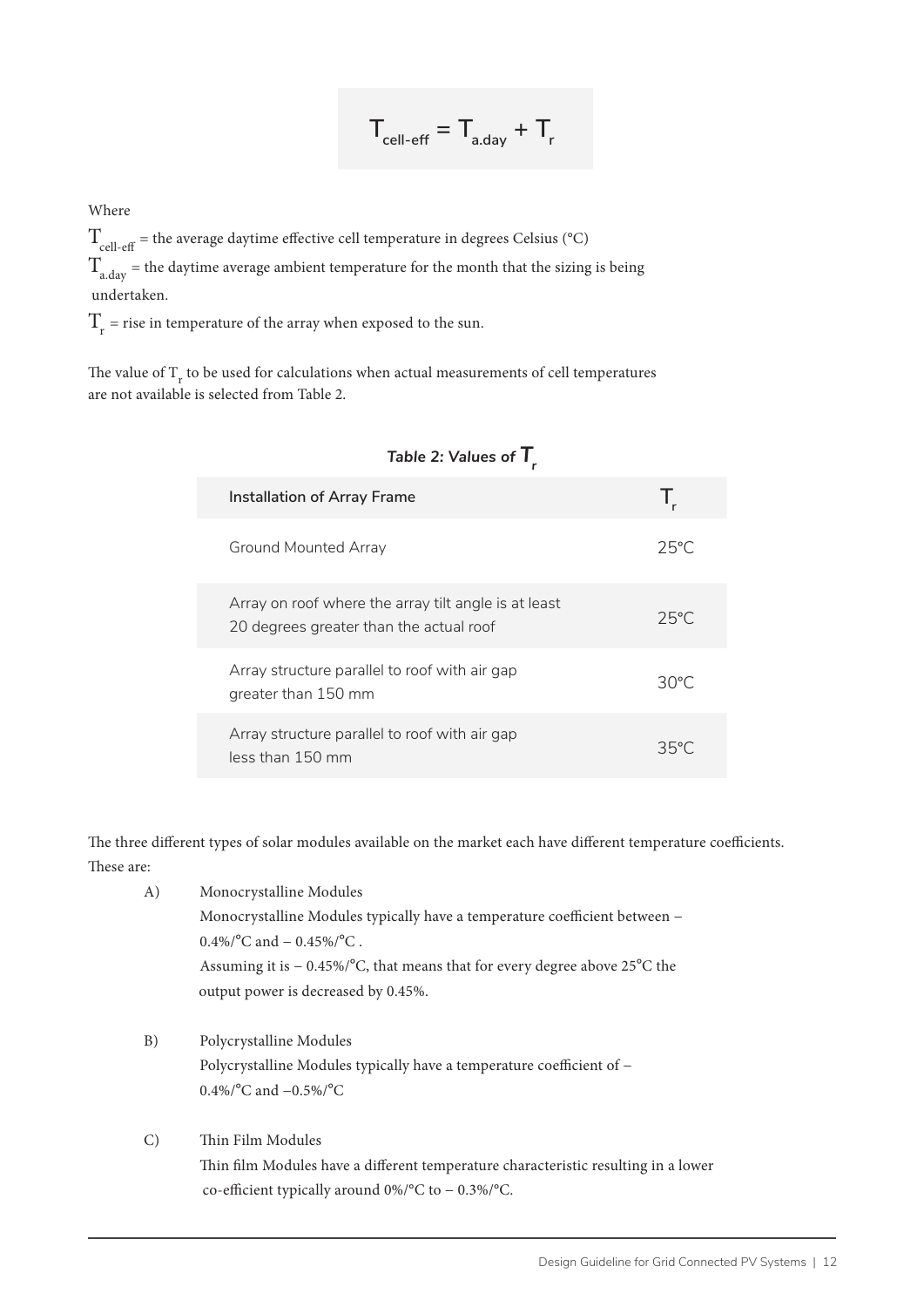Always check with the product manufacturer for the exact value for the module being used in the system design. The data is available on the product brochure and must be available if the product has been tested and approved in accordance with the IEC and UL standards.

The symbol used for temperature co-efficient is γ and it is expressed on data sheets as a negative number.

The derating of the array due to temperature will be dependent on the type of module installed and the average maximum ambient temperature for the location.

The typical ambient daytime temperature in many parts of the Pacific is between 30°C (86°F) and 35°C (95°F) during some times of the year. So it would not be uncommon to have module cell temperatures of 55°C (131°F) and higher.

The percentage power loss due to effective cell temperature is the Cell Temperature Coefficient multiplied by the difference between the cell's effective temperature when exposed to full sunlight and the Standard Test Condition (STC) temperature  $(T_{STC})$  of 25°C.

Written as a formula it is: Percentage power loss due to effective cell temperature =  $\gamma$  x ( $T_{\text{coll-eff}}$  -  $T_{\text{STC}}$ )

*Note:* Since the temperature coefficient, γ, is expressed as negative, using the above formula will provide a negative answer. This is why it is then defined as a loss.

This loss is generally expressed as a temperature derating factor  $(f_{\rm temp})$  which is calculated as follows:  $f_{temp} = 1$ - the percentage of power lost due to heating of the cells above the STC

The result,  $f_{temp}$ , is the percentage of power left after correction for cell temperature, called the temperature derating factor.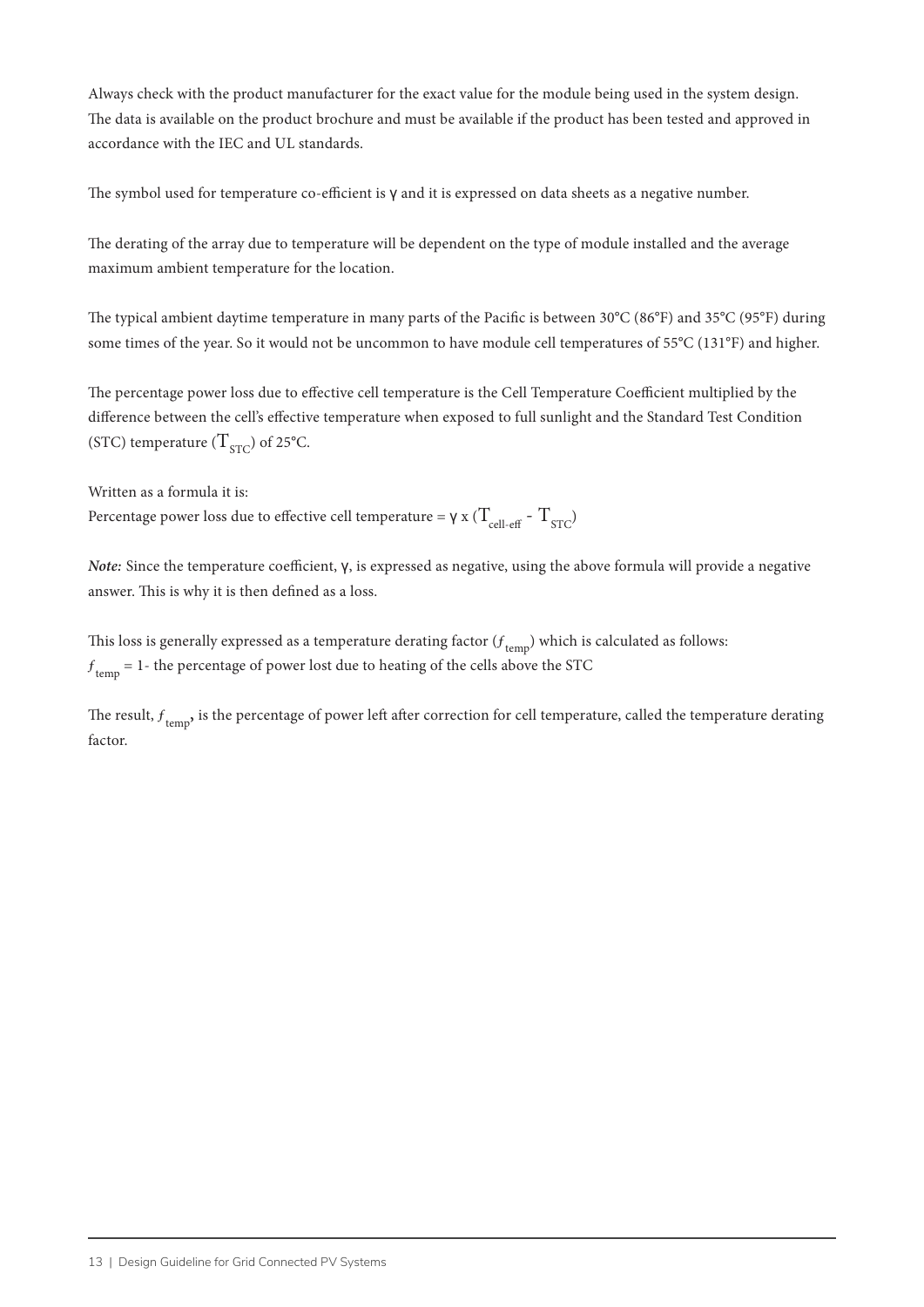#### **Worked Example 3**

A solar array is mounted on a roof. It is parallel to the roof and the air gap is less than 150mm.

The solar module has a temperature coefficient of -0.43%/°C.

The average day-time ambient temperature is 30°C (86°F).

What is the percentage (%) power loss due to temperature for this solar?

What is the temperature derating factor?

From table 1 the rise in temperature  $(T_{\rm r})$  is 35°C.

The effective cell temperature is therefore:

 $T_{cell\text{-eff}} = T_{a\text{-day}} + T_{r}$  $= 30^{\circ}$ C + 35 $^{\circ}$ C  $= 65^{\circ}$ C

The percentage power change due to effective cell temperature =  $\gamma$  x ( $T_{cell\text{-eff}}$  -  $T_{STC}$ )

$$
= -0.43\%/^{\circ}C \times (65^{\circ}C - 25^{\circ}C)
$$

$$
= -0.43\% \times 40
$$

 $= -17.2%$ 

As a fraction -17.2% converts to 17.2/100= -0.172 with the minus sign showing it as a loss

temperature derating factor  $(\boldsymbol{f}_{\rm temp})$  is calculated as follows:

 $f_{temp} = 1$ - loss due to temperature

 $= 1 - 0.172$ 

 $= 0.828$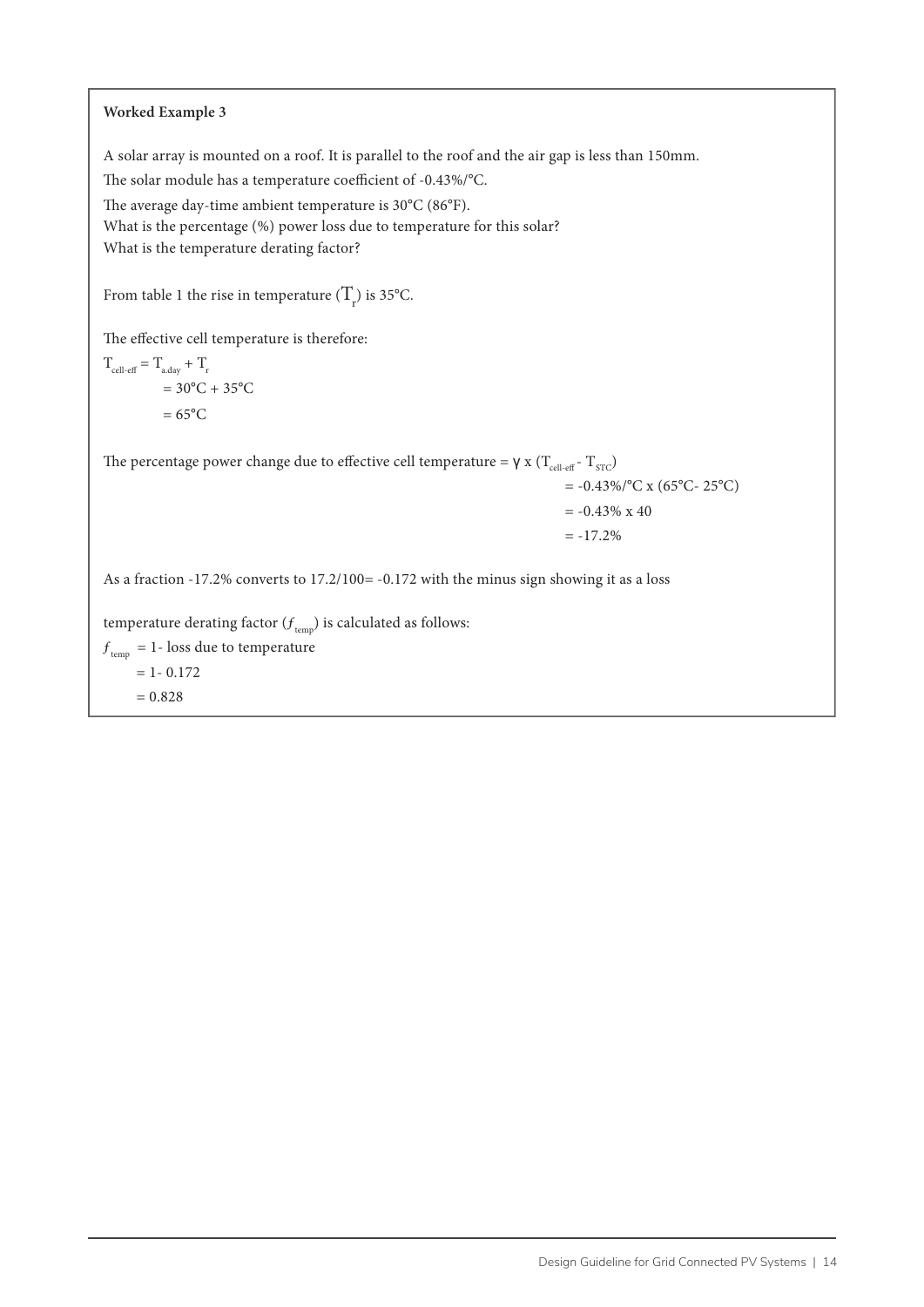#### **Derating Due to Dirt**

The output of a PV module can be reduced as a result of a build-up of dirt on the surface of the module. The actual value of this loss will be dependent on the actual location but in some city locations this could be high due to the amount of pollution in the air and in coastal regions during long periods of no rain, salt may build up on the module surface. These reduce the transparency of the glass cover and therefore reduce the solar energy getting through to the cells.

In dusty or salty environments this loss could be as high as 20%.

If in doubt, an acceptable value for this loss would be 5% and can be used when there is no specific evidence of significant dirt or salt accumulation.

This loss is generally expressed as a dirt derating factor  $(f_{\text{dir}})$ .  $f_{\text{dirt}} = 1$ - the energy loss

> **Worked Example 4** If the loss due to dirt is 10% what is the dirt derating factor? As a fraction 10% converts to 10/100= 0.1  $f_{\text{dirt}} = 1$ - the energy loss  $= 1-0.1 = 0.9$

#### **Manufacturers Output Tolerance**

The output of a PV module is specified in Peak Watts which is the module's output with a solar input of 1000 W/ $m<sup>2</sup>$ and with a manufacturing tolerance based on a cell temperature of 25° C. Historically this has been ±5% and in recent years' typical figures have been 0% to +3% however, in small print on the data sheet there is often stated: Measuring tolerance: ±3%. This effectively means the module could have a manufacturing tolerance which leads to a loss of up to 3%.

When designing a system, it is important to incorporate the actual figure for the selected module and take into account the measuring tolerances.

This loss is generally expressed as a manufacturer's derating factor  $(f_{mn})$ .  $f_{\text{man}} = 1$ - manufacturer's tolerance (or measuring tolerance loss)

> **Worked Example 5** If the loss due to Measuring tolerance is 3% what is the derating factor? As a fraction 3% converts to 3/100= 0.03  $f_{\text{man}} = 1$ - the measuring tolerance loss  $= 1 - 0.03 = 0.97$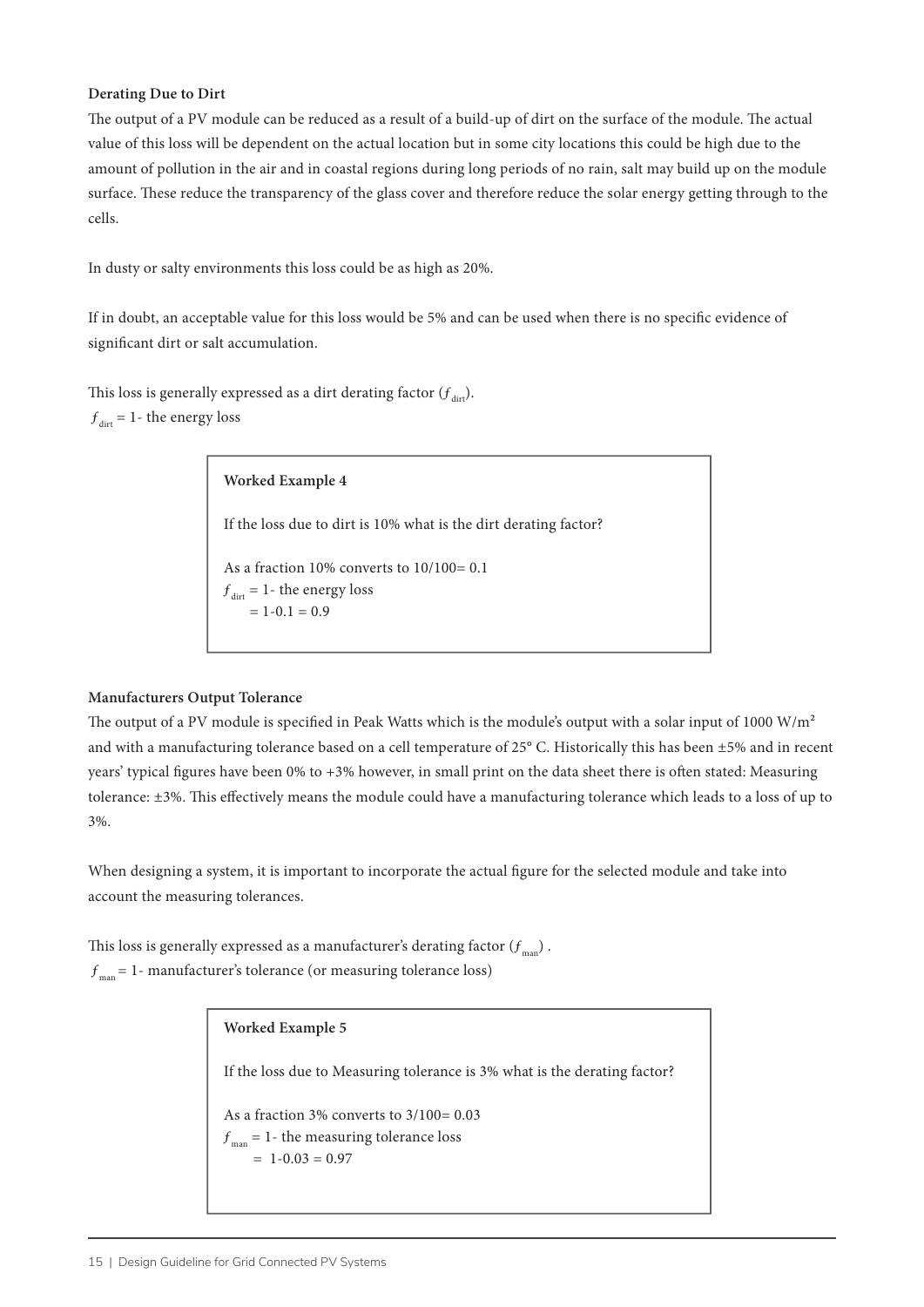### **7.5 Derating Solar Modules Power Output**

Solar modules have a rated output measured at Standard Test conditions (STC). Based on the factors affecting the power output of the module ( $P_{mod}$ ) as detailed in section 7.3 the derated power output ( $P_{d$ erated}) of the module is determined as follows:

$$
\mathbf{P}_{\text{derated}}\mathbf{=}\mathbf{P}_{\text{mod}}\,\mathbf{x}\,f_{\text{ temp}}\,\mathbf{x}\,f_{\text{ dirt}}\,\mathbf{x}\,f_{\text{ man}}
$$

# **Worked Example 6** A module has a rated power output of 275W. Based on the previous examples the module has the following derating factors:  $f$ <sub>temp</sub> = 0.828  $f_{\text{dirt}}$  = 0.9  $f_{\text{man}}$  = 0.97 What is the derated output power of the module?  $P_{\text{derated}} = P_{\text{mod}} x f_{\text{temp}} x f_{\text{diff}} x f_{\text{man}}.$  $= 275W \times 0.828 \times 0.9 \times 0.97$  $= 198.8W$

*Note:* Solar Modules reduce efficiency over time. This can result in a loss of rated power of 0.5% to 1.0% per year.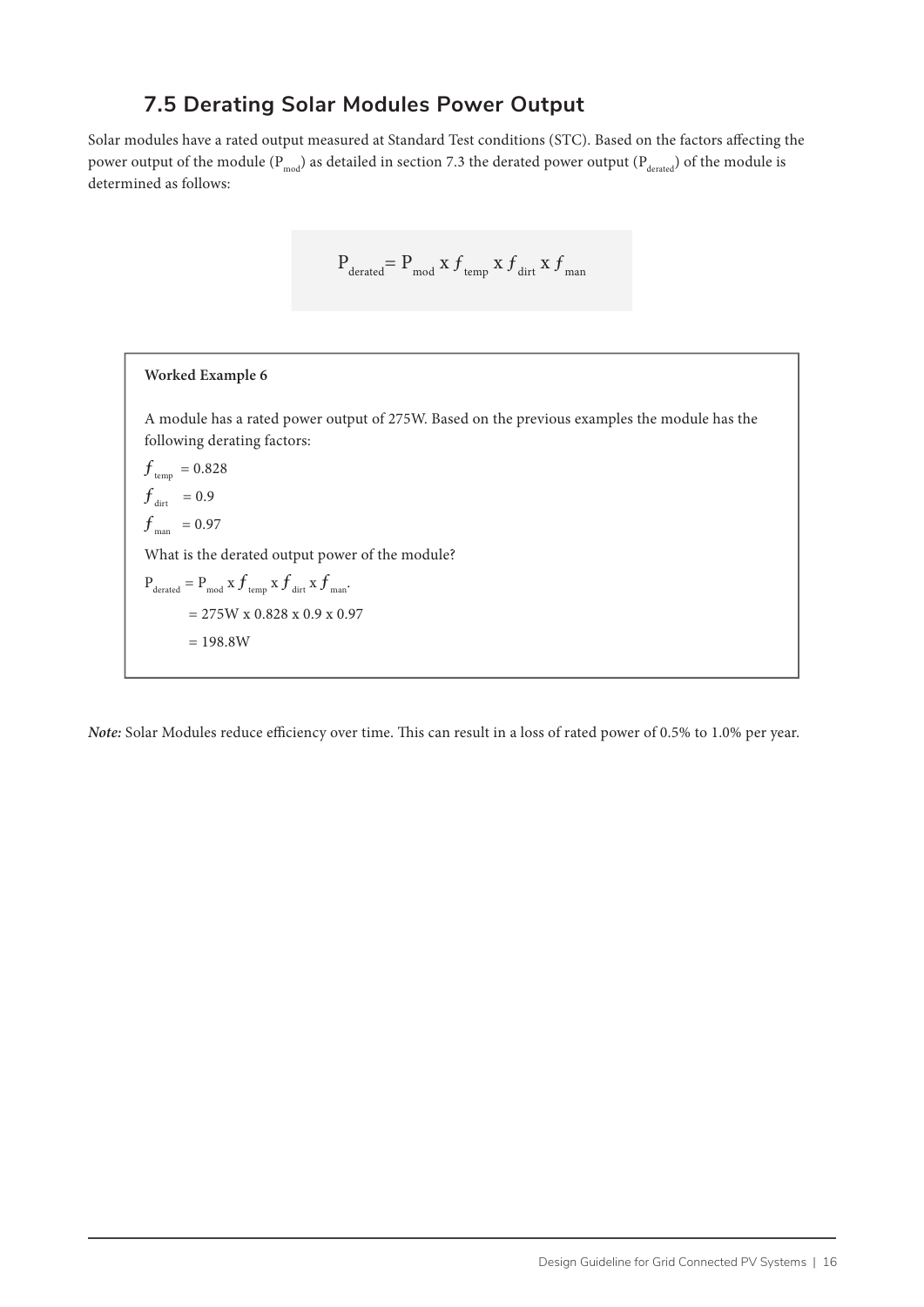# 8. Inverter Selection

When selecting an inverter to be used in a grid connected PV system the inverter(s) shall meet either

- IEC62109 Safety of power converters for use in photovoltaic power systems

| $\cdot$ IEC62109-1 | Part 1: General requirements                                                                                                     |
|--------------------|----------------------------------------------------------------------------------------------------------------------------------|
| $\cdot$ IEC62109-2 | Part 2: Particular requirements for inverters                                                                                    |
|                    | or                                                                                                                               |
| • UL Standard 1741 | Standard for Inverter, converters, Controllers and Interconnection<br>System Equipment for use with Distributed Energy Resources |

The final selection of the inverter for the installation will depend on:

- The power output of the array;
- Whether the system will have one inverter or multiple (smaller) inverters; and
- The matching of the allowable inverter string configurations (based on voltage and current) with the size of the array in kW and the voltage and current specifications of the individual modules within that array.

### **8.1 How Many Inverters?**

A system might comprise of only one inverter or it might comprise multiple inverters. The reasons why multiple inverters could be used include:

**1.** The array is spread over a number of roofs that have different orientations and tilt angles. Modules in the same string must have the exact same orientation and have the same tilt angle. If there are parallel strings connecting to the same maximum power point tracker (MPPT) in an inverter, then these two strings must also have the same orientation and tilt angle for the MPPT to work properly.

A separate MPPT will be required for each section of the array which has a different orientation or tilt angle. This could be achieved by using an inverter with multiple maximum power point trackers (MPPTs). Each MPPT in the inverter can be connected to a portion of the array that has a different orientation if there are multiple roofs.

Using separate inverters is also possible since in that case each inverter has its own separate MPPT.

*Note:* There are also inverters, each having its own MPPT, available on the market that mount on individual modules which can also overcome the issue of modules in an array having to be mounted with different orientations and tilt angles.

There are also products available on the market where there is one inverter but individual MPPTs. Each MPPT is mounted on individual modules and then all the MPPTs interconnect to the inverter. These also overcome the issue of modules in an array having to be mounted with different orientations and tilt angles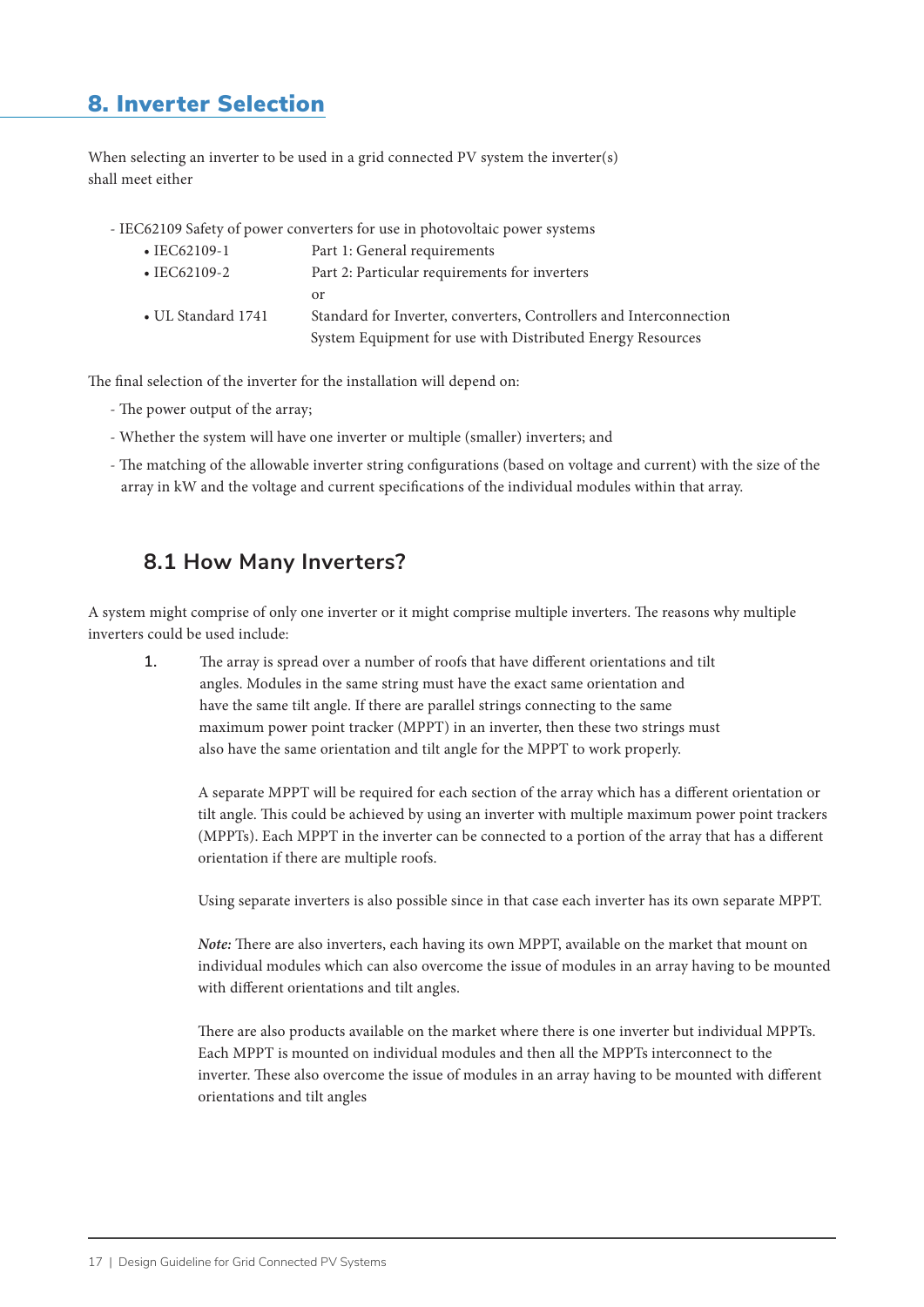- **2.** Multiple inverters allow a portion of the system to continue to operate if one inverter fails.
- **3.** Allows the system to be constructed in independent, standardized sections, so that increasing the system capacity involves adding a predetermined number of standard sections with each having its own inverter and array of modules. Also locating problems tends to be easier when a large array is divided into multiple standard sections instead of installing it as one giant array.

The potential disadvantage of multiple inverters is that in general the cost of a number of inverters with lower power ratings is generally more expensive than one single inverter with a higher power rating.

# **8.2 Selecting the Size of Inverter**

The array and the inverter must be matched to function properly. Inverters currently available are typically rated for:

- Maximum dc input power;
- Maximum specified output power;
- Maximum dc input voltage;
- Minimum dc MPPT input operating voltage; and
- Maximum dc input current.

*Note:* Some inverter data sheets also specify maximum PV array power. In this case, the array's total rated power must not be greater than the inverter's stated maximum PV array power

To reach the operating voltage of the inverter MPPT, usually a number of modules must be connected in series. The number of modules in a string, and hence maximum and minimum voltages of the string, must be matched to the:

- Maximum dc input voltage; and
- Minimum dc MPPT input operating voltage.

To reach the highest level of dc current that the MPPT can accept from the array it may be necessary to connect strings of modules in parallel. The number of parallel strings, and hence maximum dc currents must not exceed the maximum input current allowed for the MPPT that is connected to those strings.

### **8.3 Matching Array Power to the Inverter**

The maximum power of the array is calculated by the following formula:

```
Array Peak Power =
```
Number of modules in the array x the rated maximum power  $(P_{mod})$  of each module at STC.

```
Worked Example 7
An array consists of twenty two (22) modules with a peak rating of 275 \rm W_p.The Array Peak Power = 22 x 275W = 6050W_{p}.
```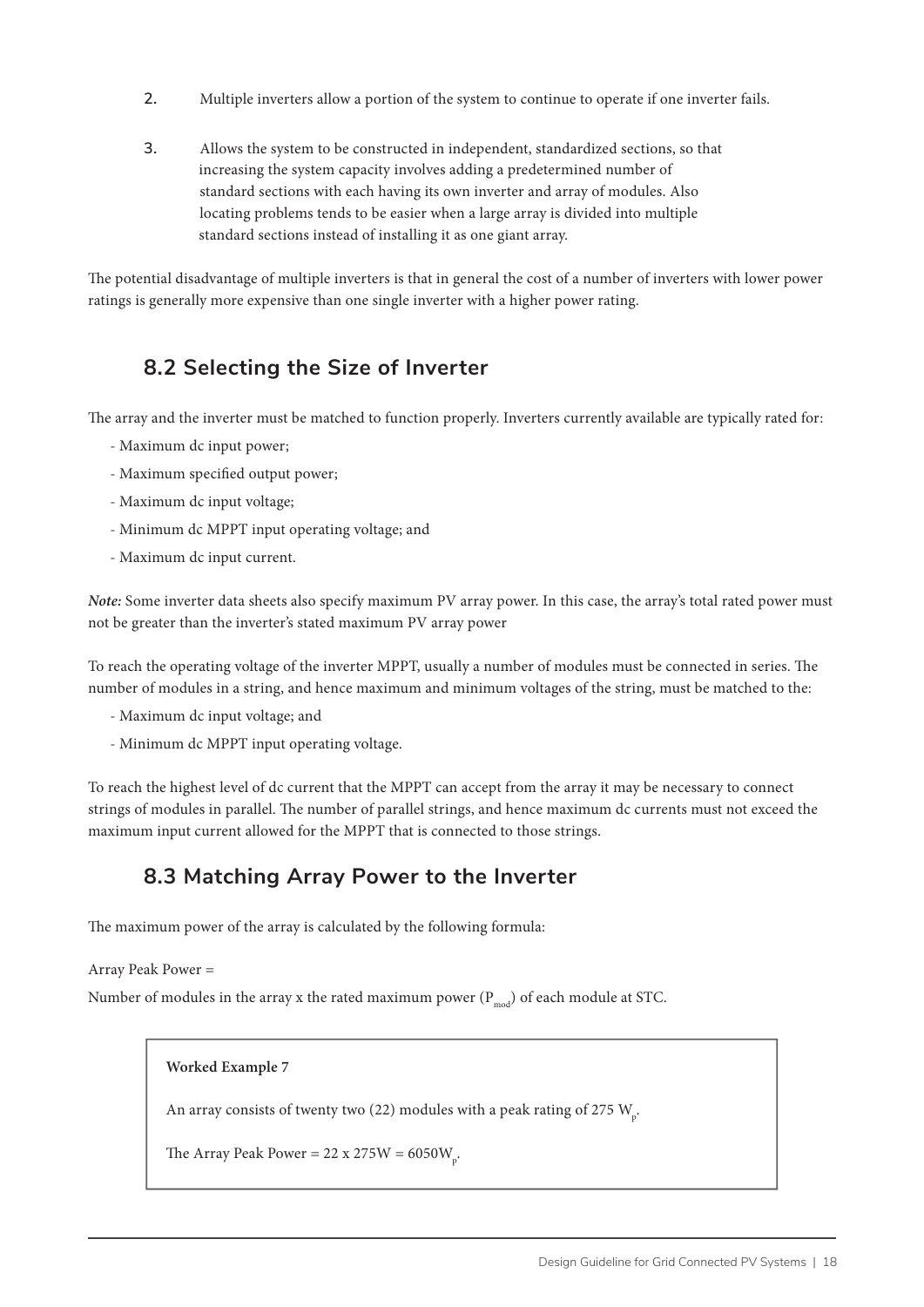If the inverter data sheet does specify the maximum array power, then the designer shall not design an array with rated peak power greater than the specified maximum array power.

If the inverter data sheet only specifies the maximum dc power input to the inverter the designer should contact the inverter manufacturer and determine if there is a maximum allowed PV array power rating.

The array's output power at the inverter will be less than the rated maximum rated power of the array due to the effects of temperature, dirt, manufacturers tolerances, panel age and the voltage drop in the wiring between the array and inverter. However, if there is no specified maximum array power for the inverter, the designer shall not design an array with a rated output greater than the inverters rated dc input power unless the designer has obtained written permission from the manufacturer.

| Worked Example 8                                            |                |
|-------------------------------------------------------------|----------------|
| The inverter data sheet provides the following information: |                |
| Max AC Output Power                                         | 5000W          |
| Max Generator Power (PV Array)                              | 9000W          |
| Max. input voltage                                          | 1000 V         |
| MPPT voltage range                                          | 245 V to 800 V |
| Min. input voltage                                          | 150V           |
| Max. input current input A / input B                        | 11A/10A        |
| Max. short-circuit current input A / input B                | 17A/15A        |
| Number of independent MPPT inputs/strings per MPPT input 2/ | A:2; B:2       |
|                                                             |                |

The array in the example is 6050W, this is less than the 9000W max generator power allowed.

It is also above the AC rating of the inverter so allowing for losses it could operate at its full 5000W rating at times.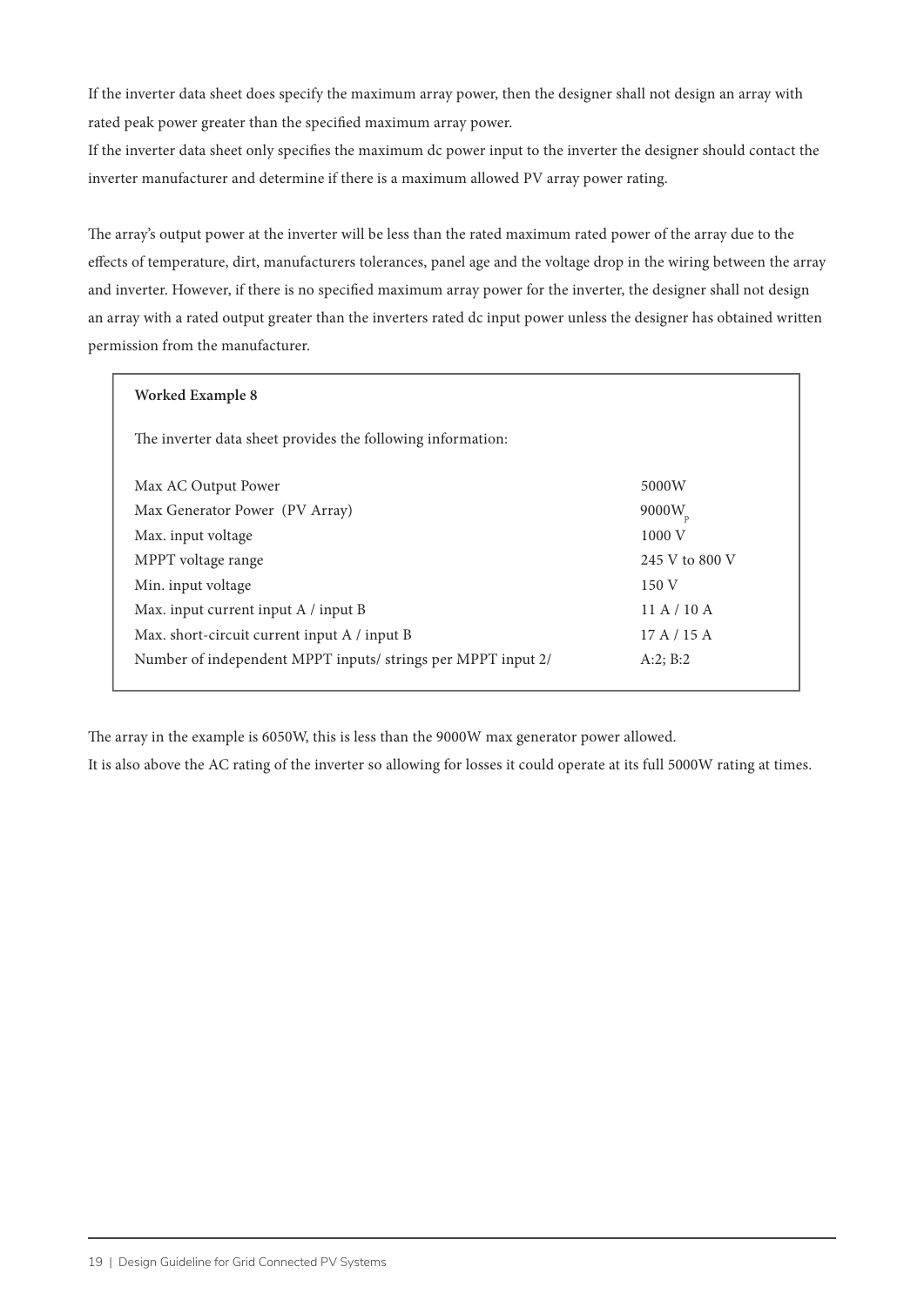# **8.4 Matching Array Voltage to the Inverter**

The number of modules in a string, and hence the maximum and minimum voltages of the string, must be matched to the:

- Maximum dc input voltage; and
- Minimum dc MPPT input operating voltage.

The output power of a solar module is affected by the temperature of the solar cells. As shown in previous sections for polycrystalline PV modules this effect can be as much as 0.5% for every 1-degree Celsius variation in temperature.

This variation in power due to temperature is also reflected in a variation in the open circuit voltage and maximum power point voltage.

Most modern grid interactive inverters include one or more Maximum Power Point Trackers (MPPT) at their inputs.

The inverter manufacturer on the data sheet should specify the following voltages:

- Minimum voltage for inverter operation;
- Minimum Maximum Power Point Tracker (MPPT) operating voltage;
- Maximum Maximum Power Point Tracker (MPPT) operating voltage; and
- Maximum voltage allowable to the inverter input.

The inverter's MPPT will only track the maximum power point voltage of the array when the array's Maximum Power Point (MPP) voltage is between the inverter's specified MPP minimum operating voltage and maximum MPP operating voltage making it within the operating voltage window. If the solar array voltage is outside this window the MPPT does not track the MPP voltage of the array and the output power of the system could be greatly reduced.

The minimum input voltage is the voltage where the inverter will turn off at the end of the day. Between the minimum operating voltage of the MPPT and this voltage, the MPPT does not necessarily track the maximum power point voltage. So it is important that the MPP voltage of the array is always greater than the minimum operating voltage of the MPPT of the inverter.

The maximum voltage of the inverter is the point where any voltage above that value may damage the inverter and/or cause a shut-down of the system.

For the best performance of the system the output voltage of the solar array should be matched to the operating voltages of the MPPT it is connected to in the inverter. To minimise the risk of damage to the inverter the maximum voltage of the inverter should never be reached.

As stated earlier the output voltage of a module is affected by cell temperature changes in a similar way as the output power. The PV module manufacturer will provide a voltage temperature coefficient. It can be specified in V/°C (or mV/°C) but it is now generally specified in %/°C.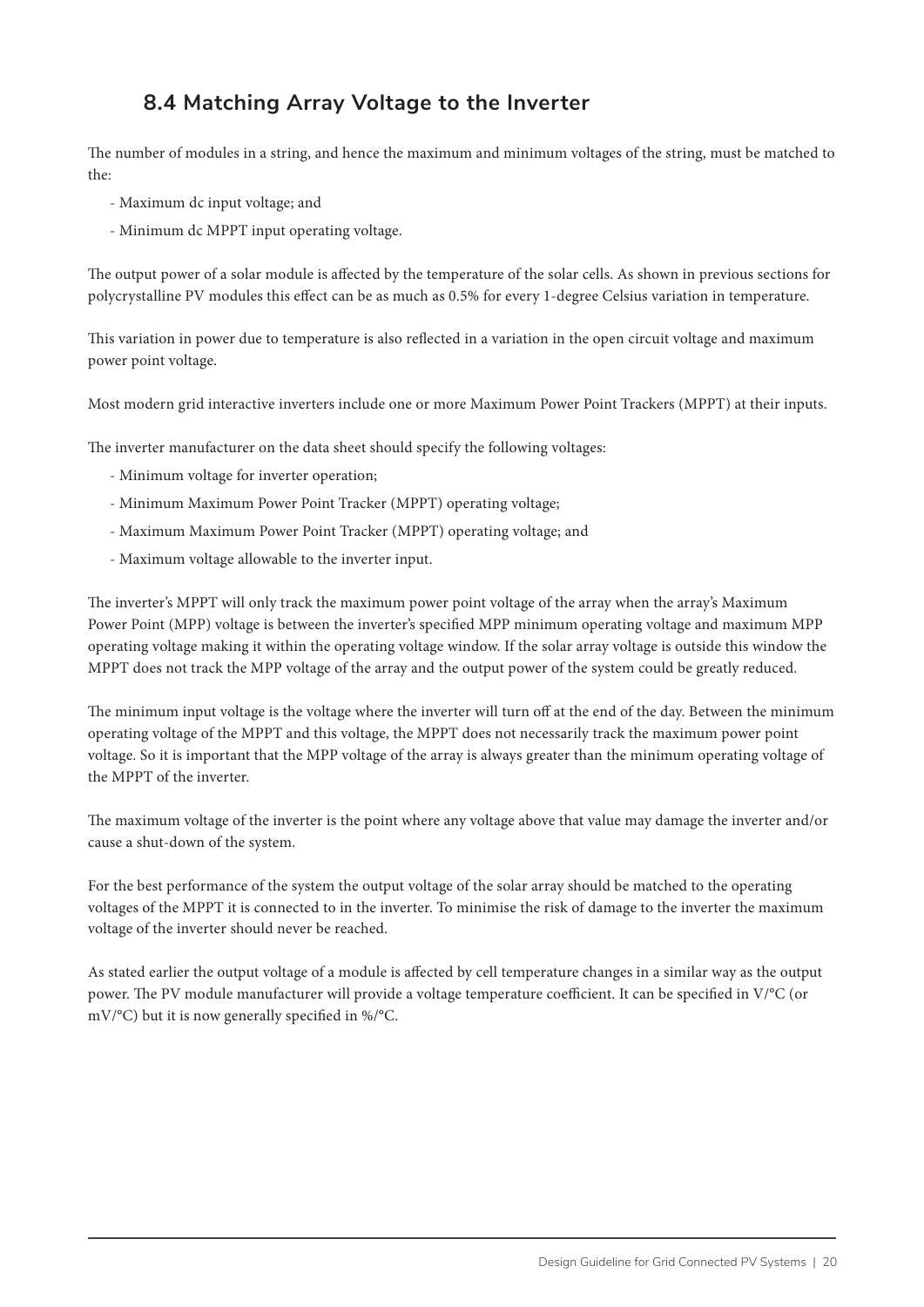In practice the array should be designed such that:

- At the maximum temperature expected during the day the arrays MPP voltage is always greater than the inverter minimum operating voltage.
- At the coldest temperature of the day (in the Pacific this will be early in the morning) the open circuit voltage of the array is less than the maximum input voltage allowed for the inverter.

The design should ensure that the array's MPP voltage at the coldest temperature is below the inverters MPPT maximum operating voltage, but this is not too critical since it will only result in the maximum power point not being properly tracked, it will not result in damage. The critical issue is that open circuit voltage at the coldest temperature must not be above the maximum input voltage. If this requirement is met and the arrays MPP voltage at the coldest temperature is above the inverters MPPT maximum operating voltage, then the MPPT will connect to the array at the inverters MPPT maximum operating voltage but will not track the maximum power point until the voltage falls to the MPPT maximum voltage. This would only happen first thing in the morning when the power output is small. As the temperature increases the array's MPP voltage will decrease soon to the point where the MPPT voltage will enter the operating voltage window and the MPPT unit will become operational until late in the day when the voltage falls below the minimum MPPT voltage.

To design systems where the output voltages of the array do not fall outside the range of the inverter's dc operating voltages and maximum input voltage, the historical minimum and maximum day time temperatures for that specific site are required.

The following sections details how to determine the minimum and maximum number of solar modules allowed to be connected in series to match the operating voltage window of an inverter. Many of the inverter manufacturers do have software programs for doing this matching.

### **8.4.1 Minimum Number of modules in the string**

When the temperature is at a maximum then the Maximum Power Point (MPP) voltage ( $V_{\text{mp}}$ ) of the array should never fall below the minimum operating voltage of the MPPT of the inverter. The actual voltage at the input of the inverter is not just the  $V_{mn}$  of the array, the voltage drop in the dc cabling between the array and the inverter must also be included when determining the actual inverter input voltage.

Since the daytime ambient temperature in some areas of the Pacific Islands can reach, or exceed, 35°C (95ºF) it is recommended that a maximum effective cell temperature of 75°C (167°F) is used.

*Note:* While the maximum temperature used may seem high, Germany specifies 70°C (158°F) even though on average their summer temperatures are generally less than 35°C (95°F).

#### Determine Minimum MPP Voltage (V<sub>mp</sub>) of a Module at the Inverter

The minimum MPP voltage ( $V_{mn}$ ) of a module is determined by calculating the reduction in  $V_{mn}$  due to the effective cell temperature.

The reduction in  $V_{mn}$  is calculated by multiplying the voltage temperature coefficient (V/°C) by the difference between the effective cell temperature and the STC temperature (25°C).

Since the maximum temperature has been specified as 75°C then the reduction in  $V_{mn}$  is 50 (75°C - 25°C) times the voltage temperature coefficient (V/°C).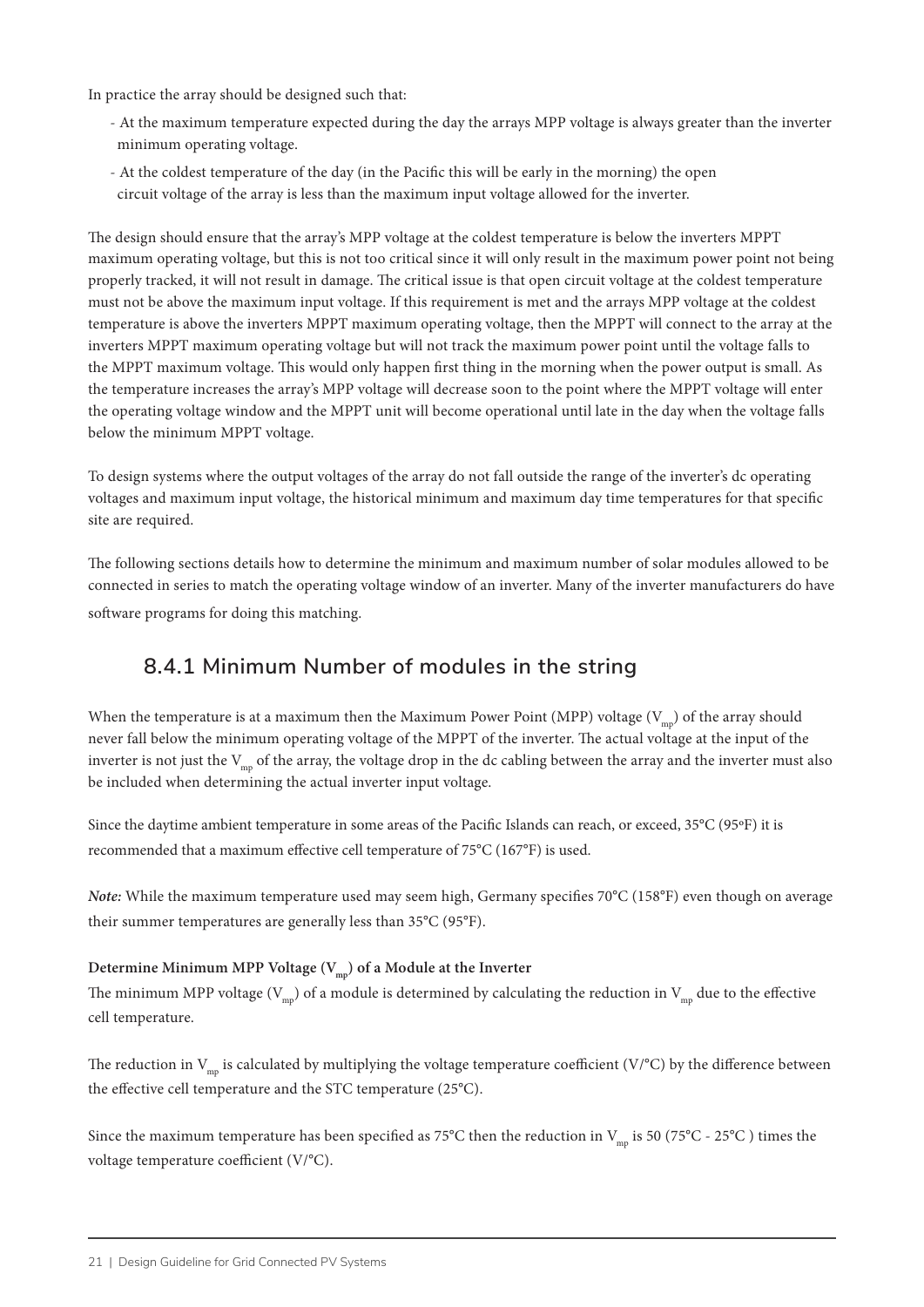#### *Note:* It is a reduction because the temperature co-efficient has a negative value

The effective  $V_{mp}$  out of the module due to the maximum temperature  $=$  V<sub>mp</sub> less the reduction in V<sub>mp</sub> due to a module temperature above STC.

This value is then reduced by the voltage drop in the connecting wires. Since voltage drop is typically expressed as a percentage (%) value then the reduction factor due to voltage drop is (1 − %voltage drop). So if the % voltage drop in the wires is 2%, voltage after wiring loses are included would be  $(1.00 - .02) = 0.98$  x the operating voltage. That would be the voltage actually reaching the MPPT.

#### Therefore,

the effective minimum MPP voltage input at the inverter for each module in the array = the effective V<sub>mp</sub> out of the module at the maximum module temperature x (1 – % voltage drop in the wires)

Many module manufacturers do not supply the voltage coefficient for  $V_{mn}$ . It is supplied only for  $V_{\alpha}$  (the open circuit voltage). If the  $V_{mn}$  temperature coefficient is not available then either

- The  $V_{\alpha}$  temperature co-efficient can be used; or
- $P_{mn}$  temperature coefficient can be used in place of the  $V_{oc}$  temperature coefficient for determining the  $V_{mn}$  temperature coefficient because the current temperature coefficient is negligible so the  $V_{mp}$  temperature coefficient is very close to the  $P_{mp}$  temperature coefficient.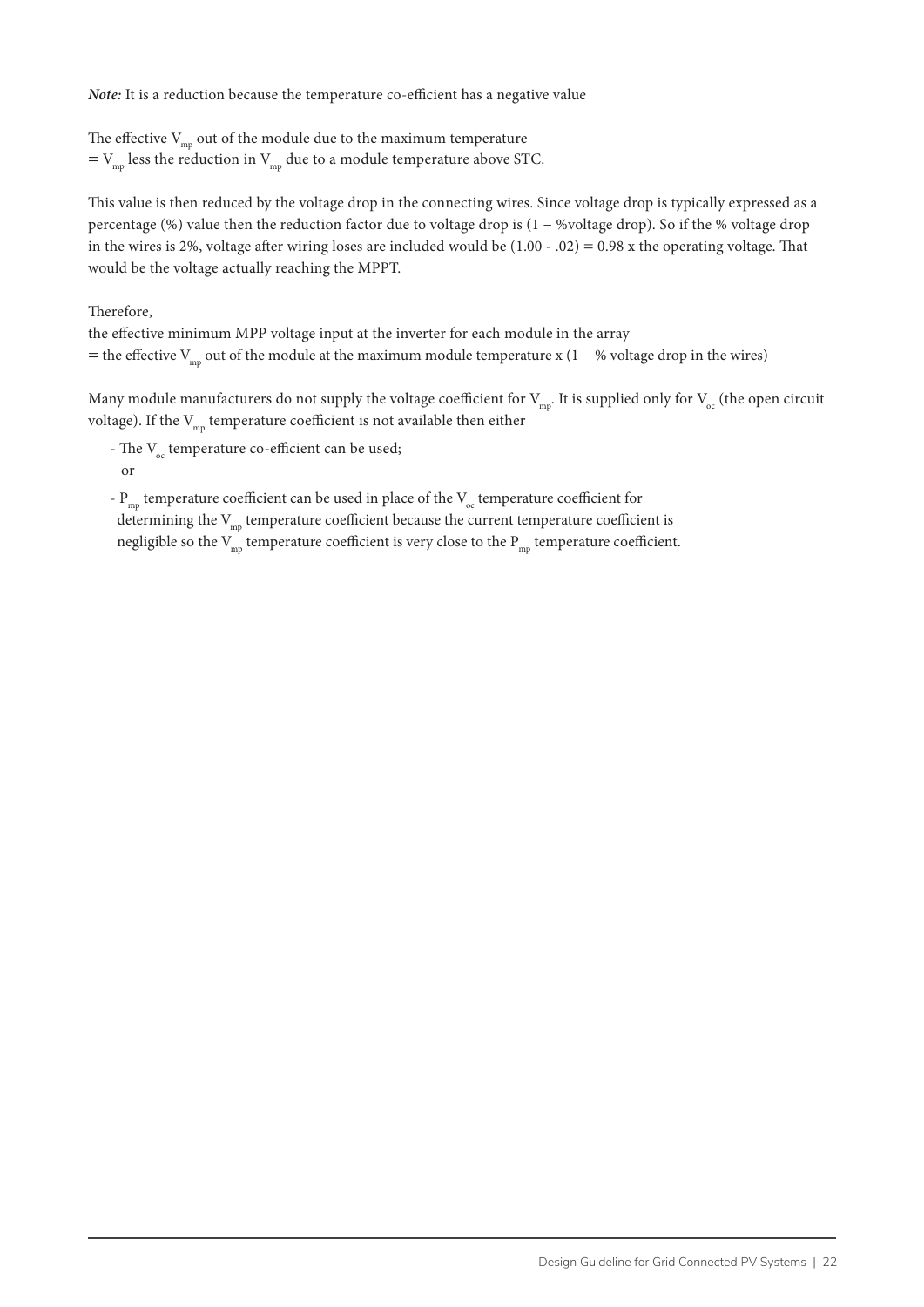#### **Worked Example 9**

A module data sheet provides the following information:

- 
$$
P_{mp} = 275W_p
$$

$$
V_{\rm oc} = 37.7 \text{V}
$$

$$
V_{\rm mp} = 31.3 \text{V}
$$

$$
-I_{\rm sc} = 9.34A
$$

$$
I_{\rm mp} = 8.78
$$

- Power temperature coefficient = -0.41%/°C

-  $V_{\text{oc}}$  temperature coefficient = 0.32%/°C

- No $\rm V_{\rm mp}$  temperature coefficient.
- Manufacturers Tolerance 0 to +3%
- Measurement Tolerance +- 3%

Therefore, in V/°C the V<sub>oc</sub> temperature coefficient = 0.32/100 per degree C x 37.7V = 0.121V/°C

Applying the power temperature coefficient then the  $V_{mp}$  temperature coefficient = 0.41/100 x 31.3 = 0.128V/ °C . This will be used in the rest of the example.

Based on the maximum temperature of 75°C then the:

Reduction in  $V_{mp}$  due to temperature = 75° C - 25° C = 50° C times the voltage temperature coefficient (V/°C).  $= 50^{\circ}$  C x 0.128V/ $^{\circ}$ C  $= 6.4V$ 

So the effective  $V_{\text{mp}}$  of the module due to temperature = 31.3V-6.4V = 24.9V

If we assume a maximum voltage drop in the cables of 1% then the voltage at the inverter for each module would be

$$
(1 - 0.01) \times 24.9 = 0.99 \times 24.9 = 24.65 \text{ V}
$$

This is the effective minimum MPP voltage input at the inverter for each module in the array.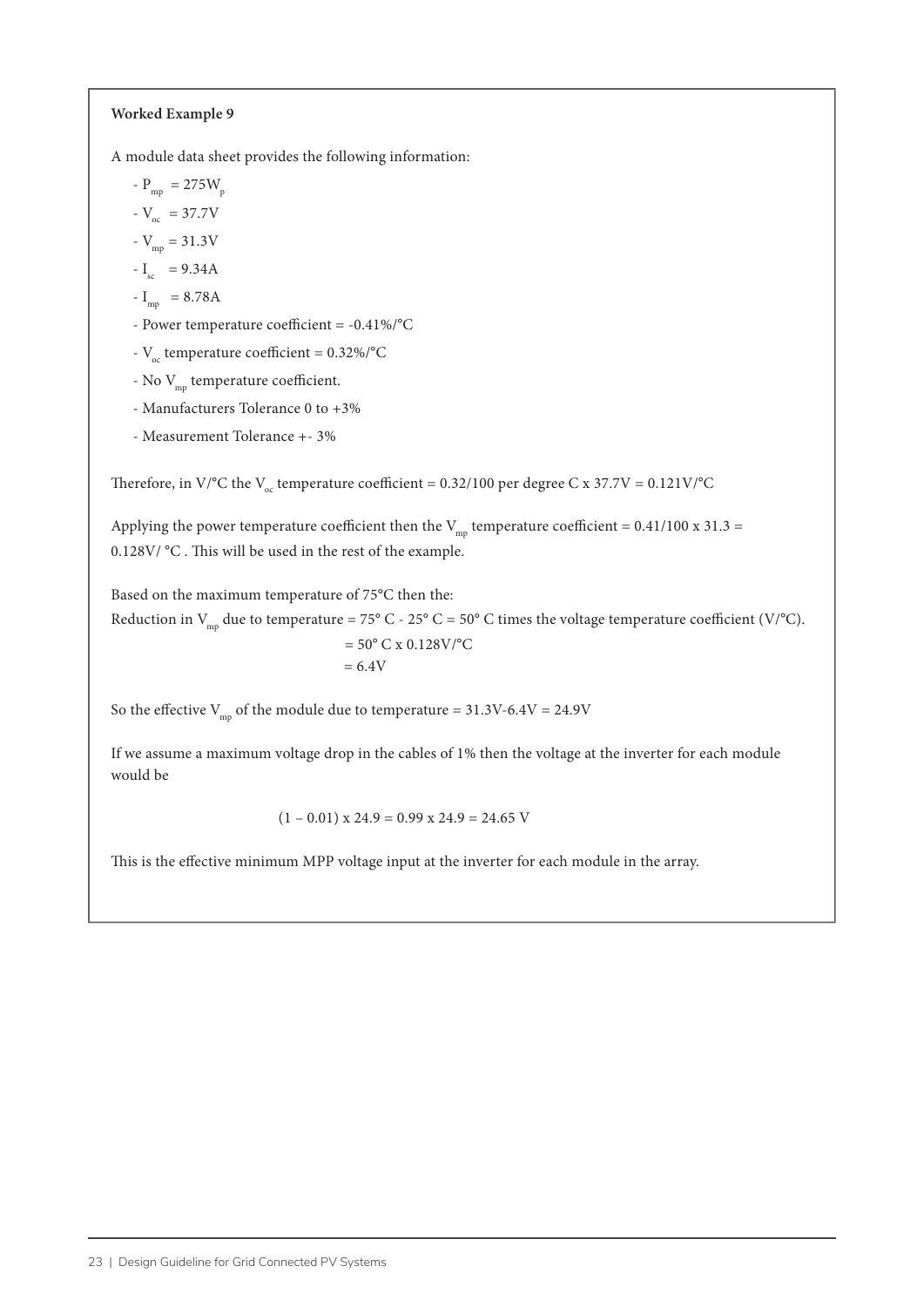#### **Determine Effective Minimum MPPT Operating Voltage of the Inverter**

The inverter data sheet specifies actual minimum MPPT operating voltage.

However, The MPP voltage of a solar module rises with increases in irradiance. Since the array is typically operating with irradiance levels less than 1kW/m² ( the STC value) when the effective cell temperature is still high then the actual MPP voltage will be reduced. The exact variation is dependent on the quality of the solar cell so it is recommended that a safety margin of 10% is added to the minimum MPPT operating voltage.

*Note:* This is just a recommendation and there will be times when it might not be practical, however be aware that if it is not applied then the system might underperform if the effective cell temperatures does approach 75°C.

#### **Worked Example 10**

The inverter data sheet provides the following information:

| Max AC Output Power                                      | 5000 W         |
|----------------------------------------------------------|----------------|
| Max Generator Power (PV Array)                           | 9000 $W_{n}$   |
| Max. input voltage                                       | 1000 V         |
| MPP voltage range                                        | 245 V to 800 V |
| Min. input voltage                                       | 150V           |
| Max. input current input A / input B                     | 11A/10A        |
| Max. short-circuit current input A / input B             | 17A/15A        |
| Number of independent MPP inputs / strings per MPP input | 2 / A:2; B:2   |

Though there is a minimum input voltage it is the Minimum Voltage range that is selected for determining minimum number of modules.

The minimum operating voltage of the MPPT is 245V

Allowing for the safety margin of 10% the effective minimum operating voltage of the MPPT  $(1 + 10\%)$  x 245V = 1.1 x 245V = 269.6V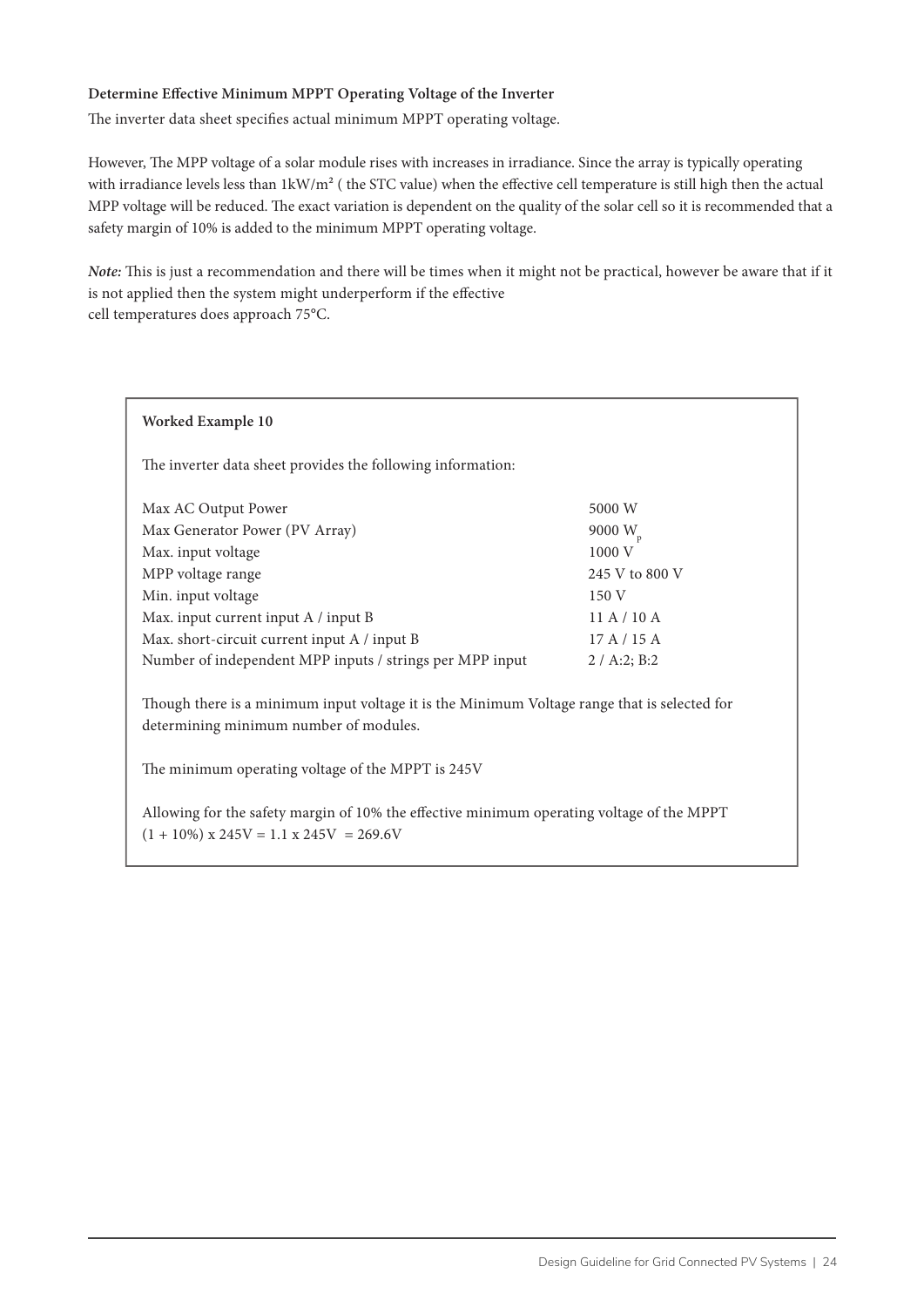#### **Determine Minimum Number of Modules in the String**

**Worked Example 11**

The minimum number of modules in a string is determined by dividing the effective minimum operating voltage of the MPPT by the effective minimum MPP voltage input at the inverter for each module.

Since it is the minimum number it should always be rounded up when a fraction of a module is indicated by the calculations.

### The effective minimum operating voltage of the MPPT = 269.6V

The effective minimum MPP voltage input at the inverter for each module =24.65V

Therefore, the minimum number of modules in a string =  $269.6V/24.65V = 10.94$ 

This would have to be rounded up to 11 since rounding down to 10 would sometimes cause the input voltages to be too low for the inverter to function.

### **8.4.2 Maximum Number of modules in the string**

At the coldest daytime temperature, the open circuit voltage of the array shall never be greater than the maximum allowed input voltage for the inverter. The Open Circuit voltage  $(V_{\alpha})$  is used because this is greater than the MPP voltage and it will be the voltage applied to the inverter when the system is first operating in the early morning – the time prior to the inverter starting to operate on its MPPT and connecting to the grid.

In early morning, at first light, the cell temperature will be very close to the ambient temperature because the sun has not had time to heat up the module.

Therefore the lowest daytime temperature for the area where the system is installed shall be used to determine the maximum  $V_{\ldots}$ 

In some areas of the Pacific the minimum daytime ambient temperature can reach 15°C (59°F). In some areas of the Pacific it might fall below this. It is recommended that 15°C (59°F) is used unless you know that your area has a lower historical minimum temperature for your location, if so use that.

Determine Maximum Open Circuit Voltage  $(V_{\infty})$  of a Module at the Inverter The maximum  $V_{oc}$  of a module is determined by calculating the increase in  $V_{oc}$  due to the effective cell temperature.

The increase in  $V_{oc}$  is calculated by multiplying the voltage temperature coefficient (V/°C) by the difference between the effective cell temperature and the STC temperature (25°C).

If we use 15°C (59°F), then the increase in  $V_{mn}$  is (15°C – 25°C) = −10 times the voltage temperature coefficient (V/°C).

*Note:* it is an increase because the co-efficient is a negative number and the difference in temperatures is also a negative number, so the two multiplied becomes a positive number)

The effective  $V_{\infty}$  of the module due to the minimum temperature =  $V_{\infty}$  plus the increase in  $V_{\infty}$ .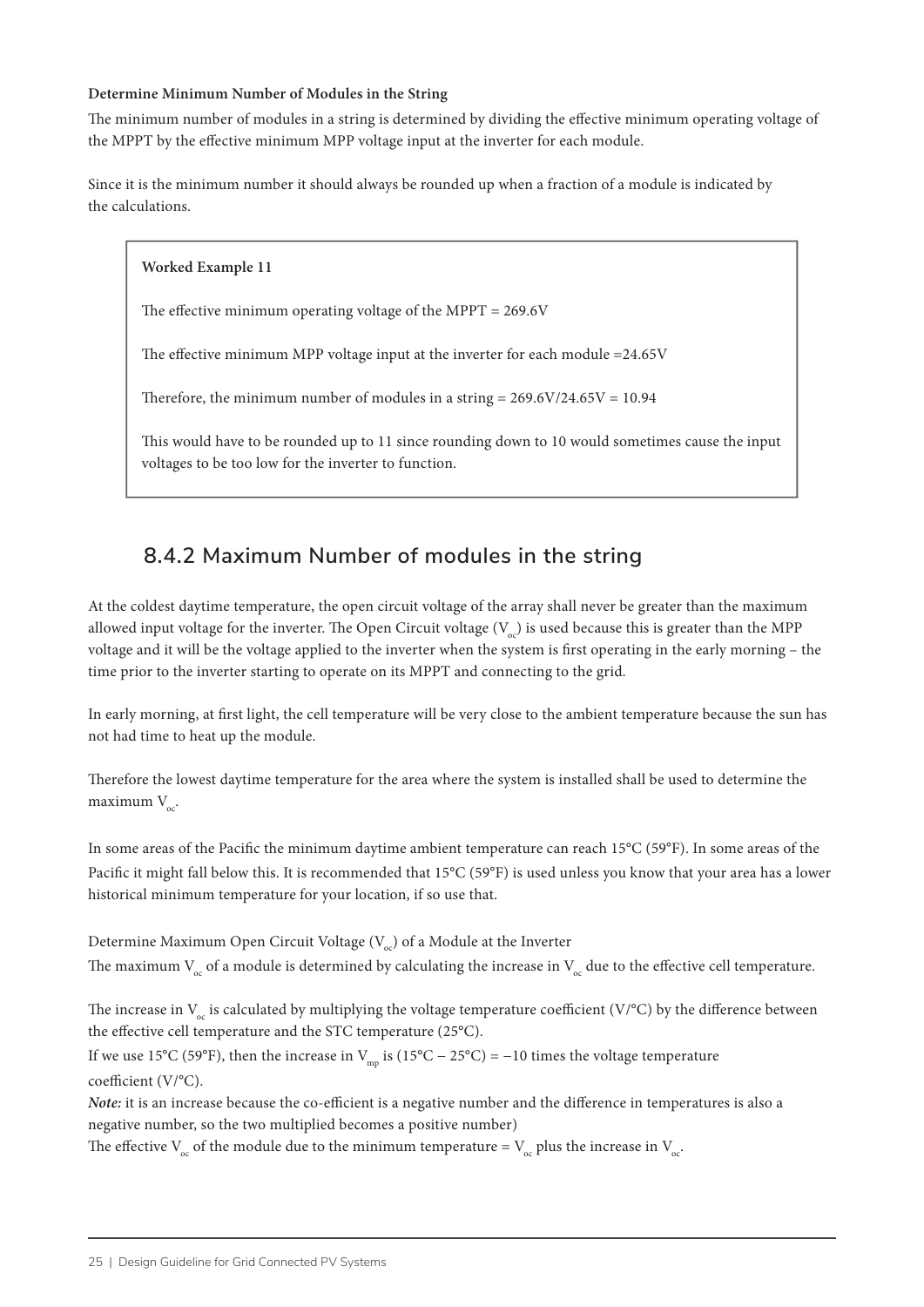There is no voltage drop included because the  $V_{\alpha}$  is being applied at first light before the inverter has turned on and hence no significant current is flowing.

This is the effective maximum open circuit voltage input at the inverter for each module.

**Worked Example 12** Assume the minimum effective cell temperature is 15°C (59°F), The module data sheet provides the following information:  $-V_{\rm oc}$  = 37.7V -  $V_{\text{oc}}$  temperature coefficient = 0.32%/°C Therefore, in V/ $^{\circ}$ C the V<sub>oc</sub> temperature coefficient = − 0.32/100 per degree C x 37.7V = − 0.121V/°C Based on the minimum temperature of 15°C then the: Increase in  $V_c$  due to temperature = −10°C times the voltage temperature coefficient (V/°C).  $= -10$ °C x – 0.121V/°C  $= 1.21V$ So the effective Voc of the module due to temperature = 37.7V+ 1.21 = 38.91V for each module in the string. This is the effective maximum open circuit voltage input at the inverter for each module in the array.

#### **Determine Maximum Operating Voltage of the Inverter**

The inverter data sheet specifies actual Maximum operating voltage.

**Worked Example 13**

The sample inverter data sheet provides the following information:

Max. input voltage 1000 V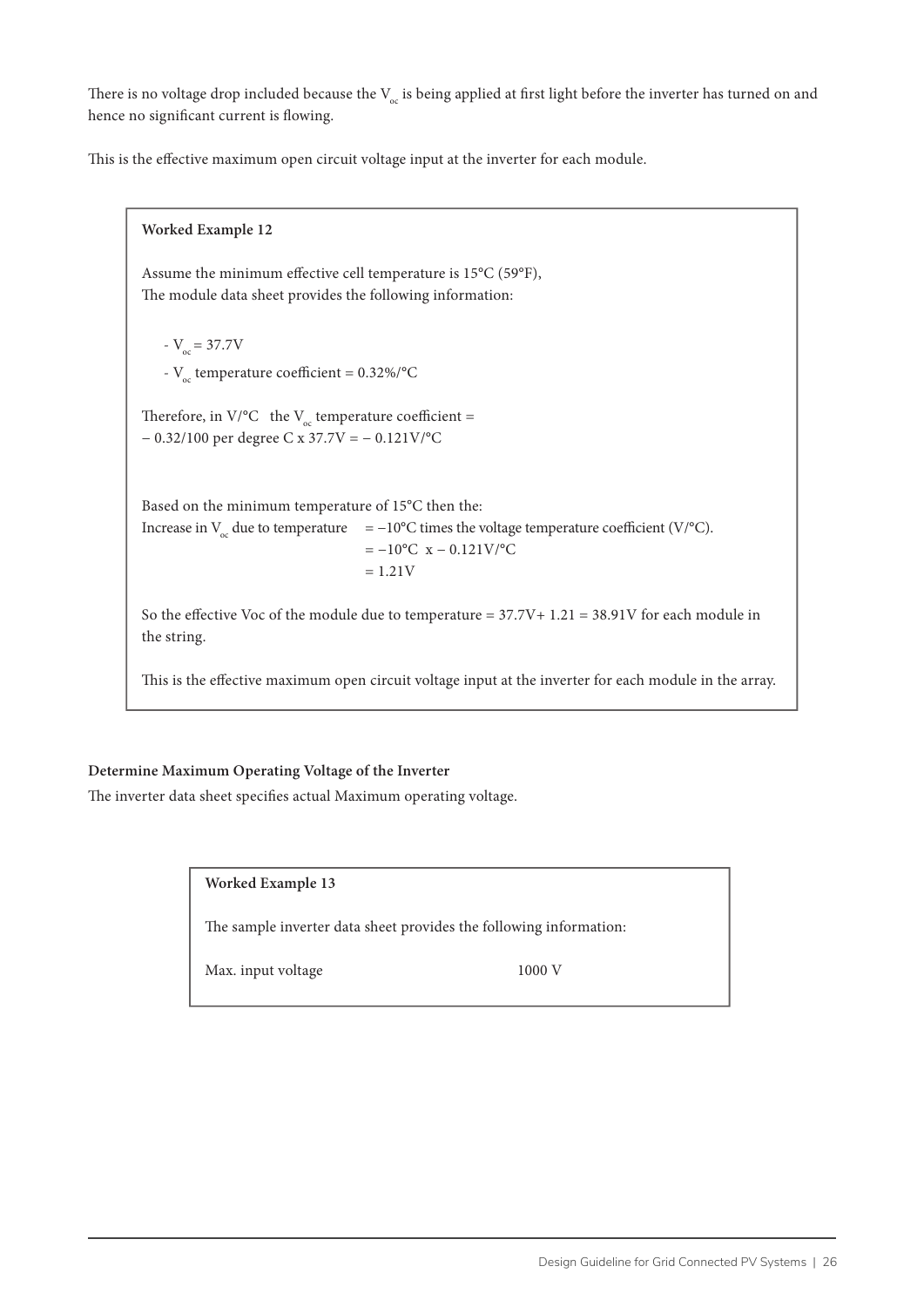#### **Determine Maximum Number of Modules in the string**

The maximum number of modules in a string is determined by dividing the maximum operating voltage of the inverter by the effective maximum open circuit voltage for each module.

Since it is the maximum number it should always be rounded down when an exact number of modules is not the result.

#### **Worked Example 14**

The maximum voltage of the inverter = 1000V

The effective maximum  $V_{oc}$  input at the inverter for each module =38.91 V

Therefore, the maximum number of modules in a string =  $1000V/38.91V = 25.7$ 

This would be rounded down to 25 modules in a string.

So in the worked example we can have between 11 (the minimum number) and 25 (the maximum number) of modules in a string and the inverter will function properly.

#### **How Many Strings?**

Depending on how many modules have been selected to meet the client's requirements and the characteristics of the inverter to be used, the array could include one string or could be divided into multiple strings. The final configuration can be determined by matching the output currents of the array to the maximum input current of the inverter

#### **Worked Example 15**

When determining the array power and matching it to the inverter, an array of 22 modules was selected. So these could either be installed as one string of 22 modules or two strings of 11 modules.

The inverter has two MPPT's so each string of 11 could be connected to one MPPT input of the inverter.

Matching the output currents of the array with the maximum input currents can help determine the final string arrangement.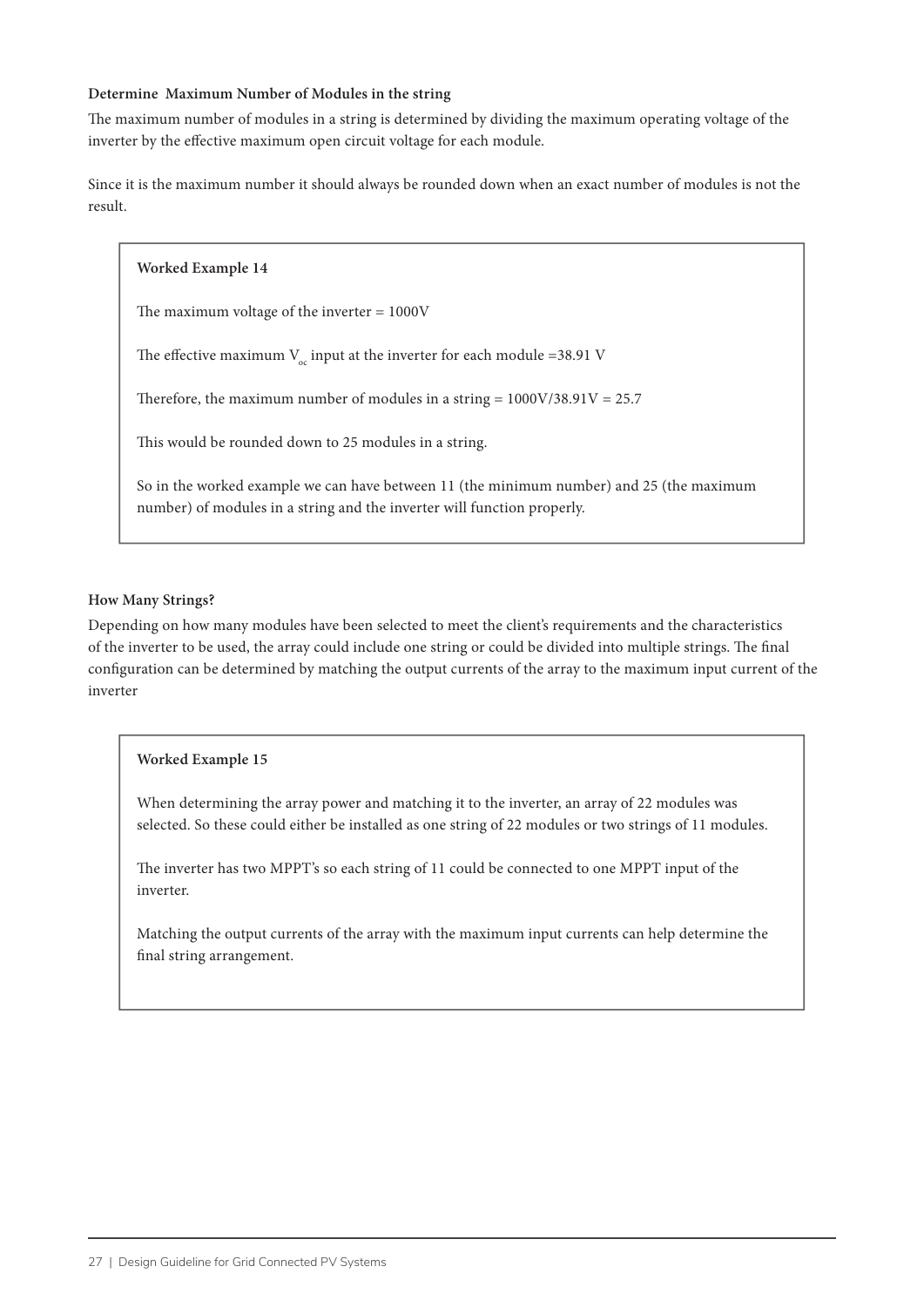# **8.5 Matching Array Current to the Inverter**

Inverters have a maximum input current. However, since many inverter now have multiple MPPT's and can have multiple connections, often plugs, for the PV array dc wiring to the inverter, these also have a maximum current specified.

The final configuration of the array must ensure that no strings or array connection to the inverter has an output current greater than that specified for that inverter input.

#### **Worked Example 16**

The inverter data sheet provides the following information:

| Max. input current input A / input B                     | 11 A / 10 A  |
|----------------------------------------------------------|--------------|
| Max. short-circuit current input A / input B             | 17 A / 15 A  |
| Number of independent MPP inputs / strings per MPP input | 2 / A:2: B:2 |

This is saying that maximum input current (generally the operating current or maximum power point current) is 11A for input A and 10A for input B. It allows a maximum short circuit current of 17A for A and 15A for B.

The module data sheet provides the following information:

 $-I_{\rm sc} = 8.78A$  $-I_{\text{rms}} = 9.34A$ 

If there are two parallel strings on either MPPT input, then the maximum currents would be greater than that allowed. So only one string per MPPT is allowed for this inverter.

So there are still two solutions that will work: one long string of 22 modules or two short strings of 11 modules with each string connected to a separate MPPT. Either approach will stay within the acceptable voltage and current range of the inverter inputs. Which is better? Generally using shorter strings is preferred because of the lower voltages that are present in the module circuits. A 22 module string will have double the voltage of an 11 panel string and lower voltage arrays tend to be safer for maintenance personnel and less likely to have a problem with arcing in wiring, panels or connectors. Also if there is partial shading of the array and the array is split over two MPPT units, the overall array output may be somewhat better than if a single MPPT connection is used since the shading will affect the whole array if there is only one string but may affect only half the array if there are two strings with one in the shade and one staying in the sun.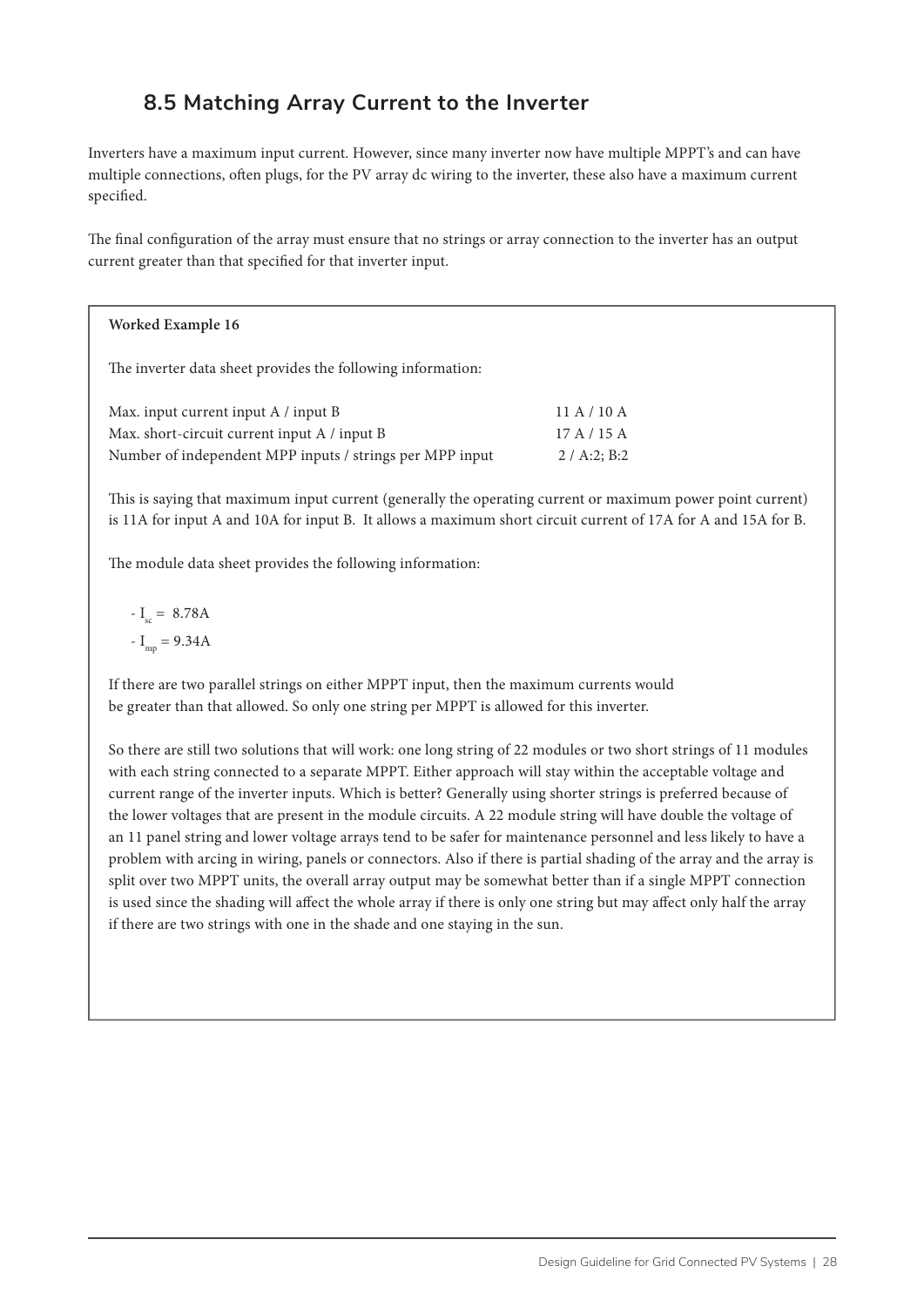# 9. Electrical Losses in the Grid connected PV System

The electrical losses in the grid connected system include all the losses between the PV array and the point of connection to the grid. This connection point is typically at a switchboard or distribution board but when the solar power is being metered as it is supplied onto the grid then it will be at the location of the meter.

The losses typically include:

- Power loss due to voltage drop between the PV array and inverter. This should not exceed 3%
- Power loss resulting from inverter efficiency. This is typically supplied on the Inverters data sheet as a curve showing efficiency vs inverter output.
- Power loss due to voltage drop between the PV inverter and the interconnection to the grid. This should not exceed 1%.

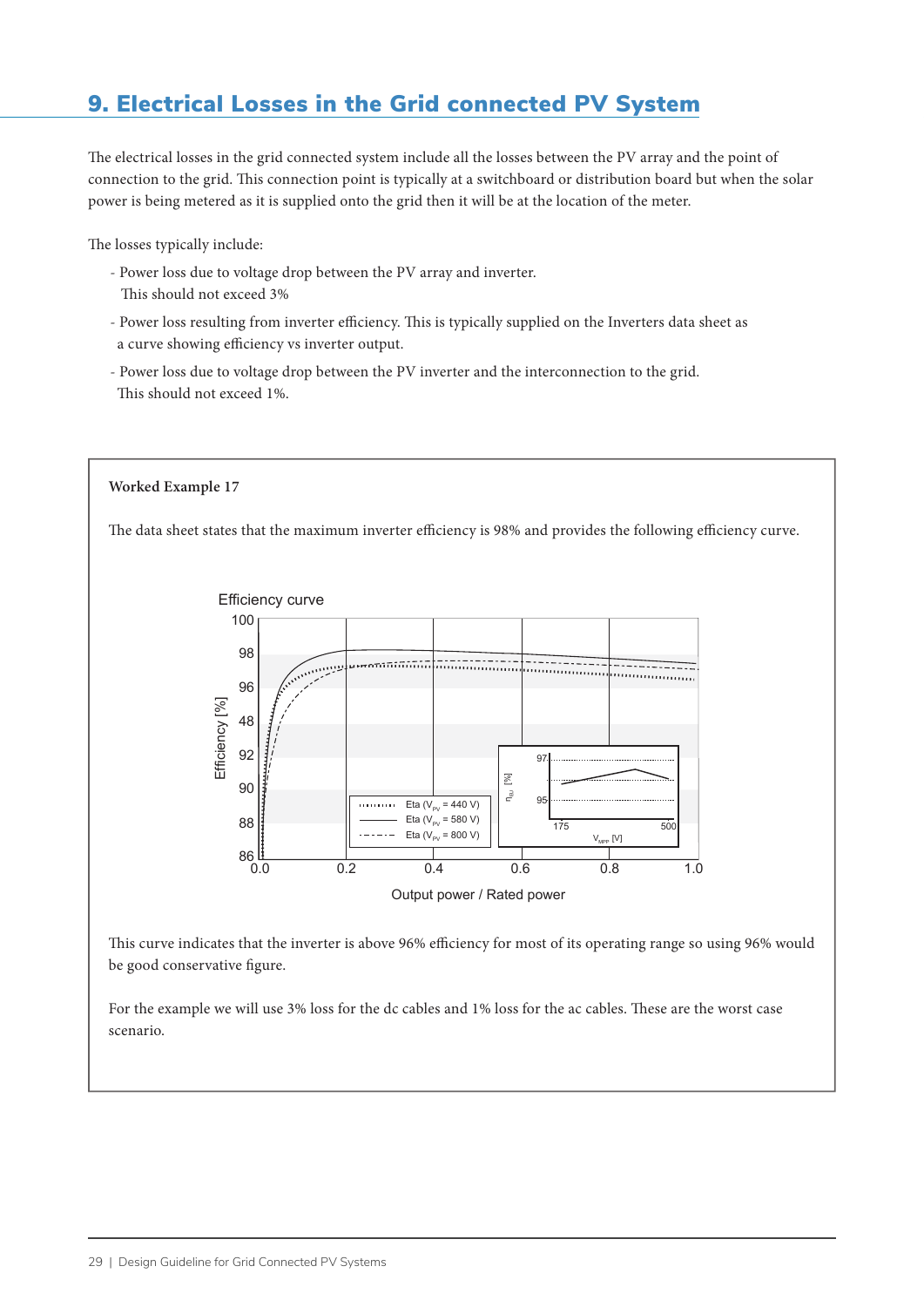# 10. Energy Yield

For a specified peak power rating (kW<sub>p</sub>) for a solar array a designer can determine the systems energy output over the whole year. The system energy output over a whole year is known as the systems "Energy Yield".

The average yearly energy yield can be determined as follows:

$$
E_{sys} = P_{array\_STC} \times f_{temp} \times f_{mm} \times f_{dit} \times H_{tilt} \times \eta_{pv} \times \eta_{pv\_inv} \times \eta_{inv} \times \eta_{inv-sb}
$$

Where:

| $\mathbf{E}_{\text{sys}}$ |                        |     | average yearly energy output of the PV array, in watthours                    |
|---------------------------|------------------------|-----|-------------------------------------------------------------------------------|
| P                         | array-stc              |     | rated output power of the array under standard test conditions, in watts      |
|                           | $f_{\rm temp}$         | $=$ | temperature de-rating factor, dimensionless                                   |
|                           | man                    | $=$ | de-rating factor for manufacturing tolerance, dimensionless                   |
|                           | $f_{\text{dirt}}$      | $=$ | de-rating factor for dirt, dimensionless                                      |
|                           | $H_{\text{tilt}}$      | $=$ | yearly irradiation value $(kWh/m2)$ for the selected site (allowing for tilt, |
|                           |                        |     | orientation and shading)                                                      |
| $\eta_{\rm inv}$          |                        | $=$ | efficiency of the inverter dimensionless                                      |
|                           | $\eta_{\rm pv\_inv}$   | $=$ | efficiency of the subsystem (cables) between the PV array and the inverter    |
|                           | $\eta_{\text{inv-sb}}$ | $=$ | efficiency of the subsystem (cables) between the inverter and the             |
|                           |                        |     | switchboard                                                                   |

*Note:* The efficiency of solar modules reduce efficiency over time. This can result in a loss of rated power of 0.5% to 1.0% per year. The above formula determines the expected energy yield in the first year of operation. The expected energy yield will reduce each year due to the effect of the reduction in the solar modules efficiency.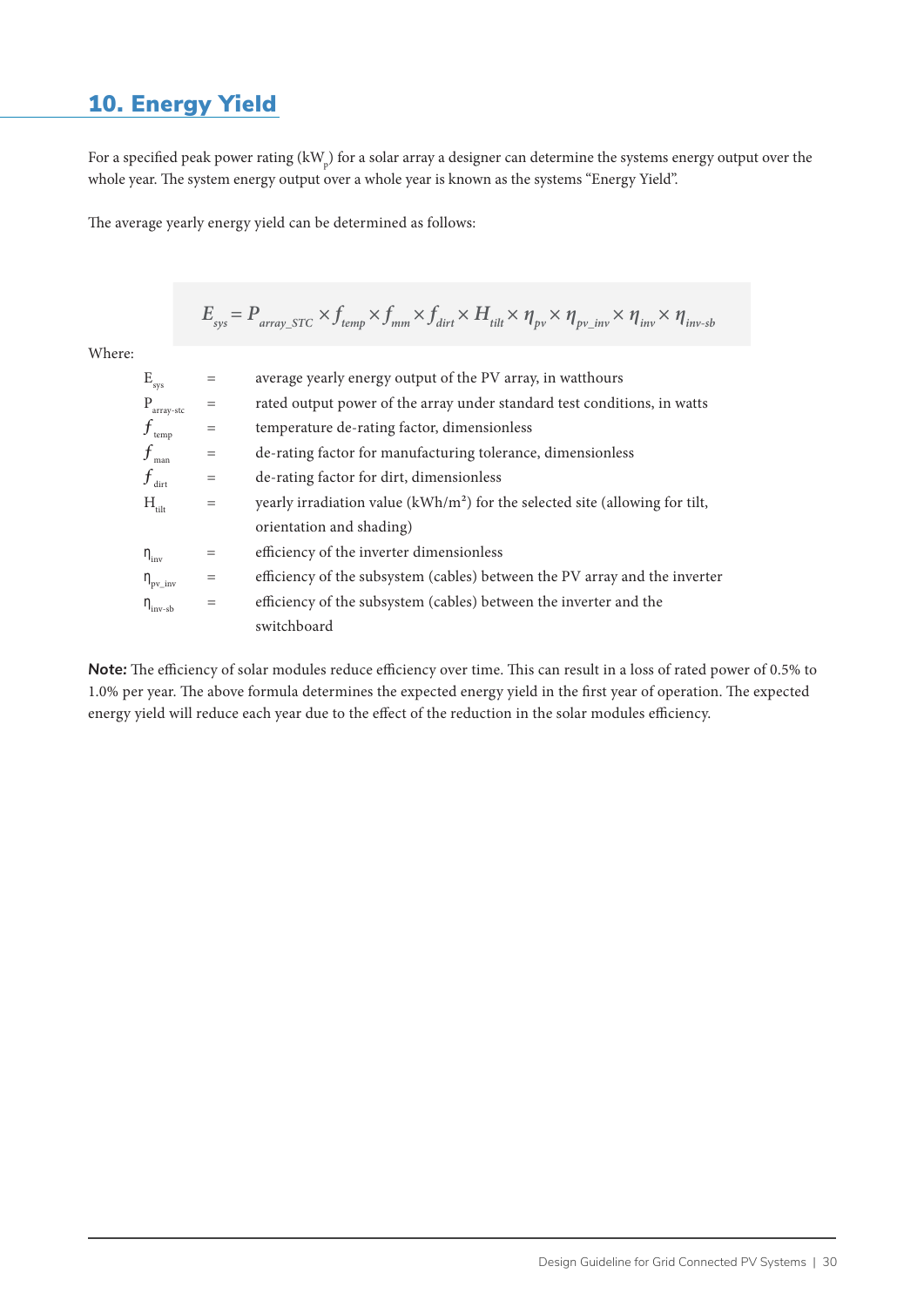### **10.1 Effect of Shading**

Care should be taken when selecting the number of modules in a string because the shading could result in the maximum power point voltage at high temperatures being below the minimum operating voltage of the inverter causing the inverter to shut down until the shading is reduced.

Determining the effect of shading on the energy yield can be difficult to predict exactly and the designers should use a suitable program or be conservative when providing the energy yield to the client.

**Worked Example 18** Throughout this guide we have determined the following data for the sample system:  $P_{\text{array-stc}} = 6050 \text{ W}_{\text{p}}$  $f_{\rm temp}$  = 0.828  $f_{\text{man}}$  = 0.97  $f$   $\hspace{1.6cm}$  = 0.9  $\hspace{1.6cm}$  $H_{\text{tilt}} = 1846.9 \text{kWh/m}^2$  $\eta_{\text{inv}}$  = 0.96 (96%)  $\eta_{\text{pv}} = 0.97 (97\%)$  $\eta_{\text{inv-sb}} = 0.99(99\%)$  $E_{sys}$  = 6050 x 0.828 x 0.97 x 0.9 x 1846.9x 0.96 x 0.97 x 0.99  $E_{\rm sys}$  = 7445974 Wh or 7445.97kWh  $E_{sys} = P_{array\_STC} \times f_{temp} \times f_{mm} \times f_{dit} \times H_{tilt} \times \eta_{pv} \times \eta_{pv\_inv} \times \eta_{inv} \times \eta_{inv-sb}$ 

# 11. Specific Yield

The specific energy yield is expressed in kWh per kW<sub>p</sub> and it is calculated as follows:

$$
SY = \frac{E_{sys}}{P_{array\_STC}}
$$

If the performance of systems in different regions is to be compared the shading loss must be estimated and eliminated from the calculation of energy yield. It is based on the yearly energy output of the system.

The AC energy of the solar array delivered to the grid is the  $E_{\text{sys}}$  in the above formula while the actual STC rating of the array is  $P_{array~STC}$  in the above formula.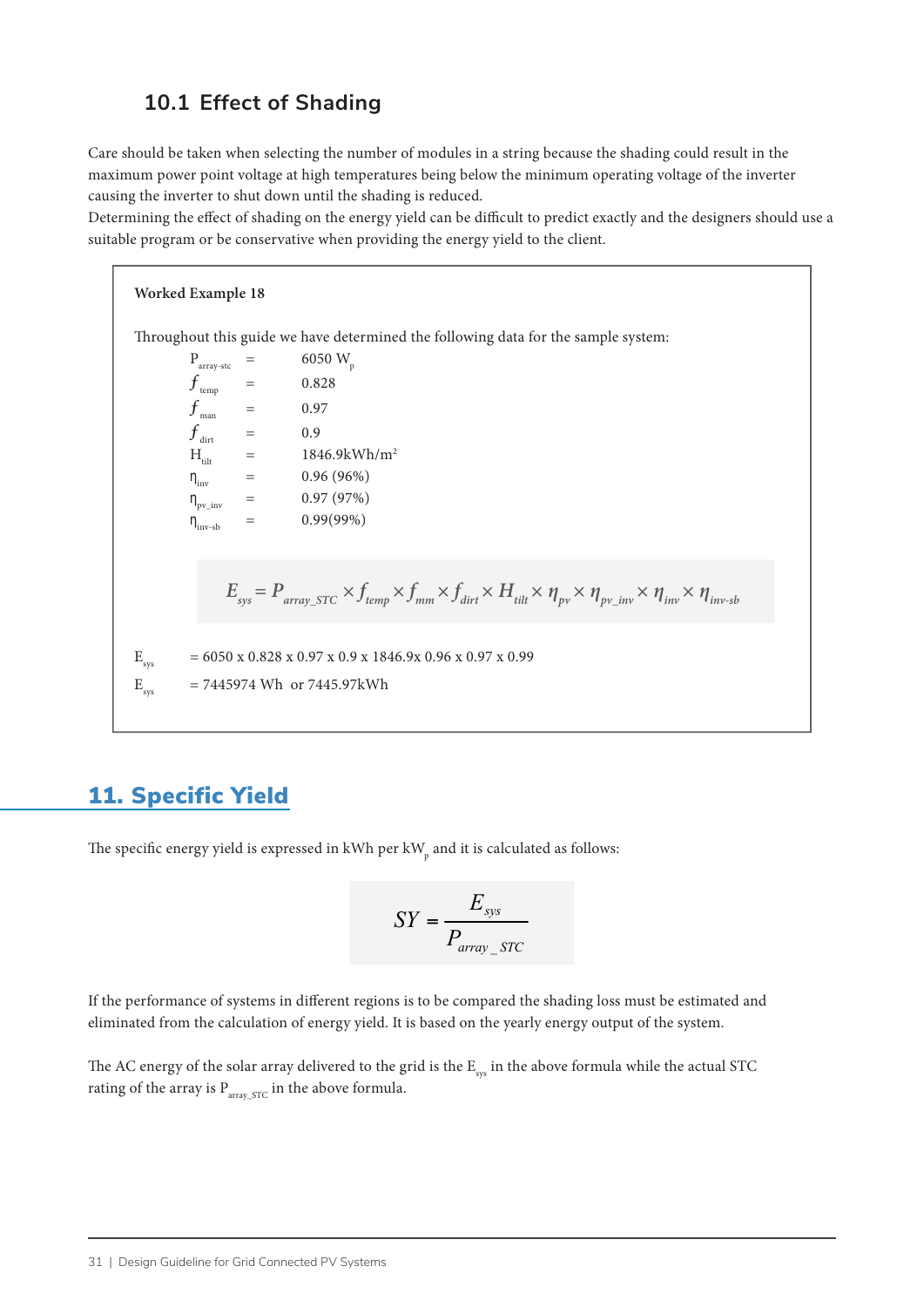#### **Worked Example 19**

The AC energy from the array was 7445.97kWh/year and the array was rated at 6050W<sub>p</sub> which is 6.05k $W_p$ .

Therefore the specific energy yield is 7445.97/6.05= 1230.7kWh per kW  $_{\rm p}$ .

### 12. Performance Ratio

The performance ratio (PR) is used to access the installation quality. The PR provides a normalised basis so comparison of different types and sizes of PV systems can be undertaken. The performance ratio is a reflection of the system losses and is calculated as follows:

$$
PR = \frac{E_{sys}}{E_{ideal}}
$$

Where

 $E_{sys}$  = actual yearly energy yield from the system

 $E_{ideal}$  = the ideal energy output of the array.

The PV arrays ideal energy yield  $E_{ideal}$  can determined as follows:

$$
E_{ideal} = P_{array\_STC} \times H_{tilt}
$$

Where

 $H_{\text{tilt}}$  = yearly average daily irradiation, in kWh/m<sup>2</sup> for the specified tilt angle  $P_{\text{array STC}}$  = rated output power of the array under standard test conditions, in watts

If the performance of systems in different regions is to be compared, then any shading loss must be estimated and eliminated from the calculation when determining the actual energy yield.

| Worked Example 20                                                                   |
|-------------------------------------------------------------------------------------|
| The yearly irradiation is 1846.9 kWh/m <sup>2</sup>                                 |
|                                                                                     |
| The array is rated at 6.05kW <sub>n</sub> (@1kWh/m <sup>2</sup> )                   |
| Therefore the ideal energy from the array per year would be:                        |
| 6.05kW <sub>n</sub> (@kWh/m <sup>2</sup> ) x 1846.9 kWh/m <sup>2</sup> = 11173.7kWh |
|                                                                                     |
| The AC energy from the solar array was 7445.97KWh per year.                         |
| Therefore the performance ratio is $7445.97/11173.7 = 0.67$                         |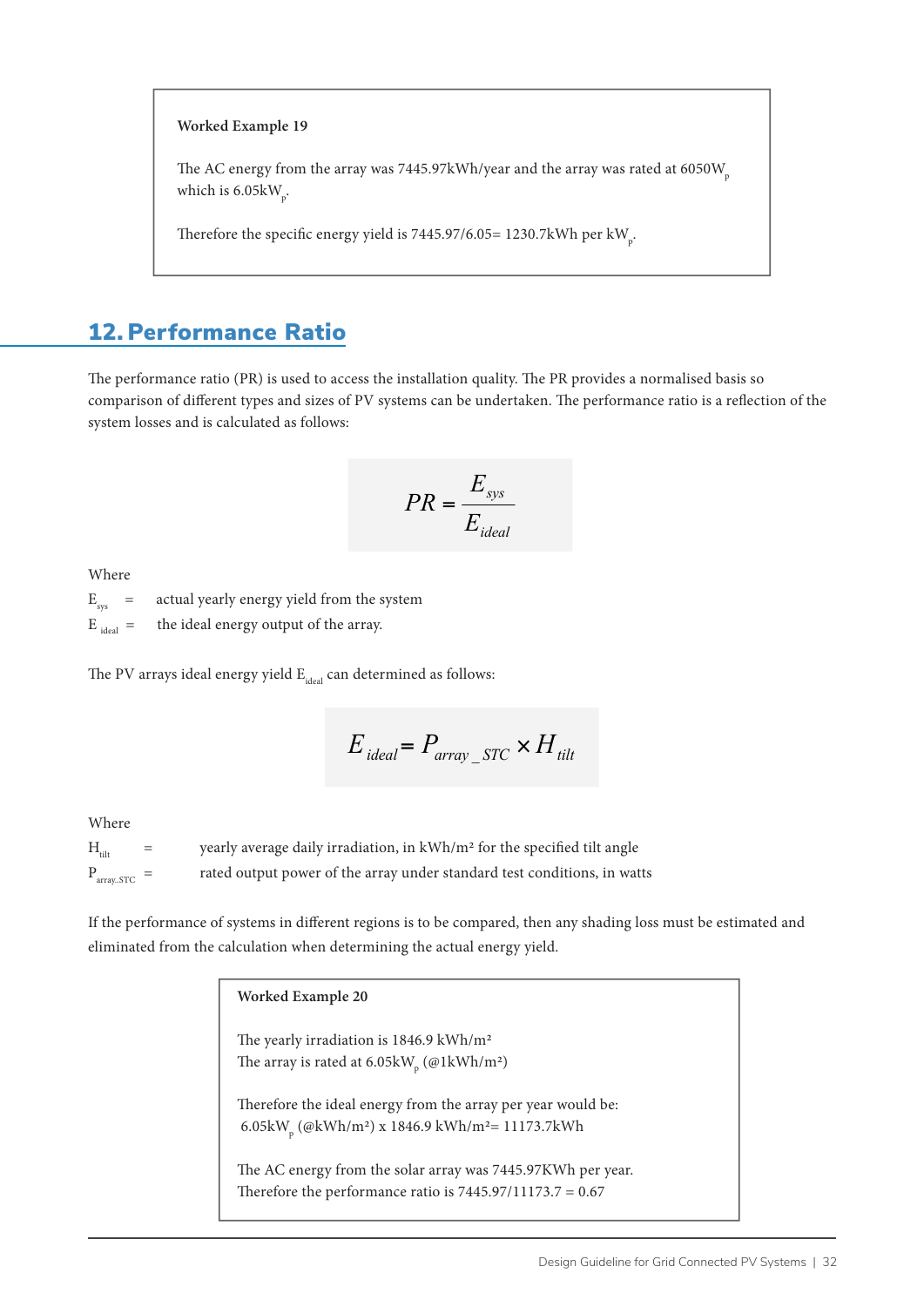# 13. Providing a Quotation

When providing a quotation to a potential customer, the designer should provide (as a minimum) the following information

- Full Specifications of the system including quantity, make (manufacturer) and model number of the solar modules, inverter and array frame (if applicable).
- An estimate of the yearly energy output (yield) of the system. This should be based on the available solar irradiation for the tilt angle and orientation of the array. If the array will be shaded at any time the effect of the shadows must be taken into account when determining the yearly energy output.
- The money savings (in local currency) this represents based on existingelectrical energy pricing.
- A firm quotation which shows the installed cost of the complete system.
- Warranty information relating to each of the items of equipment.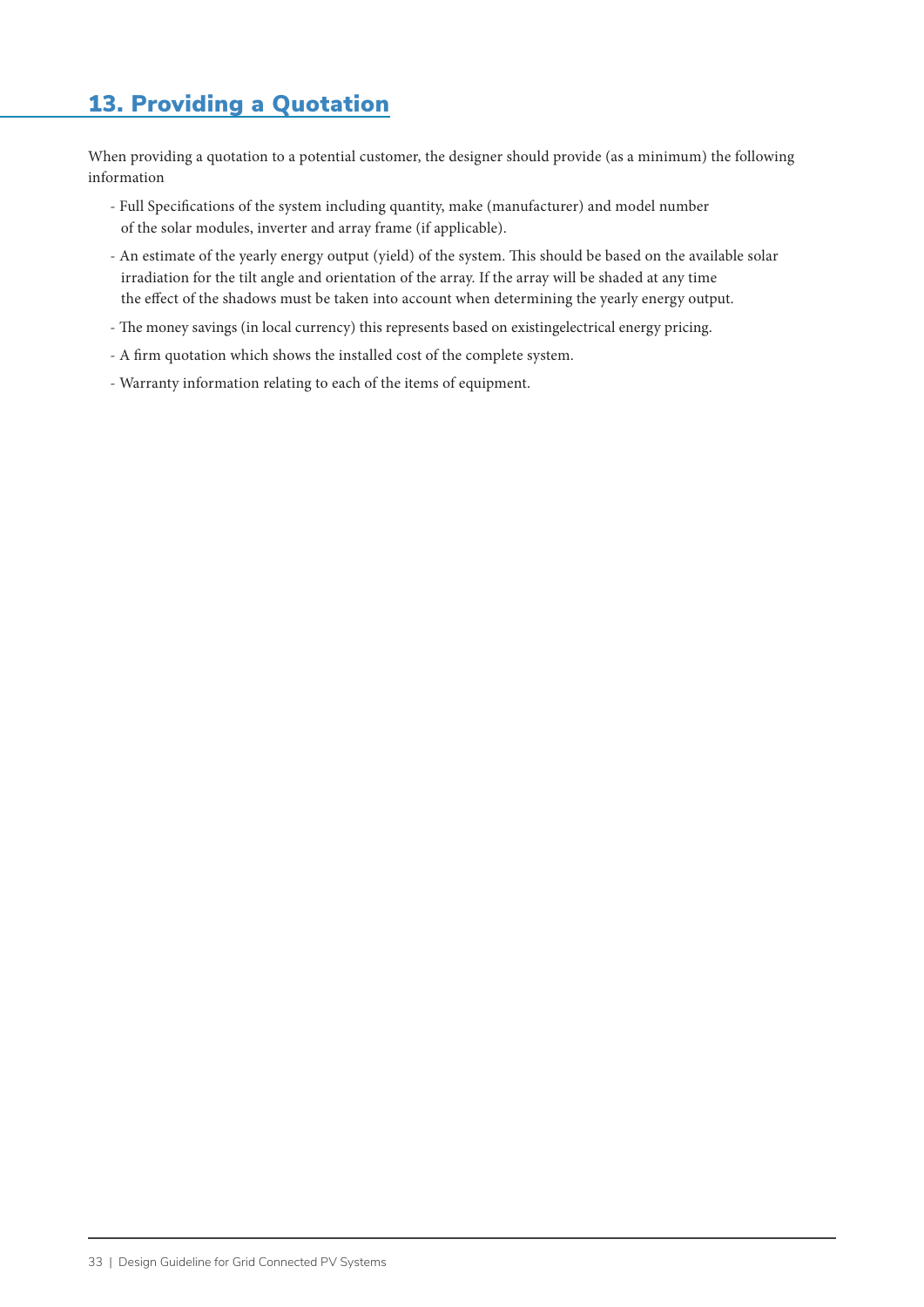# Appendix 1: Temperature Conversion Tables

| °F | °C             | °F | °C | °F  | °C |
|----|----------------|----|----|-----|----|
| 32 | 0              | 64 | 18 | 96  | 36 |
| 33 | 1              | 65 | 18 | 97  | 36 |
| 34 | 1              | 66 | 19 | 98  | 37 |
| 35 | $\overline{2}$ | 67 | 19 | 99  | 37 |
| 36 | $\overline{2}$ | 68 | 20 | 100 | 38 |
| 37 | 3              | 69 | 21 | 101 | 38 |
| 38 | 3              | 70 | 21 | 102 | 39 |
| 39 | $\overline{4}$ | 71 | 22 | 103 | 39 |
| 40 | 4              | 72 | 22 | 104 | 40 |
| 41 | 5              | 73 | 23 | 105 | 41 |
| 42 | 5              | 74 | 23 | 106 | 41 |
| 43 | 6              | 75 | 24 | 107 | 42 |
| 44 | 6              | 76 | 24 | 108 | 42 |
| 45 | 7              | 77 | 25 | 109 | 43 |
| 46 | 8              | 78 | 26 | 110 | 43 |
| 47 | 8              | 79 | 26 | 111 | 44 |
| 48 | $\Theta$       | 80 | 27 | 112 | 44 |
| 49 | 9              | 81 | 27 | 113 | 45 |
| 50 | 10             | 82 | 28 | 114 | 46 |
| 51 | 11             | 83 | 28 | 115 | 46 |
| 52 | 11             | 84 | 29 | 116 | 47 |
| 53 | 12             | 85 | 29 | 117 | 47 |
| 54 | 12             | 86 | 30 | 118 | 48 |
| 55 | 13             | 87 | 31 | 119 | 48 |
| 56 | 13             | 88 | 31 | 120 | 49 |
| 57 | 14             | 89 | 32 | 121 | 49 |
| 58 | 14             | 90 | 32 | 122 | 50 |
| 59 | 15             | 91 | 33 | 123 | 51 |
| 60 | 16             | 92 | 33 | 124 | 51 |
| 61 | 16             | 93 | 34 | 125 | 52 |
| 62 | 17             | 94 | 34 | 126 | 52 |
| 63 | 17             | 95 | 35 | 127 | 53 |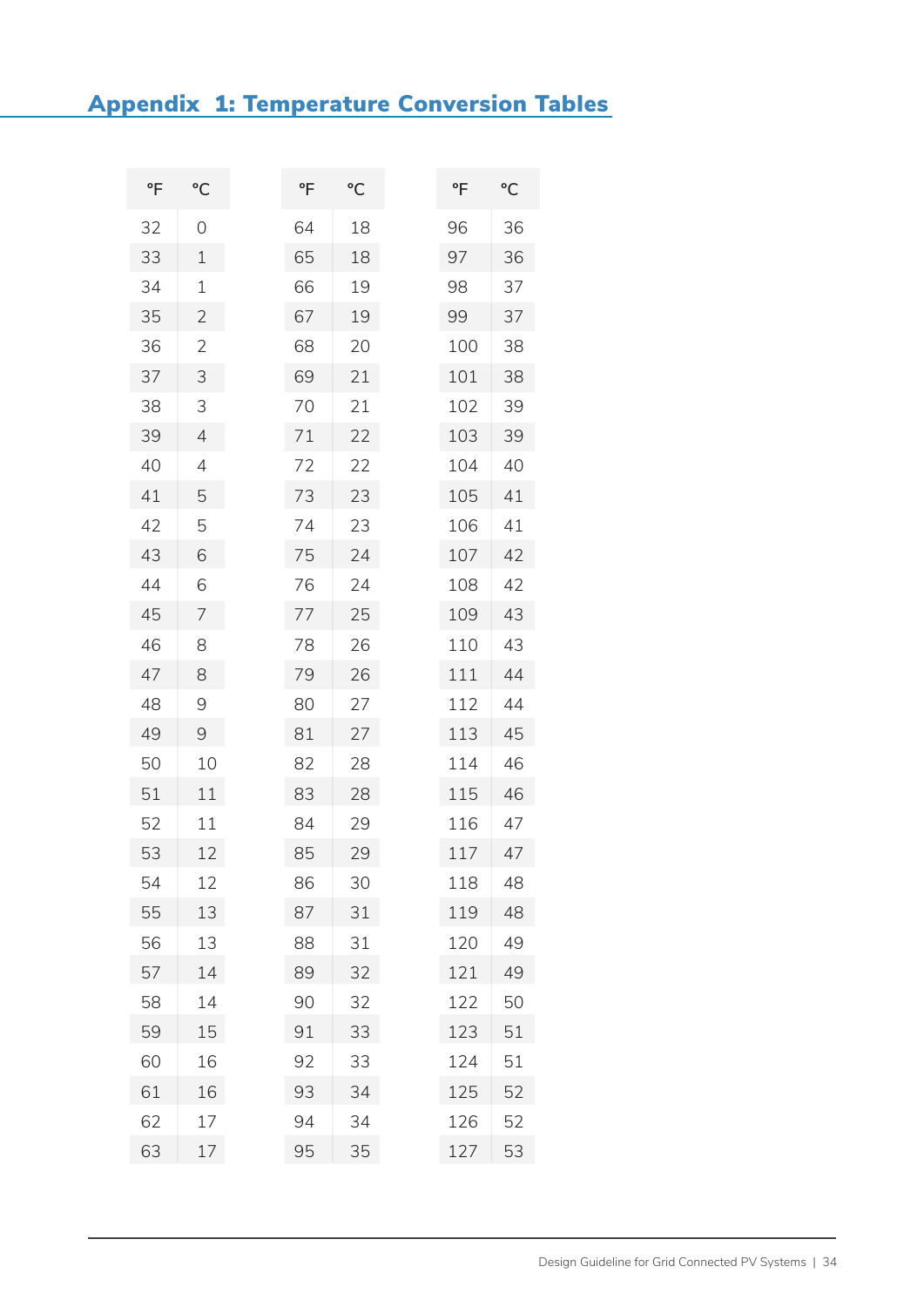# Appendix 2: Solar Irradiation Data

Table showing Peak Sun hours for various sites and tilt angles.

#### **Alofi, Niue**

Latitude: 19°04' South | Longitude: 169°55' West

|                                                                 | Peak Sunlight Hours (kWh/m <sup>2</sup> /day) |      |               |      |                |               |                |      |      |      |               |      |                   |  |
|-----------------------------------------------------------------|-----------------------------------------------|------|---------------|------|----------------|---------------|----------------|------|------|------|---------------|------|-------------------|--|
|                                                                 | Jan                                           | Feb  | $\frac{1}{2}$ | Apr  | $\overline{M}$ | $\frac{5}{2}$ | $\overline{z}$ | Aug  | Sep  | Oct  | $\frac{8}{2}$ | Dec  | Annual<br>Average |  |
| $0^{\circ}$ Tilt <sup>1</sup>                                   | 6.47                                          | 6.2  | 5.67          | 4.81 | 4.26           | 3.86          | 4.01           | 4.61 | 5.35 | 6.02 | 6.53          | 6.46 | 5.34              |  |
| 19° Tilt <sup>2</sup>                                           | 6.43                                          | 5.88 | 5.7           | 5.2  | 4.96           | 4.46          | 4.75           | 5.14 | 5.53 | 5.81 | 5.98          | 6.47 | 5.53              |  |
| 34° Tilt <sup>2</sup>                                           | 6.06                                          | 5.39 | 5.47          | 5.24 | 5.24           | 4.78          | 5.08           | 5.29 | 5.41 | 5.41 | 5.35          | 6.15 | 5.41              |  |
|                                                                 |                                               |      |               |      |                |               |                |      |      |      |               |      |                   |  |
|                                                                 |                                               |      |               |      |                |               |                |      |      |      |               |      |                   |  |
| Apia, Samoa<br>Latitude: 13°50' South   Longitude: 171°46' West |                                               |      |               |      |                |               |                |      |      |      |               |      |                   |  |

#### **Apia, Samoa**

|                                | Peak Sunlight Hours (kWh/m <sup>2</sup> /day) |      |      |      |      |      |      |      |      |      |                |      |                   |  |
|--------------------------------|-----------------------------------------------|------|------|------|------|------|------|------|------|------|----------------|------|-------------------|--|
|                                |                                               | Feb  |      |      |      |      |      |      |      |      | $\overline{C}$ | Dec  | Annual<br>Average |  |
| $0^{\circ}$ Tilt <sup>1</sup>  | 5.39                                          | 5.47 | 5.16 | 5.09 | 4.63 | 4.46 | 4.71 | 5.25 | 5.77 | 5.91 | 5.76           | 5.51 | 5.25              |  |
| $13^{\circ}$ Tilt <sup>2</sup> | 5.32                                          | 5.24 | 5.12 | 5.31 | 5.06 | 4.99 | 5.23 | 5.60 | 5.85 | 5.72 | 5.67           | 5.46 | 5.38              |  |
| 28° Tilt <sup>2</sup>          | 5.14                                          | 4.86 | 4.93 | 5.37 | 5.34 | 5.40 | 5.62 | 5.79 | 5.74 | 5.35 | 5.45           | 5.3  | 5.36              |  |

#### **Hagåtña, Guam**

Latitude: 13°28′ North | Longitude: 144°45′ East

| Peak Sunlight Hours (kWh/m <sup>2</sup> /day) |  |
|-----------------------------------------------|--|
|                                               |  |

| $0^{\circ}$ Tilt <sup>1</sup>  |  | 5.33 5.87 6.73 7.12 7.04 6.44 6 5.3 5.42 5.46 5.16 5.05 5.9 |  |                                |  |      |      |      |
|--------------------------------|--|-------------------------------------------------------------|--|--------------------------------|--|------|------|------|
| $13^{\circ}$ Tilt <sup>2</sup> |  | 5.94 6.27 6.85 6.88                                         |  | $6.97$ 6.43 5.95 5.17 5.38 5.7 |  | 5.66 | 5.69 | 6.07 |
| 28° Tilt <sup>2</sup>          |  | 6.40 6.48 6.75 6.39 6.71 6.27 5.77 4.90 5.18 5.77 6.00 6.19 |  |                                |  |      |      | 6.06 |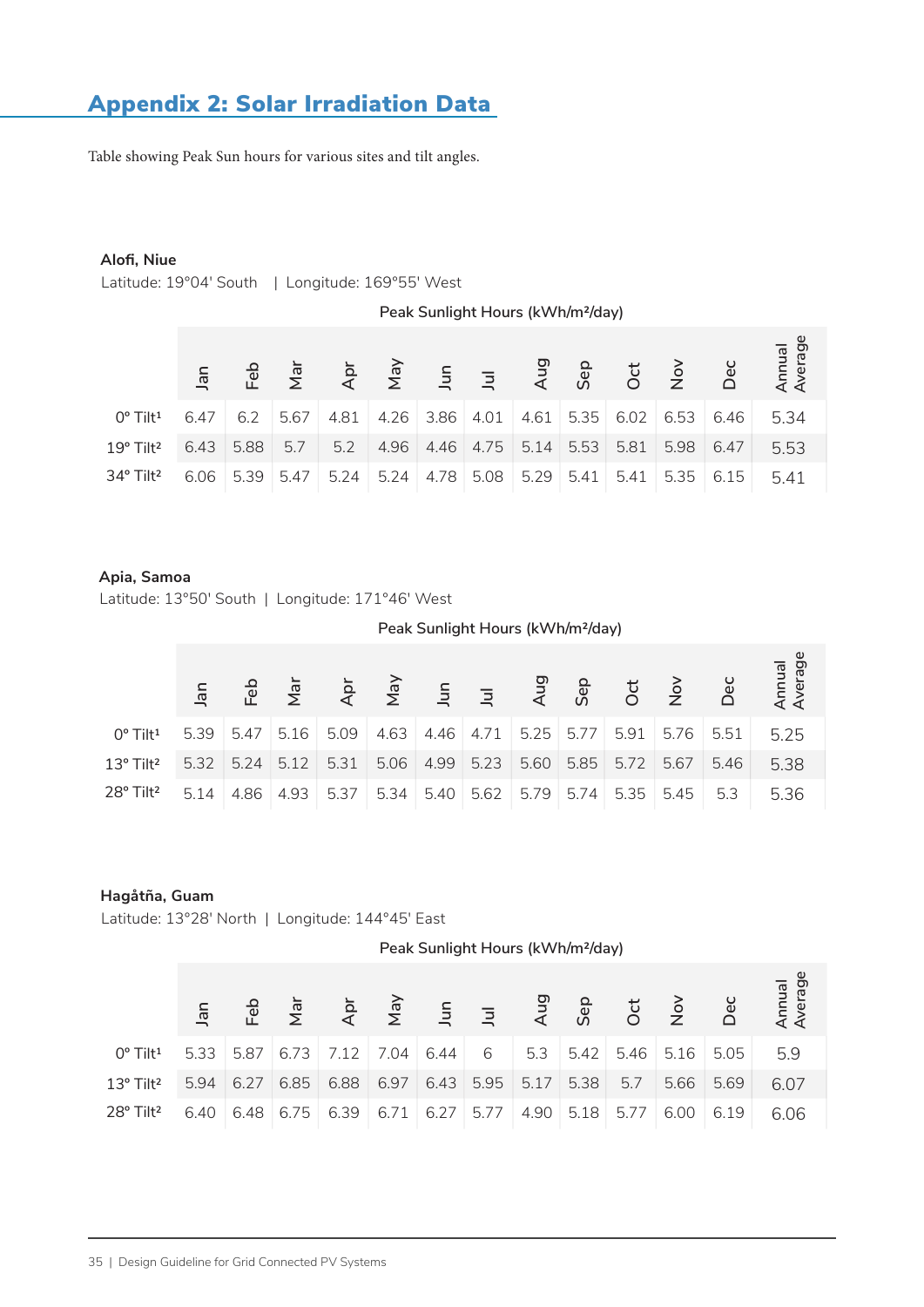#### **Honiara, Solomon Islands**

Latitude: 09°27′ South | Longitude: 159°57′ East

**Jan**  $0^{\circ}$  Tilt<sup>1</sup> 9º Tilt² 24º Tilt² **Feb Mar Apr May Jun Jul Aug Sep Oct Nov Dec Annual Average Peak Sunlight Hours (kWh/m²/day)** 5.99 5.55 5.61 5.41 4.76 4.59 4.45 5.54 5.47 5.98 5.34 5.29 4.69 4.90 5.00 5.52 4.98 5.28 5.26 6.4 6.38 6.29 6.26 5.81 5.19 6.15 5.81 5.36 5.88 5.92 5.71 5.52 5.58 6.22 6.24 6.22 5.52 5.59 5.61

#### **Koror, Palau**

Latitude: 07°20′ North | Longitude: 134°28′ East

|                               |      | Peak Sunlight Hours (kWh/m <sup>2</sup> /day) |      |      |      |      |      |      |      |      |      |      |                   |  |  |  |
|-------------------------------|------|-----------------------------------------------|------|------|------|------|------|------|------|------|------|------|-------------------|--|--|--|
|                               |      |                                               |      |      |      |      |      |      |      |      |      |      | Annual<br>Average |  |  |  |
| $0^{\circ}$ Tilt <sup>1</sup> | 5.19 | 5.59                                          | 6.18 | 6.3  | 5.71 | 5.01 | 5.12 | 5.2  | 5.56 | 5.39 | 5.26 | 4.93 | 5.45              |  |  |  |
| 7º Tilt <sup>2</sup>          | 5.4  | 5.7                                           | 6.16 | 6.22 | 5.7  | 5.01 | 5.11 | 5.15 | 5.49 | 5.45 | 5.44 | 5.16 | 5.5               |  |  |  |
| 22° Tilt <sup>2</sup>         | 5.74 | 5.85                                          | 6.06 | 6.01 | 5.67 | 5.03 | 5.11 | 5.03 | 5.3  | 5.3  | 5.73 | 5.53 | 5.55              |  |  |  |

#### **Lae, Papau New Guinea**

Latitude: 06°44′ South | Longitude: 147°00′ East

**Peak Sunlight Hours (kWh/m²/day)**

| $0^{\circ}$ Tilt <sup>1</sup>  |     |  |                            |  |  |                                             |  | 5.13 4.85 5.03 4.85 4.58 4.29 4.17 4.51 4.97 5.27 5.35 5.13 4.84 |
|--------------------------------|-----|--|----------------------------|--|--|---------------------------------------------|--|------------------------------------------------------------------|
| $6^{\circ}$ Tilt <sup>2</sup>  | 5.2 |  |                            |  |  |                                             |  |                                                                  |
| $21^{\circ}$ Tilt <sup>2</sup> |     |  | $5.2$   4.77   4.86   4.97 |  |  | $ 4.96 4.77 4.55 4.72 4.91 5.12 5.39 5.25 $ |  | 4.96                                                             |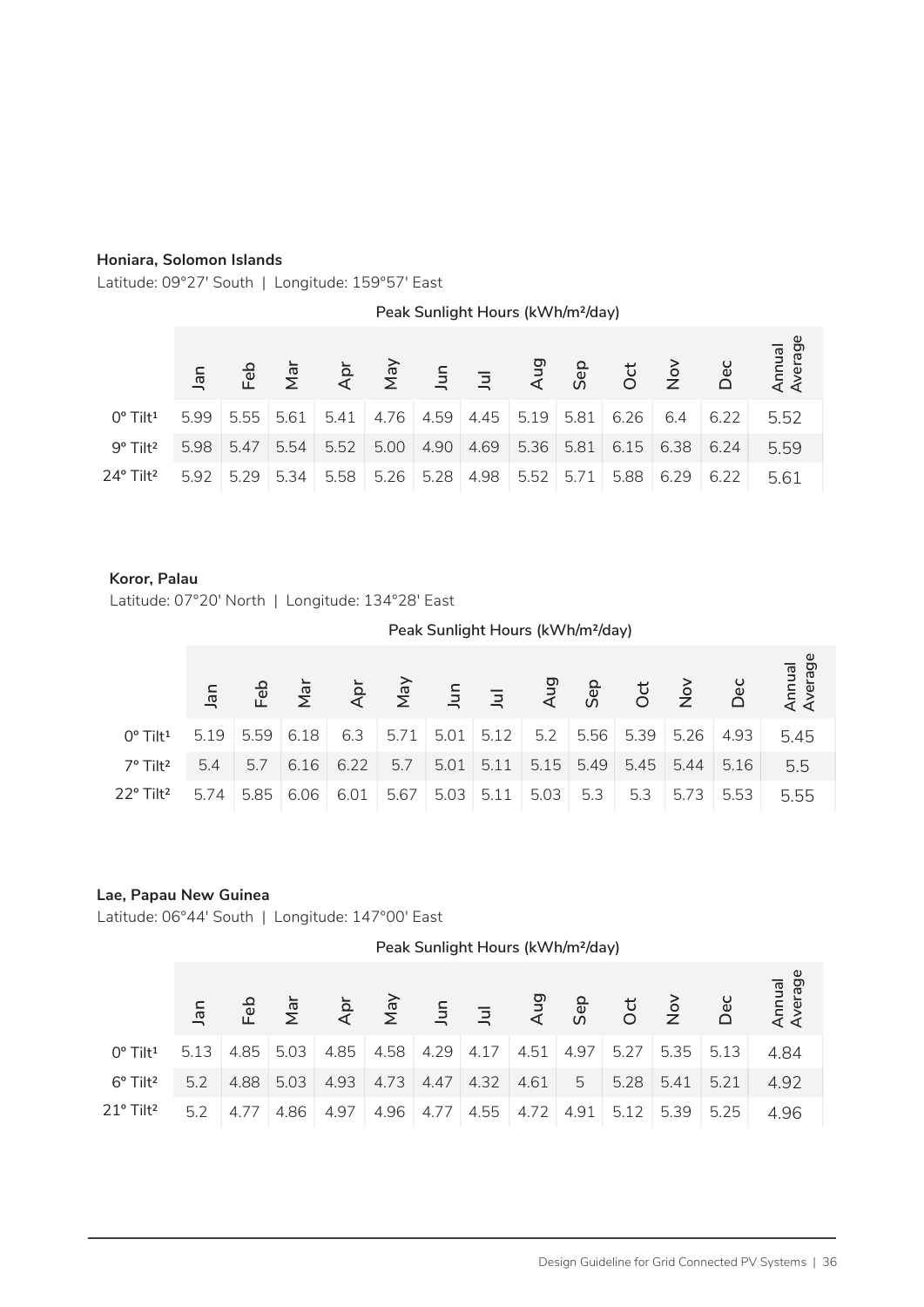#### **Majuro, Marshall Islands**

Latitude: 7°12′ North | Longitude: 171°06′ East

|                               |      |      |                                                             |  |                                |  |                                      |      | $\begin{array}{cccccccccccccccccc} \pi\pi & \text{ in} & \pi\pi & \text{ in} & \pi\pi & \text{ in} & \pi\pi & \text{ in} & \pi\pi & \text{ in} & \pi\pi & \text{ in} & \pi\pi & \text{ in} & \pi\pi & \text{ in} & \pi\pi & \text{ in} & \pi\pi & \text{ in} & \pi\pi & \text{ in} & \pi\pi & \text{ in} & \pi\pi & \text{ in} & \pi\pi & \text{ in} & \pi\pi & \text{ in} & \pi\pi & \text{ in} & \pi\pi & \text{ in} & \pi\pi & \text{ in} & \pi\pi & \text{ in} &$ |
|-------------------------------|------|------|-------------------------------------------------------------|--|--------------------------------|--|--------------------------------------|------|-----------------------------------------------------------------------------------------------------------------------------------------------------------------------------------------------------------------------------------------------------------------------------------------------------------------------------------------------------------------------------------------------------------------------------------------------------------------------|
| $0^{\circ}$ Tilt <sup>1</sup> |      |      | 5.26 5.86 6.11 5.89 5.66 5.31 5.35 5.63 5.42 5.15 4.88 4.84 |  |                                |  |                                      |      | 5.44                                                                                                                                                                                                                                                                                                                                                                                                                                                                  |
| 7° Tilt <sup>2</sup>          | 5.47 | 5.98 | $6.09$ 5.81                                                 |  | $5.65$ 5.32 5.35 5.58 5.35 5.2 |  | 5.03                                 | 5.05 | 5.49                                                                                                                                                                                                                                                                                                                                                                                                                                                                  |
| 22° Tilt <sup>2</sup>         | 5.83 |      | $6.16$ 5.99 5.62                                            |  |                                |  | $5.62$ 5.35 5.35 5.46 5.16 5.24 5.27 | 5.4  | 5.53                                                                                                                                                                                                                                                                                                                                                                                                                                                                  |

**Peak Sunlight Hours (kWh/m²/day)**

# **Nauru**

|                                        |                                                                           |                         |                |                      |      | Peak Sunlight Hours (kWh/m <sup>2</sup> /day) |            |      |      |               |      |                   |  |  |  |  |  |  |  |
|----------------------------------------|---------------------------------------------------------------------------|-------------------------|----------------|----------------------|------|-----------------------------------------------|------------|------|------|---------------|------|-------------------|--|--|--|--|--|--|--|
| Πe                                     | Feb                                                                       | $\overline{\mathbb{R}}$ | $\overline{A}$ | In<br>In<br>In<br>In |      |                                               | <b>Aug</b> | Sep  | Oct  | $\frac{5}{2}$ | Dec  | Annual<br>Average |  |  |  |  |  |  |  |
| $0^{\circ}$ Tilt <sup>1</sup><br>5.77  | 6.24                                                                      | 6.27                    | 6.04           | 5.99                 | 5.75 | 5.85                                          | 6.25       | 6.7  | 6.5  | 6.12          | 5.5  | 6.07              |  |  |  |  |  |  |  |
| 5.94<br>$15^{\circ}$ Tilt <sup>2</sup> | 6.26                                                                      | 6.08                    | 6.05           | 6.28                 | 6.15 | 6.20                                          | 6.39       | 6.51 | 6.46 | 6.28          | 5.69 | 6.19              |  |  |  |  |  |  |  |
|                                        |                                                                           |                         |                |                      |      |                                               |            |      |      |               |      |                   |  |  |  |  |  |  |  |
|                                        | Noumea, New Caledonia<br>Latitude: 22°16' South   Longitude: 166°27' East |                         |                |                      |      |                                               |            |      |      |               |      |                   |  |  |  |  |  |  |  |

#### **Noumea, New Caledonia**

|                                                                                  | Jan    | டீ   | $\bar{\mathbb{Z}}$ | ਟੈ             | $\overline{\mathsf{z}}$ | 흑              | 콬              | ₹                                             | တိ   | ŏ          | $\frac{1}{2}$                              | ΘÕ   | Arre<br>Ave               |
|----------------------------------------------------------------------------------|--------|------|--------------------|----------------|-------------------------|----------------|----------------|-----------------------------------------------|------|------------|--------------------------------------------|------|---------------------------|
| 0° Tilt <sup>1</sup>                                                             | 5.26   | 5.86 | 6.11               | 5.89           | 5.66                    | 5.31           | 5.35           | 5.63                                          | 5.42 | 5.15       | 4.88                                       | 4.84 | 5.44                      |
| 7º Tilt <sup>2</sup>                                                             | 5.47   | 5.98 | 6.09               | 5.81           | 5.65                    | 5.32           | 5.35           | 5.58                                          | 5.35 | 5.2        | 5.03                                       | 5.05 | 5.49                      |
| 22° Tilt <sup>2</sup>                                                            | 5.83   | 6.16 | 5.99               | 5.62           | 5.62                    | 5.35           | 5.35           | 5.46                                          | 5.16 | 5.24       | 5.27                                       | 5.4  | 5.53                      |
|                                                                                  |        |      |                    |                |                         |                |                |                                               |      |            |                                            |      |                           |
| <b>Nauru</b>                                                                     |        |      |                    |                |                         |                |                |                                               |      |            |                                            |      |                           |
| Latitude: 0°32' South   Longitude: 166°56' East                                  |        |      |                    |                |                         |                |                |                                               |      |            |                                            |      |                           |
|                                                                                  |        |      |                    |                |                         |                |                | Peak Sunlight Hours (kWh/m <sup>2</sup> /day) |      |            |                                            |      |                           |
|                                                                                  | Jan    | Feb  | Nar                | Apr            | VeN                     | $\overline{5}$ | $\overline{z}$ | Aug                                           | Sep  | Oct        | $\stackrel{\textstyle{>}}{\textstyle\sim}$ | Dec  | Annual<br>Average         |
| 0° Tilt <sup>1</sup>                                                             | 5.77   | 6.24 | 6.27               | 6.04           | 5.99                    | 5.75           | 5.85           | 6.25                                          | 6.7  | 6.5        | 6.12                                       | 5.5  | 6.07                      |
| 15° Tilt <sup>2</sup>                                                            | 5.94   | 6.26 | 6.08               | 6.05           | 6.28                    | 6.15           | 6.20           | 6.39                                          | 6.51 | 6.46       | 6.28                                       | 5.69 | 6.19                      |
|                                                                                  |        |      |                    |                |                         |                |                |                                               |      |            |                                            |      |                           |
|                                                                                  |        |      |                    |                |                         |                |                |                                               |      |            |                                            |      |                           |
| Noumea, New Caledonia                                                            |        |      |                    |                |                         |                |                |                                               |      |            |                                            |      |                           |
| Latitude: 22°16' South   Longitude: 166°27' East                                 |        |      |                    |                |                         |                |                |                                               |      |            |                                            |      |                           |
|                                                                                  |        |      |                    |                |                         |                |                | Peak Sunlight Hours (kWh/m <sup>2</sup> /day) |      |            |                                            |      |                           |
|                                                                                  |        |      |                    |                |                         |                |                |                                               |      |            |                                            |      |                           |
|                                                                                  |        |      |                    |                |                         |                |                |                                               |      |            |                                            |      |                           |
|                                                                                  | $J$ an | Feb  | Nar                | Äpr            | Vay                     | $\overline{5}$ | $\overline{z}$ | Aug                                           | Sep  | $\cot$     | $\frac{5}{2}$                              | Dec  | Annual<br>Average         |
| 0° Tilt <sup>1</sup>                                                             | 7.31   | 6.7  | 5.73               | 4.97           | 3.94                    | 3.47           | 3.91           | 4.73                                          | 6.05 | 7.09       | 7.41                                       | 7.6  | 5.73                      |
| 22° Tilt <sup>2</sup>                                                            | 6.61   | 6.34 | 5.83               | 5.55           | 4.75                    | 4.19           | 4.69           | 5.50                                          | 6.44 | 6.88       | 6.77                                       | 7.54 | 5.92                      |
| 37° Tilt <sup>2</sup>                                                            | 5.74   | 5.8  | 5.59               | 5.62           | 5.02                    | 4.48           | 4.99           | 5.69                                          | 6.32 | 6.37       | 5.94                                       | 7.03 | 5.72                      |
|                                                                                  |        |      |                    |                |                         |                |                |                                               |      |            |                                            |      |                           |
|                                                                                  |        |      |                    |                |                         |                |                |                                               |      |            |                                            |      |                           |
| Nuku'alofa, Tongatapu, Tonga<br>Latitude: 21°08' South   Longitude: 175°12' West |        |      |                    |                |                         |                |                |                                               |      |            |                                            |      |                           |
|                                                                                  |        |      |                    |                |                         |                |                | Peak Sunlight Hours (kWh/m <sup>2</sup> /day) |      |            |                                            |      |                           |
|                                                                                  |        |      |                    |                |                         |                |                |                                               |      |            |                                            |      |                           |
|                                                                                  | Jan    | Feb  | Nar                | $\overline{4}$ | Vey                     | Jun            | $\overline{z}$ | Aug                                           | Sep  | <b>Oct</b> | $\stackrel{\textstyle{>}}{\textstyle\sim}$ | Dec  |                           |
| 0° Tilt <sup>1</sup>                                                             | 6.69   | 6.3  | 5.62               | 4.65           | 4.04                    | 3.58           | 3.78           | 4.43                                          | 5.23 | 6.28       | 6.69                                       | 6.7  | Annual<br>Average<br>5.32 |
| 21° Tilt <sup>2</sup>                                                            | 6.1    | 5.96 | 5.69               | 5.1            | 4.81                    | 4.25           | 4.41           | 5.03                                          | 5.46 | 6.07       | 6.16                                       | 6.65 | 5.47                      |
| 36° Tilt <sup>2</sup>                                                            | 5.35   | 5.47 | 5.45               | 5.14           | 5.08                    | 4.55           | 4.67           | 5.18                                          | 5.34 | 5.64       | 5.45                                       | 6.25 | 5.3                       |
|                                                                                  |        |      |                    |                |                         |                |                |                                               |      |            |                                            |      |                           |
|                                                                                  |        |      |                    |                |                         |                |                |                                               |      |            |                                            |      |                           |

#### **Nuku'alofa, Tongatapu, Tonga**

| $0^{\circ}$ Tilt <sup>1</sup>  | 6.69 | 6.3  |            | $\vert 5.62 \vert 4.65 \vert 4.04 \vert 3.58 \vert 3.78 \vert 4.43 \vert 5.23 \vert 6.28 \vert 6.69 \vert 6.7 \vert$ |                               |  |  |             |                                                 | 5.32 |
|--------------------------------|------|------|------------|----------------------------------------------------------------------------------------------------------------------|-------------------------------|--|--|-------------|-------------------------------------------------|------|
| $21^{\circ}$ Tilt <sup>2</sup> | 6.1  | 5.96 | $5.69$ 5.1 |                                                                                                                      | 4.81 4.25 4.41 5.03 5.46 6.07 |  |  | $6.16$ 6.65 |                                                 | 5.47 |
| 36° Tilt <sup>2</sup>          |      |      |            | $5.35$ 5.47 5.45 5.14                                                                                                |                               |  |  |             | $\vert$ 5.08 4.55 4.67 5.18 5.34 5.64 5.45 6.25 | 5.3  |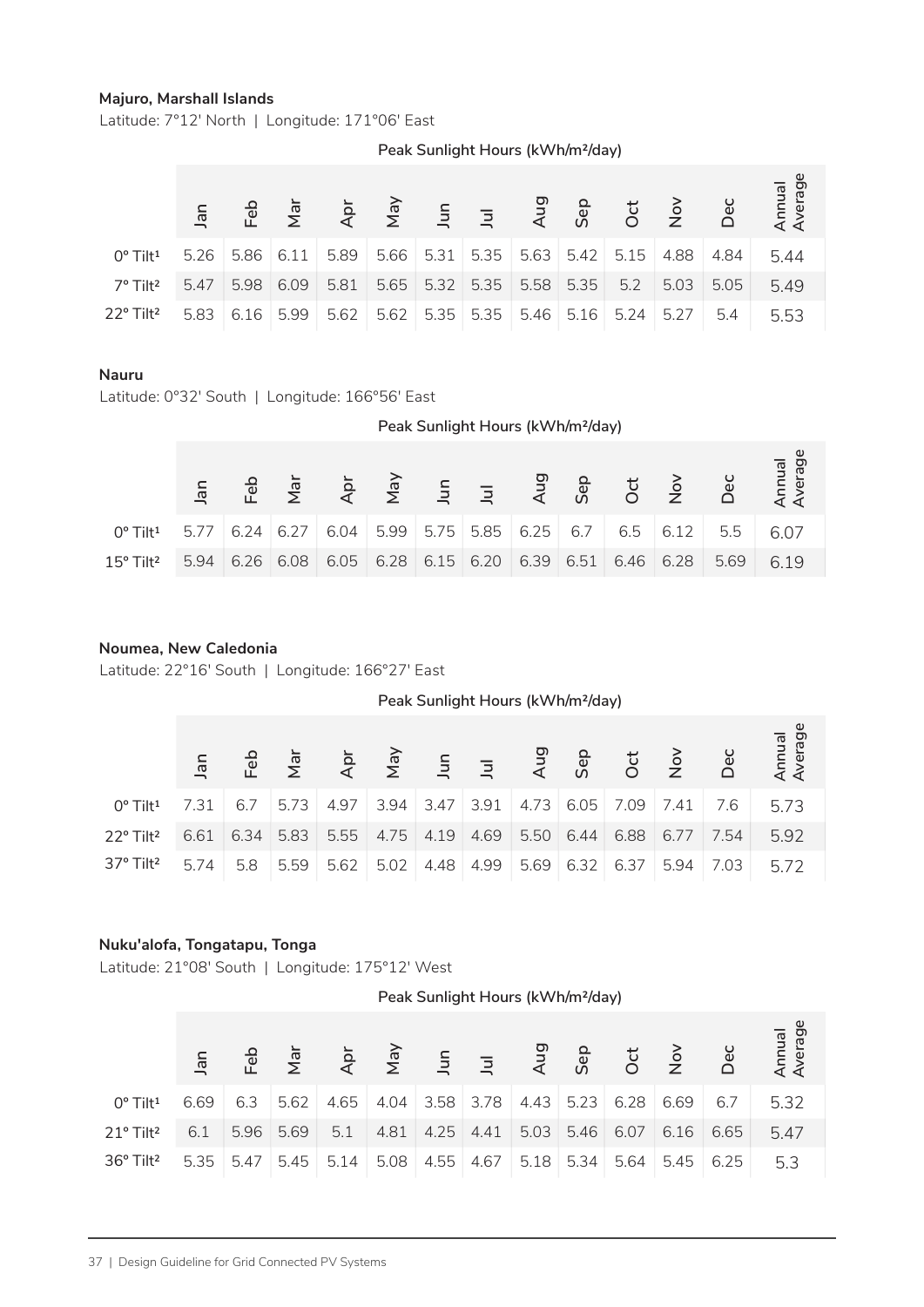#### **Pago Pago, American Samoa**

Latitude: 14°16′ South | Longitude: 170°42′ West

| $0^{\circ}$ Tilt <sup>1</sup>  | 5.87 | 5.93 |      | $5.54$ 5.18      |      |                      |      |      | $4.63$ 4.4 4.59 5.2 5.78 6.05 6.11 5.93 |      | 5.43 |
|--------------------------------|------|------|------|------------------|------|----------------------|------|------|-----------------------------------------|------|------|
| $14^{\circ}$ Tilt <sup>2</sup> | 5.79 | 5.66 |      | $5.51 \mid 5.43$ | 5.11 | $4.98$ 5.14 5.59     | 5.87 | 5.84 | 6.01                                    | 5.87 | 5.57 |
| 29° Tilt <sup>2</sup>          | 5.57 | 5.22 | 5.29 | 5.48             |      | $5.4$ 5.39 5.51 5.77 |      |      | $5.76$ 5.45 5.75                        | 5.69 | 5.53 |

**Peak Sunlight Hours (kWh/m²/day)**

## **Palikir, Pohnpei FSM**

|                                                                         | lan  | ご    | $\sum_{i=1}^{n}$ | $\overline{A}$ | $\overline{\mathsf{z}}$ | Jur                                           | $\overline{z}$ | Αu   | Se   | ဝိ   | $\frac{6}{5}$ | De   | Arre<br>Ave       |
|-------------------------------------------------------------------------|------|------|------------------|----------------|-------------------------|-----------------------------------------------|----------------|------|------|------|---------------|------|-------------------|
| 0° Tilt <sup>1</sup>                                                    | 5.87 | 5.93 | 5.54             | 5.18           | 4.63                    | 4.4                                           | 4.59           | 5.2  | 5.78 | 6.05 | 6.11          | 5.93 | 5.43              |
| 14° Tilt <sup>2</sup>                                                   | 5.79 | 5.66 | 5.51             | 5.43           | 5.11                    | 4.98                                          | 5.14           | 5.59 | 5.87 | 5.84 | 6.01          | 5.87 | 5.57              |
| 29° Tilt <sup>2</sup>                                                   | 5.57 | 5.22 | 5.29             | 5.48           | 5.4                     | 5.39                                          | 5.51           | 5.77 | 5.76 | 5.45 | 5.75          | 5.69 | 5.53              |
| Palikir, Pohnpei FSM<br>Latitude: 6°54' North   Longitude: 158°13' East |      |      |                  |                |                         | Peak Sunlight Hours (kWh/m <sup>2</sup> /day) |                |      |      |      |               |      |                   |
|                                                                         |      |      |                  |                |                         |                                               |                |      |      |      |               |      |                   |
|                                                                         | Jan  | Feb  | Nar              | Apr            | Vay                     | Jun                                           | $\overline{z}$ | Aug  | Sep  | Oct  | $\frac{1}{2}$ | Dec  | Annual<br>Average |
| 0° Tilt <sup>1</sup>                                                    | 4.97 | 5.57 | 5.91             | 5.79           | 5.44                    | 5.33                                          | 5.51           | 5.54 | 5.66 | 5.29 | 5.03          | 4.83 | 5.4               |
| 6° Tilt <sup>2</sup>                                                    | 5.11 | 5.65 | 5.88             | 5.72           | 5.42                    | 5.34                                          | 5.51           | 5.49 | 5.59 | 5.32 | 5.15          | 4.99 | 5.43              |
| 21° Tilt <sup>2</sup>                                                   | 5.42 | 5.81 | 5.79             | 5.55           | 5.41                    | 5.39                                          | 5.54           | 5.40 | 5.40 | 5.38 | 5.42          | 5.34 | 5.49              |

#### **Port Moresby, Papua New Guinea**

**Peak Sunlight Hours (kWh/m²/day)**

| $0^{\circ}$ Tilt <sup>1</sup>  |                  | $5.71$ 5.14 5.32 5.33                            | $ 4.98 4.67 4.75 5.29 5.95 6.42 6.51 6.04$ |                  |  |     |                  |             | 551  |
|--------------------------------|------------------|--------------------------------------------------|--------------------------------------------|------------------|--|-----|------------------|-------------|------|
| $9^{\circ}$ Tilt <sup>2</sup>  | $5.81$ 5.15 5.33 |                                                  | $5.5$ $5.29$ $5.03$                        | $5.09$ 5.53 6.03 |  | 6.4 |                  | $6.61$ 6.17 | 5.66 |
| $24^{\circ}$ Tilt <sup>2</sup> |                  | 5.72 4.96 5.12 5.55 5.58 5.43 5.43 5.69 5.91 6.1 |                                            |                  |  |     | $6.5 \quad 6.13$ |             | 5.68 |

#### **Port Vila, Vanuatu**

Latitude: 17°44' South | Longitude: 168°19' East

| Peak Sunlight Hours (kWh/m <sup>2</sup> /day) |  |
|-----------------------------------------------|--|
|-----------------------------------------------|--|

| $0^{\circ}$ Tilt <sup>1</sup>  | 6.68 |      | 6.2 5.76 4.98 4.2 3.79 4.04 4.75 5.65 6.47 6.67 6.93                       |  |  |  |  | 5.5  |
|--------------------------------|------|------|----------------------------------------------------------------------------|--|--|--|--|------|
| $17^{\circ}$ Tilt <sup>2</sup> | 6.69 | 5.89 | $\mid$ 5.77   5.32   4.75   4.41   4.65   5.21   5.82   6.25   6.47   7.01 |  |  |  |  | 5.69 |
| $32^{\circ}$ Tilt <sup>2</sup> |      |      | 6.38 5.42 5.55 5.38 5.01 4.74 4.97 5.37 5.7 5.82 6.08 6.74                 |  |  |  |  | 5.6  |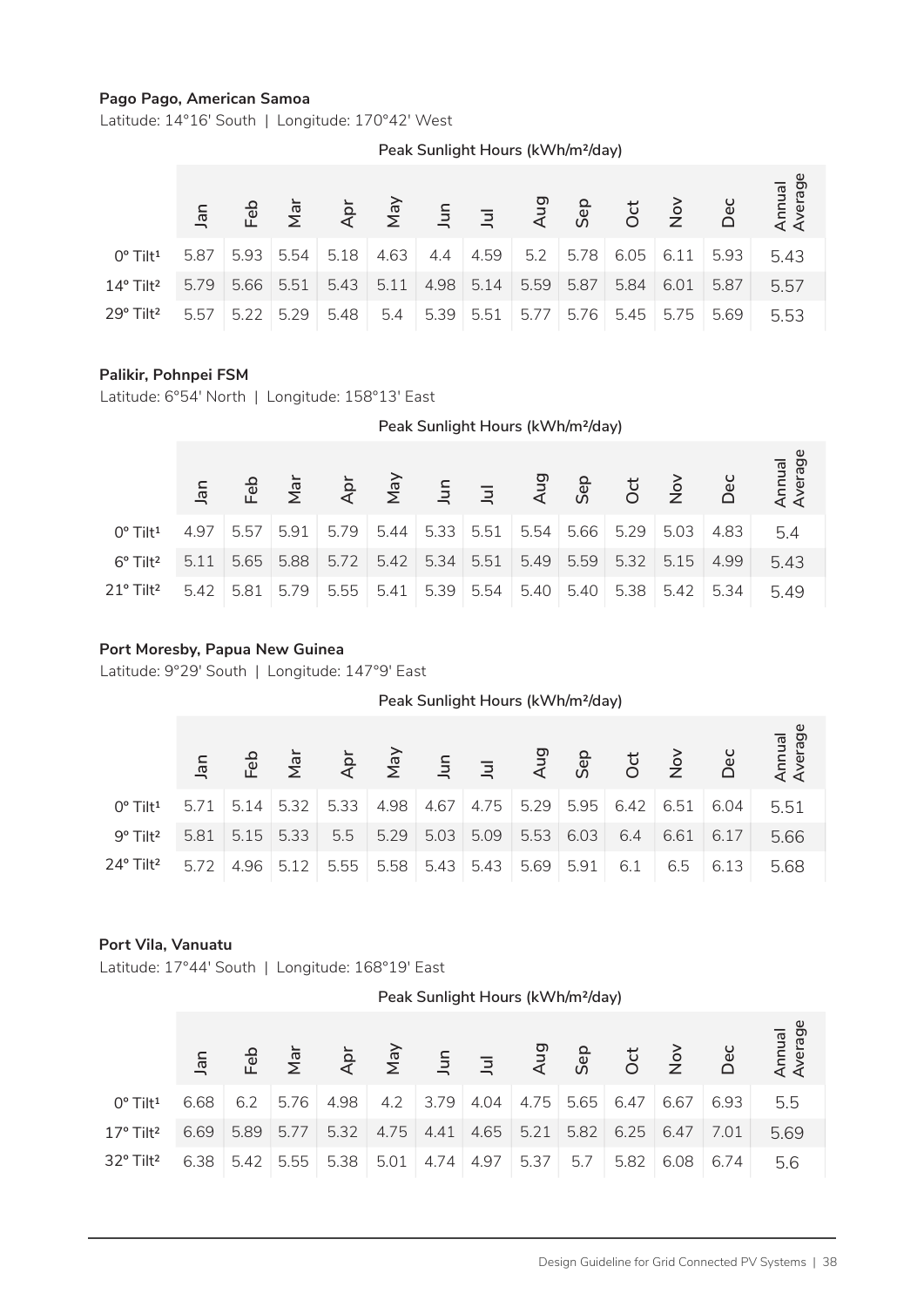#### **Rarotonga, Cook Island**

Latitude: 21°12′ South | Longitude: 159°47′ West

| Peak Sunlight Hours (kWh/m <sup>2</sup> /day) |  |  |  |  |  |
|-----------------------------------------------|--|--|--|--|--|
|-----------------------------------------------|--|--|--|--|--|

| $0^{\circ}$ Tilt <sup>1</sup>  |      |      |      | $6.45$ 6.14 5.78 4.59 3.86 3.54 3.73 4.46 5.16 5.94 |      |                             |  |             | 6.63 | 6.56             | 5.23 |
|--------------------------------|------|------|------|-----------------------------------------------------|------|-----------------------------|--|-------------|------|------------------|------|
| $21^{\circ}$ Tilt <sup>2</sup> | 5.9  | 5.82 | 5.86 | 5.04                                                | 4.56 | 4.2 4.34 5.07               |  | $5.38$ 5.74 | 6.11 | 6.51             | 5.38 |
| 36° Tilt <sup>2</sup>          | 5.19 | 5.34 | 5.62 | 5.08                                                |      | 4.8 4.48 4.6 5.22 5.26 5.34 |  |             |      | $5.41 \div 6.11$ | 5.2  |

#### **Suva, Fiji**

|                                                                | <u>ier</u> | 굔    | $\overline{\mathbb{Z}}$ | ਵੈ   | $\bar{\mathbb{Z}}$ | $\tilde{=}$ | 크                                             | ξ    | တိ   | ŏ              | $\frac{1}{2}$ | ق    | Arr<br>Ave        |  |
|----------------------------------------------------------------|------------|------|-------------------------|------|--------------------|-------------|-----------------------------------------------|------|------|----------------|---------------|------|-------------------|--|
| 0° Tilt <sup>1</sup>                                           | 6.45       | 6.14 | 5.78                    | 4.59 | 3.86               | 3.54        | 3.73                                          | 4.46 | 5.16 | 5.94           | 6.63          | 6.56 | 5.23              |  |
| 21° Tilt <sup>2</sup>                                          | 5.9        | 5.82 | 5.86                    | 5.04 | 4.56               | 4.2         | 4.34                                          | 5.07 | 5.38 | 5.74           | 6.11          | 6.51 | 5.38              |  |
| 36° Tilt <sup>2</sup>                                          | 5.19       | 5.34 | 5.62                    | 5.08 | 4.8                | 4.48        | 4.6                                           | 5.22 | 5.26 | 5.34           | 5.41          | 6.11 | 5.2               |  |
|                                                                |            |      |                         |      |                    |             |                                               |      |      |                |               |      |                   |  |
| Suva, Fiji<br>Latitude: 18°08' South   Longitude: 178°25' East |            |      |                         |      |                    |             |                                               |      |      |                |               |      |                   |  |
|                                                                |            |      |                         |      |                    |             | Peak Sunlight Hours (kWh/m <sup>2</sup> /day) |      |      |                |               |      |                   |  |
|                                                                |            |      |                         |      |                    |             |                                               |      |      |                |               |      |                   |  |
|                                                                | Jan        | Feb  | Nar                     | Åpr  | VeN                | Jun         | $\overline{z}$                                | Aug  | Sep  | Oct            | $\frac{5}{2}$ | Dec  | Annual<br>Average |  |
| 0° Tilt <sup>1</sup>                                           | 6.29       | 6.2  | 5.54                    | 4.67 | 4.05               | 3.72        | 3.89                                          | 4.44 | 5.08 | 6.04           | 6.32          | 6.38 | 5.21              |  |
| 18° Tilt <sup>2</sup>                                          | 6.27       | 5.88 | 5.55                    | 4.99 | 4.61               | 4.38        | 4.51                                          | 4.88 | 5.21 | 5.83           | 6.1           | 6.41 | 5.38              |  |
| 33° Tilt <sup>2</sup>                                          | 5.95       | 5.4  | 5.33                    | 5.03 | 4.84               | 4.7         | 4.8                                           | 5    | 5.1  | 5.43           | 5.71          | 6.13 | 5.28              |  |
|                                                                |            |      |                         |      |                    |             |                                               |      |      |                |               |      |                   |  |
| Tarawa, Kiribati                                               |            |      |                         |      |                    |             |                                               |      |      |                |               |      |                   |  |
| Latitude: 01°28' North   Longitude: 173°02' East               |            |      |                         |      |                    |             |                                               |      |      |                |               |      |                   |  |
|                                                                |            |      |                         |      |                    |             | Peak Sunlight Hours (kWh/m <sup>2</sup> /day) |      |      |                |               |      |                   |  |
|                                                                |            |      |                         |      |                    |             |                                               |      |      |                |               |      | Annual<br>Average |  |
|                                                                | Jan        | Feb  | Nar                     | Apr  | Vay                | Surl        | $\overline{z}$                                | Aug  | Sep  | $\overline{C}$ | $rac{8}{2}$   | Dec  |                   |  |
| 0° Tilt <sup>1</sup>                                           | 5.58       | 5.98 | 5.99                    | 5.87 | 5.82               | 5.7         | 5.87                                          | 6.15 | 6.52 | 6.4            | 6.1           | 5.5  | 5.95              |  |
| 16° Tilt <sup>2</sup>                                          | 5.9        | 6.1  | 5.83                    | 5.79 | 5.95               | 5.93        | 6.06                                          | 6.17 | 6.28 | 6.45           | 6.43          | 5.88 | 6.06              |  |
|                                                                |            |      |                         |      |                    |             |                                               |      |      |                |               |      |                   |  |
| Vaiaku, Tuvalu                                                 |            |      |                         |      |                    |             |                                               |      |      |                |               |      |                   |  |
| Latitude: 8°31' South   Longitude: 179°13' East                |            |      |                         |      |                    |             |                                               |      |      |                |               |      |                   |  |

#### **Tarawa, Kiribati**

|                                |      |      |      |      |      |      | Peak Sunlight Hours (kWh/m <sup>2</sup> /day) |      |             |      |      |      |                                                                 |
|--------------------------------|------|------|------|------|------|------|-----------------------------------------------|------|-------------|------|------|------|-----------------------------------------------------------------|
|                                |      |      |      |      |      |      |                                               |      |             |      |      |      | Teb<br>서울 수 호 후 도 그 국 양 6 년 2 년 1대<br>서울 수 호 그 그 국 양 6 년 2 년 6월 |
| $0^{\circ}$ Tilt <sup>1</sup>  | 5.58 | 5.98 | 5.99 | 5.87 | 5.82 | 5.7  | 5.87                                          |      | $6.15$ 6.52 | 6.4  | 6.1  | 5.5  | 5.95                                                            |
| $16^{\circ}$ Tilt <sup>2</sup> | 5.9  | 6.1  | 5.83 | 5.79 | 5.95 | 5.93 | 6.06                                          | 6.17 | 6.28        | 6.45 | 6.43 | 5.88 | 6.06                                                            |

#### **Vaiaku, Tuvalu**

|                                                                                                  | nar<br>L | ご    | $\overline{\mathbb{Z}}$ | $\overline{A}$ | $\sum_{i=1}^{n}$ | 르              | $\overline{z}$ | $\overline{4}$ | <b>Sej</b> | ව<br>ර | $\frac{1}{2}$ | Ď    | Anr<br>Ave        |
|--------------------------------------------------------------------------------------------------|----------|------|-------------------------|----------------|------------------|----------------|----------------|----------------|------------|--------|---------------|------|-------------------|
| 0° Tilt <sup>1</sup>                                                                             | 5.58     | 5.98 | 5.99                    | 5.87           | 5.82             | 5.7            | 5.87           | 6.15           | 6.52       | 6.4    | 6.1           | 5.5  | 5.95              |
| 16° Tilt <sup>2</sup>                                                                            | 5.9      | 6.1  | 5.83                    | 5.79           | 5.95             | 5.93           | 6.06           | 6.17           | 6.28       | 6.45   | 6.43          | 5.88 | 6.06              |
|                                                                                                  |          |      |                         |                |                  |                |                |                |            |        |               |      |                   |
| Vaiaku, Tuvalu                                                                                   |          |      |                         |                |                  |                |                |                |            |        |               |      |                   |
| Latitude: 8°31' South   Longitude: 179°13' East<br>Peak Sunlight Hours (kWh/m <sup>2</sup> /day) |          |      |                         |                |                  |                |                |                |            |        |               |      |                   |
|                                                                                                  |          |      |                         |                |                  |                |                |                |            |        |               |      |                   |
|                                                                                                  |          |      |                         |                |                  |                |                |                |            |        |               |      |                   |
|                                                                                                  | Jan      | Feb  | Nar                     | Apr            | Vay              | $\overline{5}$ | $\overline{z}$ | Aug            | Sep        | Oct    | $\frac{5}{2}$ | Dec  | Annual<br>Average |
| 0° Tilt <sup>1</sup>                                                                             | 5.16     | 5.27 | 5.33                    | 5.29           | 4.93             | 4.66           | 4.76           | 5.3            | 5.72       | 5.8    | 5.57          | 5.23 | 5.25              |
| 8° Tilt <sup>2</sup>                                                                             | 5.14     | 5.2  | 5.26                    | 5.37           | 5.14             | 4.92           | 4.99           | 5.45           | 5.71       | 5.71   | 5.55          | 5.23 | 5.31              |
| 23° Tilt <sup>2</sup>                                                                            | 5.09     | 5.05 | 5.08                    | 5.43           | 5.41             | 5.29           | 5.32           | 5.61           | 5.61       | 5.49   | 5.48          | 5.21 | 5.34              |
|                                                                                                  |          |      |                         |                |                  |                |                |                |            |        |               |      |                   |
|                                                                                                  |          |      |                         |                |                  |                |                |                |            |        |               |      |                   |
|                                                                                                  |          |      |                         |                |                  |                |                |                |            |        |               |      |                   |
|                                                                                                  |          |      |                         |                |                  |                |                |                |            |        |               |      |                   |
| 39   Design Guideline for Grid Connected PV Systems                                              |          |      |                         |                |                  |                |                |                |            |        |               |      |                   |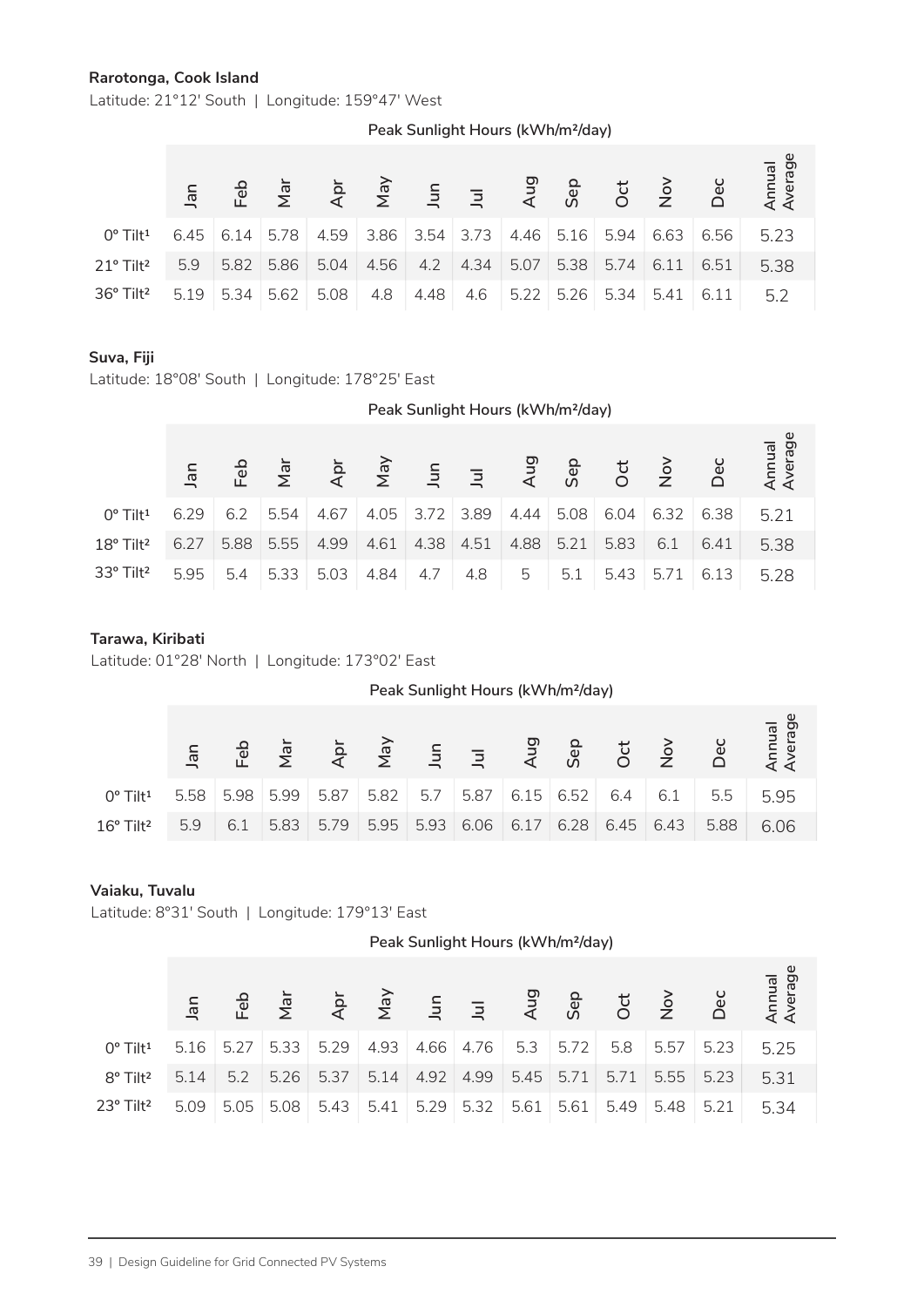*<sup>1</sup> Monthly Averaged Insolation Incident On A Horizontal Surface (kWh/m²/day)*

*² Monthly Averaged Radiation Irradiance for Equator Facing Tilted surface tilted at an angle equal to the latitude of the location and at an angle equal to the latitude of the location plus 15 degrees (kWh/m²/day) These data were obtained from the NASA Langley Research Center (LaRC) POWER Project funded through the NASA Earth Science/Applied Science Program. (https://power.larc.nasa.gov/)*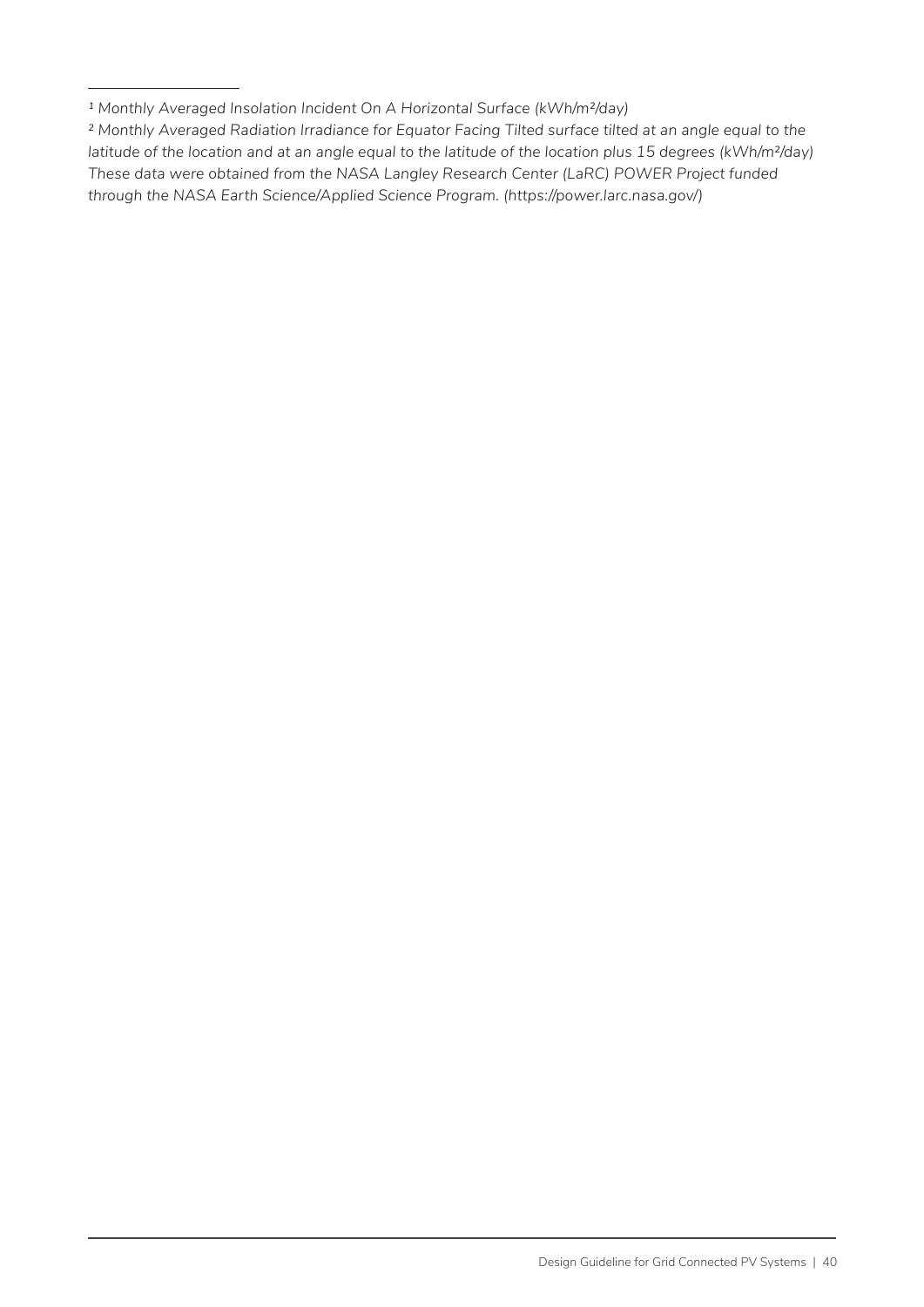Appendix 3: Effect on Irradiation Due to Orientation and Tilt Angle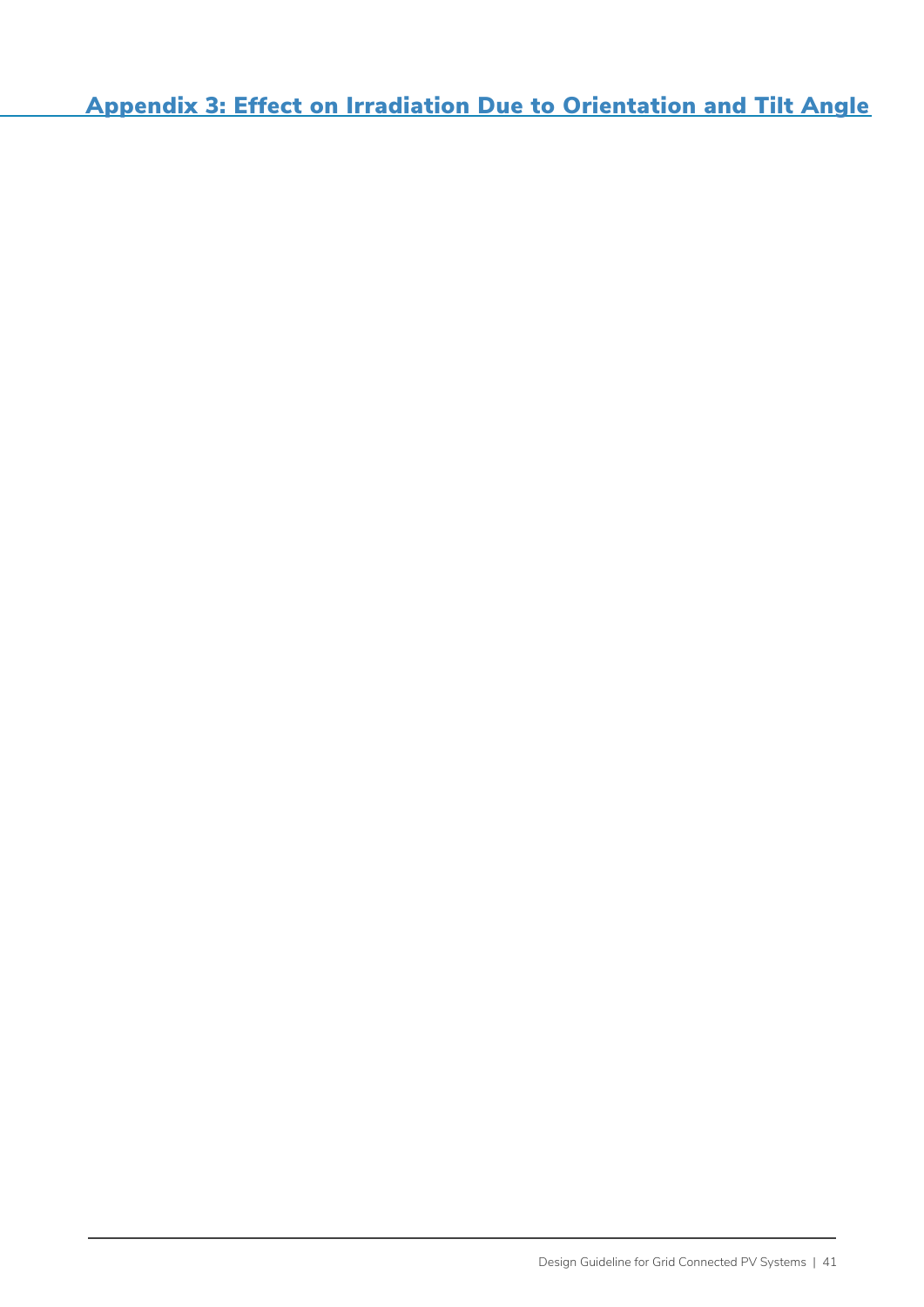#### **Plane Azimuth (degrees) Plane Inclination (degrees)** 0 10 20 30 40 50 60 70 80 90 97% 97% 97% 97% 97% 97% 97% 97% 97% 97% 97% 97% 97% 97% 97% 97% 97% 97% 97% 97% 97% 97% 97% 97% 97% 97% 97% 97% 97% 97% 97% 97% 97% 97% 97% 97% 95% 95% 94% 93% 92% 91% 89% 87% 84% 82% 80% 78% 76% 74% 72% 71% 70% 69% 69% 69% 70% 71% 72% 74% 76% 78% 80% 82% 84% 87% 89% 91% 92% 93% 94% 95% 100% 100% 100% 99% 98% 98% 97% 96% 95% 93% 92% 91% 90% 89% 88% 88% 87% 87% 87% 87% 87% 88% 88% 89% 90% 91% 92% 93% 95% 96% 97% 98% 98% 99% 100% 100% 83% 83% 82% 81% 79% 77% 74% 71% 68% 65% 62% 59% 56% 53% 51% 49% 48% 47% 47% 47% 48% 49% 51% 53% 56% 59% 62% 65% 68% 71% 74% 77% 79% 81% 82% 83% 67% 67% 66% 64% 62% 59% 56% 52% 48% 44% 41% 37% 33% 30% 29% 28% 27% 27% 27% 27% 27% 28% 29% 30% 33% 37% 41% 44% 48% 52% 56% 59% 62% 64% 66% 67% 100% 100% 99% 99% 99% 98% 98% 97% 97% 96% 96% 95% 95% 94% 94% 94% 93% 93% 93% 93% 93% 94% 94% 94% 95% 95% 96% 96% 97% 97% 98% 98% 99% 99% 99% 100% 90% 90% 89% 88% 86% 84% 82% 80% 77% 74% 72% 69% 66% 64% 62% 61% 59% 59% 58% 59% 59% 61% 62% 64% 66% 69% 72% 74% 77% 80% 82% 84% 86% 88% 89% 90% 98% 98% 98% 97% 96% 95% 94% 92% 90% 89% 87% 85% 84% 82% 81% 80% 79% 79% 79% 79% 79% 80% 81% 82% 84% 85% 87% 89% 90% 92% 94% 95% 96% 97% 98% 98% 76% 75% 74% 73% 71% 68% 65% 62% 59% 55% 51% 48% 45% 42% 39% 38% 37% 36% 36% 36% 37% 38% 39% 42% 45% 48% 51% 55% 59% 62% 65% 68% 71% 73% 74% 75% 54% 54% 53% 51% 49% 47% 44% 41% 38% 35% 32% 28% 26% 25% 24% 24% 24% 24% 24% 24% 24% 24% 24% 25% 26% 28% 32% 35% 38% 41% 44% 47% 49% 51% 53% 54% 0 10 20 30 40 50 60 70 80 90 100 110 120 130 140 150 160 170 180 190 200 210 220 230 240 250 260 270 280 290 300 310 320 330 340 350

#### Annual daily irradiation on an inclined plane expressed as % of maximum value for Suva - Fiji Latitude: 18° 08' South | Longitude: 178° 25' East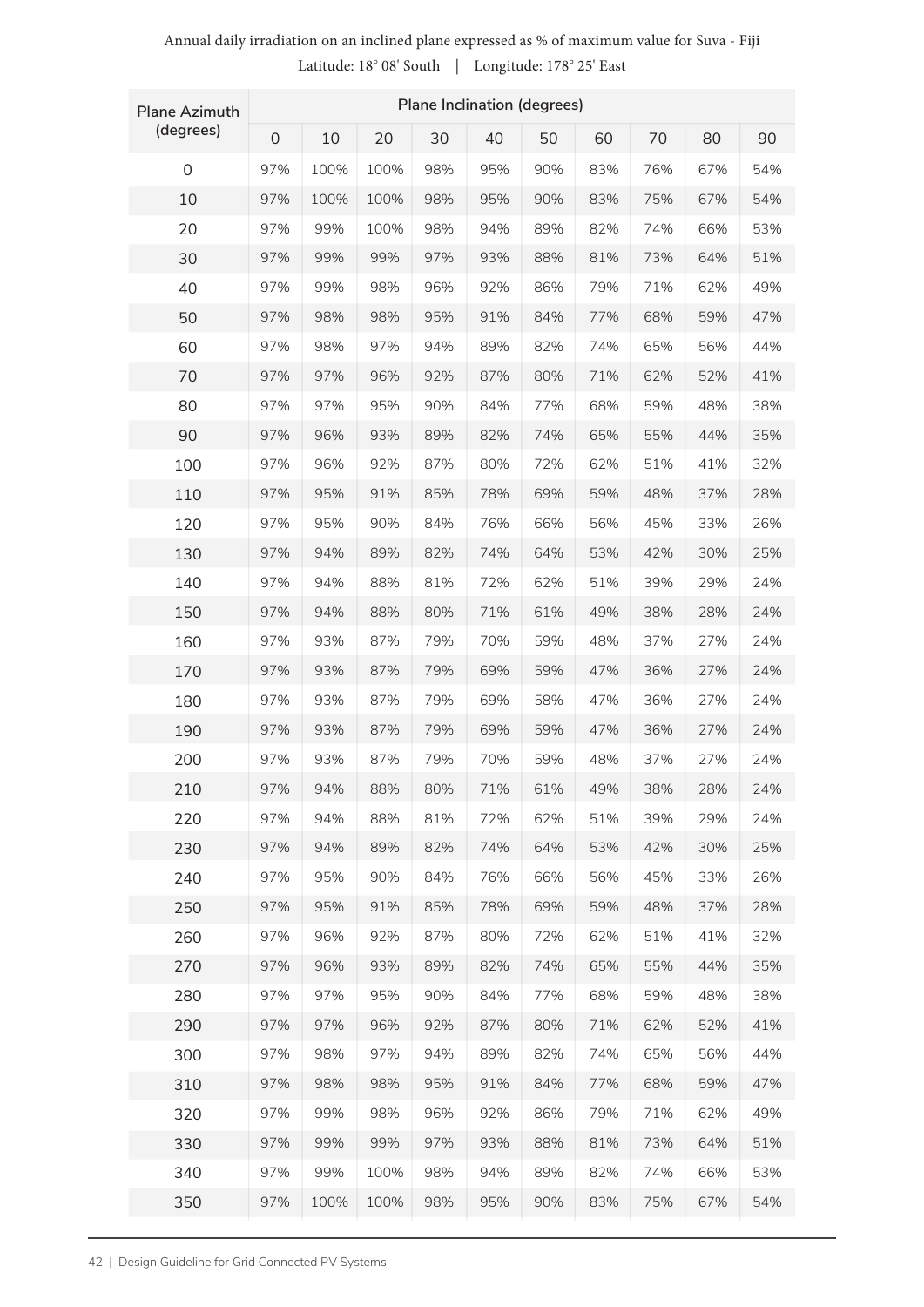### Annual daily irradiation on an inclined plane expressed as % of maximum value for Nauru Latitude: 0° 32' South | Longitude: 166° 56' East

| <b>Plane Azimuth</b> | Plane Inclination (degrees) |     |     |     |     |     |     |     |     |     |  |
|----------------------|-----------------------------|-----|-----|-----|-----|-----|-----|-----|-----|-----|--|
| (degrees)            | $\mathbf{O}$                | 10  | 20  | 30  | 40  | 50  | 60  | 70  | 80  | 90  |  |
| $\mathbf 0$          | 100%                        | 99% | 97% | 93% | 87% | 79% | 71% | 59% | 47% | 36% |  |
| 10                   | 100%                        | 99% | 97% | 93% | 86% | 79% | 70% | 59% | 47% | 36% |  |
| 20                   | 100%                        | 99% | 97% | 92% | 86% | 79% | 70% | 59% | 47% | 35% |  |
| 30                   | 100%                        | 99% | 97% | 92% | 86% | 78% | 70% | 59% | 47% | 35% |  |
| 40                   | 100%                        | 99% | 97% | 92% | 86% | 78% | 69% | 58% | 46% | 34% |  |
| 50                   | 100%                        | 99% | 97% | 92% | 85% | 77% | 68% | 57% | 46% | 34% |  |
| 60                   | 100%                        | 99% | 96% | 92% | 85% | 77% | 67% | 57% | 45% | 34% |  |
| 70                   | 100%                        | 99% | 96% | 91% | 85% | 76% | 66% | 56% | 45% | 33% |  |
| 80                   | 100%                        | 99% | 96% | 91% | 84% | 75% | 65% | 55% | 44% | 33% |  |
| 90                   | 100%                        | 99% | 96% | 91% | 83% | 75% | 64% | 54% | 44% | 33% |  |
| 100                  | 100%                        | 99% | 96% | 90% | 83% | 74% | 63% | 53% | 43% | 32% |  |
| 110                  | 100%                        | 99% | 95% | 90% | 82% | 73% | 62% | 52% | 43% | 32% |  |
| 120                  | 100%                        | 99% | 95% | 90% | 82% | 72% | 61% | 51% | 42% | 31% |  |
| 130                  | 100%                        | 99% | 95% | 89% | 82% | 72% | 60% | 50% | 42% | 31% |  |
| 140                  | 100%                        | 99% | 95% | 89% | 81% | 71% | 59% | 50% | 41% | 32% |  |
| 150                  | 100%                        | 98% | 95% | 89% | 81% | 71% | 58% | 49% | 41% | 32% |  |
| 160                  | 100%                        | 98% | 95% | 89% | 81% | 70% | 58% | 49% | 41% | 33% |  |
| 170                  | 100%                        | 98% | 95% | 89% | 80% | 70% | 58% | 49% | 41% | 33% |  |
| 180                  | 100%                        | 98% | 95% | 89% | 80% | 70% | 58% | 49% | 41% | 33% |  |
| 190                  | 100%                        | 98% | 95% | 89% | 80% | 70% | 58% | 49% | 41% | 33% |  |
| 200                  | 100%                        | 98% | 95% | 89% | 81% | 70% | 58% | 49% | 41% | 33% |  |
| 210                  | 100%                        | 98% | 95% | 89% | 81% | 71% | 58% | 49% | 41% | 32% |  |
| 220                  | 100%                        | 99% | 95% | 89% | 81% | 71% | 59% | 50% | 41% | 32% |  |
| 230                  | 100%                        | 99% | 95% | 89% | 82% | 72% | 60% | 50% | 42% | 31% |  |
| 240                  | 100%                        | 99% | 95% | 90% | 82% | 72% | 61% | 51% | 42% | 31% |  |
| 250                  | 100%                        | 99% | 95% | 90% | 82% | 73% | 62% | 52% | 43% | 32% |  |
| 260                  | 100%                        | 99% | 96% | 90% | 83% | 74% | 63% | 53% | 43% | 32% |  |
| 270                  | 100%                        | 99% | 96% | 91% | 83% | 75% | 64% | 54% | 44% | 33% |  |
| 280                  | 100%                        | 99% | 96% | 91% | 84% | 75% | 65% | 55% | 44% | 33% |  |
| 290                  | 100%                        | 99% | 96% | 91% | 85% | 76% | 66% | 56% | 45% | 33% |  |
| 300                  | 100%                        | 99% | 96% | 92% | 85% | 77% | 67% | 57% | 45% | 34% |  |
| 310                  | 100%                        | 99% | 97% | 92% | 85% | 77% | 68% | 57% | 46% | 34% |  |
| 320                  | 100%                        | 99% | 97% | 92% | 86% | 78% | 69% | 58% | 46% | 34% |  |
| 330                  | 100%                        | 99% | 97% | 92% | 86% | 78% | 70% | 59% | 47% | 35% |  |
| 340                  | 100%                        | 99% | 97% | 92% | 86% | 79% | 70% | 59% | 47% | 35% |  |
| 350                  | 100%                        | 99% | 97% | 93% | 86% | 79% | 70% | 59% | 47% | 36% |  |
|                      |                             |     |     |     |     |     |     |     |     |     |  |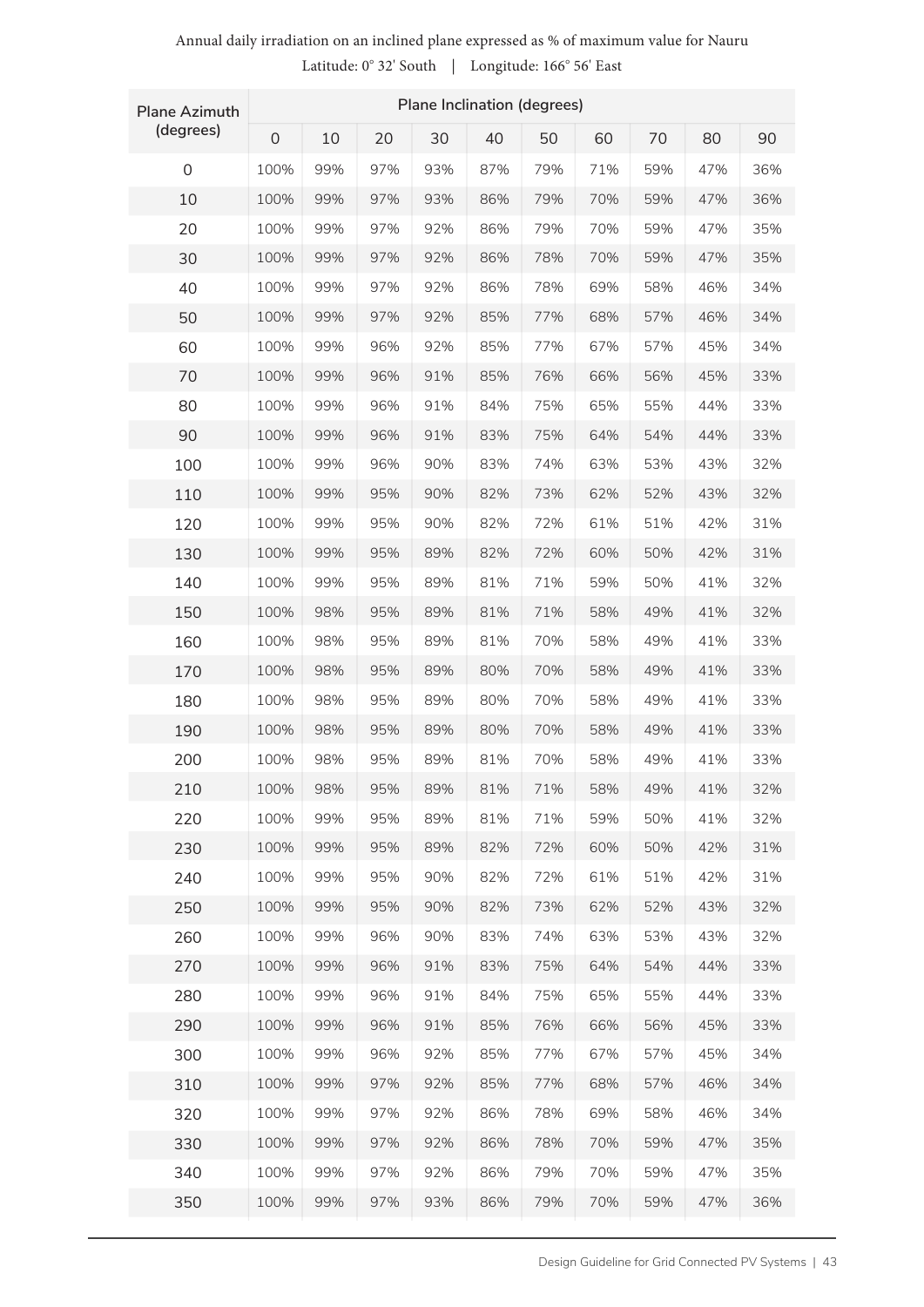| <b>Plane Azimuth</b> | Plane Inclination (degrees) |      |     |     |     |     |     |     |     |     |  |  |
|----------------------|-----------------------------|------|-----|-----|-----|-----|-----|-----|-----|-----|--|--|
| (degrees)            | $\mathsf{O}$                | 10   | 20  | 30  | 40  | 50  | 60  | 70  | 80  | 90  |  |  |
| 0                    | 99%                         | 100% | 99% | 97% | 92% | 87% | 79% | 71% | 60% | 49% |  |  |
| 10                   | 99%                         | 100% | 99% | 97% | 92% | 86% | 79% | 71% | 60% | 49% |  |  |
| 20                   | 99%                         | 100% | 99% | 96% | 92% | 86% | 79% | 70% | 60% | 48% |  |  |
| 30                   | 99%                         | 100% | 99% | 96% | 91% | 85% | 78% | 69% | 58% | 47% |  |  |
| 40                   | 99%                         | 100% | 98% | 95% | 90% | 84% | 76% | 68% | 57% | 46% |  |  |
| 50                   | 99%                         | 99%  | 98% | 94% | 89% | 83% | 75% | 66% | 55% | 44% |  |  |
| 60                   | 99%                         | 99%  | 97% | 93% | 88% | 81% | 73% | 64% | 53% | 43% |  |  |
| 70                   | 99%                         | 99%  | 96% | 92% | 87% | 79% | 71% | 61% | 51% | 41% |  |  |
| 80                   | 99%                         | 98%  | 96% | 91% | 85% | 78% | 69% | 59% | 49% | 38% |  |  |
| 90                   | 99%                         | 98%  | 95% | 90% | 84% | 76% | 66% | 56% | 46% | 36% |  |  |
| 100                  | 99%                         | 97%  | 94% | 89% | 82% | 74% | 64% | 53% | 44% | 34% |  |  |
| 110                  | 99%                         | 97%  | 93% | 88% | 81% | 72% | 62% | 51% | 41% | 32% |  |  |
| 120                  | 99%                         | 97%  | 93% | 87% | 79% | 70% | 60% | 48% | 39% | 30% |  |  |
| 130                  | 99%                         | 97%  | 92% | 86% | 78% | 69% | 58% | 46% | 37% | 29% |  |  |
| 140                  | 99%                         | 96%  | 92% | 85% | 77% | 67% | 57% | 44% | 35% | 28% |  |  |
| 150                  | 99%                         | 96%  | 91% | 85% | 76% | 66% | 55% | 43% | 34% | 28% |  |  |
| 160                  | 99%                         | 96%  | 91% | 84% | 76% | 66% | 54% | 42% | 34% | 29% |  |  |
| 170                  | 99%                         | 96%  | 91% | 84% | 75% | 65% | 54% | 41% | 34% | 29% |  |  |
| 180                  | 99%                         | 96%  | 91% | 84% | 75% | 65% | 54% | 41% | 33% | 29% |  |  |
| 190                  | 99%                         | 96%  | 91% | 84% | 75% | 65% | 54% | 41% | 34% | 29% |  |  |
| 200                  | 99%                         | 96%  | 91% | 84% | 76% | 66% | 54% | 42% | 34% | 29% |  |  |
| 210                  | 99%                         | 96%  | 91% | 85% | 76% | 66% | 55% | 43% | 34% | 28% |  |  |
| 220                  | 99%                         | 96%  | 92% | 85% | 77% | 67% | 57% | 44% | 35% | 28% |  |  |
| 230                  | 99%                         | 97%  | 92% | 86% | 78% | 69% | 58% | 46% | 37% | 29% |  |  |
| 240                  | 99%                         | 97%  | 93% | 87% | 79% | 70% | 60% | 48% | 39% | 30% |  |  |
| 250                  | 99%                         | 97%  | 93% | 88% | 81% | 72% | 62% | 51% | 41% | 32% |  |  |
| 260                  | 99%                         | 97%  | 94% | 89% | 82% | 74% | 64% | 53% | 44% | 34% |  |  |
| 270                  | 99%                         | 98%  | 95% | 90% | 84% | 76% | 66% | 56% | 46% | 36% |  |  |
| 280                  | 99%                         | 98%  | 96% | 91% | 85% | 78% | 69% | 59% | 49% | 38% |  |  |
| 290                  | 99%                         | 99%  | 96% | 92% | 87% | 79% | 71% | 61% | 51% | 41% |  |  |
| 300                  | 99%                         | 99%  | 97% | 93% | 88% | 81% | 73% | 64% | 53% | 43% |  |  |
| 310                  | 99%                         | 99%  | 98% | 94% | 89% | 83% | 75% | 66% | 55% | 44% |  |  |
| 320                  | 99%                         | 100% | 98% | 95% | 90% | 84% | 76% | 68% | 57% | 46% |  |  |
| 330                  | 99%                         | 100% | 99% | 96% | 91% | 85% | 78% | 69% | 58% | 47% |  |  |
| 340                  | 99%                         | 100% | 99% | 96% | 92% | 86% | 79% | 70% | 60% | 48% |  |  |
| 350                  | 99%                         | 100% | 99% | 97% | 92% | 86% | 79% | 71% | 60% | 49% |  |  |

### Annual daily irradiation on an inclined plane expressed as % of maximum value for Vaiaku - Tuvalu Latitude: 8° 31' South | Longitude: 179° 13' East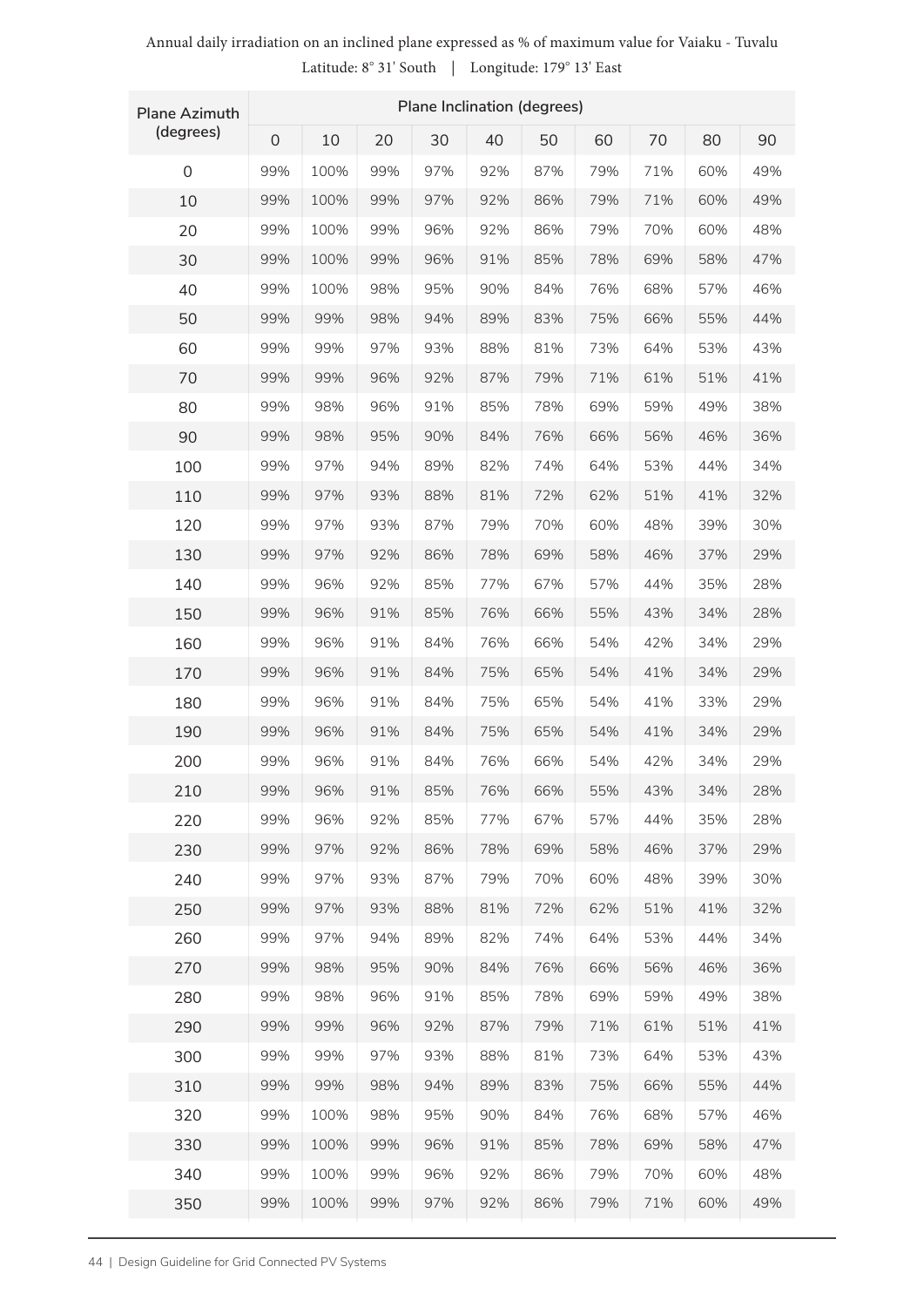| <b>Plane Azimuth</b> | Plane Inclination (degrees) |      |     |     |     |     |     |     |     |     |  |
|----------------------|-----------------------------|------|-----|-----|-----|-----|-----|-----|-----|-----|--|
| (degrees)            | $\mathbf 0$                 | 10   | 20  | 30  | 40  | 50  | 60  | 70  | 80  | 90  |  |
| $\mathsf 0$          | 99%                         | 100% | 99% | 97% | 92% | 86% | 79% | 71% | 60% | 48% |  |
| 10                   | 99%                         | 100% | 99% | 97% | 92% | 86% | 79% | 70% | 60% | 48% |  |
| 20                   | 99%                         | 100% | 99% | 96% | 92% | 86% | 78% | 70% | 59% | 47% |  |
| 30                   | 99%                         | 100% | 99% | 96% | 91% | 85% | 77% | 69% | 58% | 46% |  |
| 40                   | 99%                         | 100% | 98% | 95% | 90% | 84% | 76% | 67% | 56% | 45% |  |
| 50                   | 99%                         | 99%  | 98% | 94% | 89% | 82% | 74% | 65% | 55% | 44% |  |
| 60                   | 99%                         | 99%  | 97% | 93% | 88% | 81% | 73% | 63% | 53% | 42% |  |
| 70                   | 99%                         | 99%  | 96% | 92% | 87% | 79% | 70% | 61% | 50% | 40% |  |
| 80                   | 99%                         | 98%  | 96% | 91% | 85% | 77% | 68% | 58% | 48% | 38% |  |
| 90                   | 99%                         | 98%  | 95% | 90% | 84% | 75% | 66% | 55% | 46% | 36% |  |
| 100                  | 99%                         | 98%  | 94% | 89% | 82% | 74% | 64% | 53% | 43% | 34% |  |
| 110                  | 99%                         | 97%  | 93% | 88% | 81% | 72% | 62% | 50% | 41% | 32% |  |
| 120                  | 99%                         | 97%  | 93% | 87% | 79% | 70% | 60% | 48% | 38% | 30% |  |
| 130                  | 99%                         | 97%  | 92% | 86% | 78% | 69% | 58% | 46% | 36% | 29% |  |
| 140                  | 99%                         | 96%  | 92% | 85% | 77% | 67% | 56% | 44% | 35% | 29% |  |
| 150                  | 99%                         | 96%  | 91% | 84% | 76% | 66% | 55% | 42% | 34% | 29% |  |
| 160                  | 99%                         | 96%  | 91% | 84% | 75% | 65% | 54% | 41% | 34% | 29% |  |
| 170                  | 99%                         | 96%  | 91% | 84% | 75% | 65% | 53% | 41% | 34% | 29% |  |
| 180                  | 99%                         | 96%  | 91% | 84% | 75% | 65% | 53% | 40% | 34% | 29% |  |
| 190                  | 99%                         | 96%  | 91% | 84% | 75% | 65% | 53% | 41% | 34% | 29% |  |
| 200                  | 99%                         | 96%  | 91% | 84% | 75% | 65% | 54% | 41% | 34% | 29% |  |
| 210                  | 99%                         | 96%  | 91% | 84% | 76% | 66% | 55% | 42% | 34% | 29% |  |
| 220                  | 99%                         | 96%  | 92% | 85% | 77% | 67% | 56% | 44% | 35% | 29% |  |
| 230                  | 99%                         | 97%  | 92% | 86% | 78% | 69% | 58% | 46% | 36% | 29% |  |
| 240                  | 99%                         | 97%  | 93% | 87% | 79% | 70% | 60% | 48% | 38% | 30% |  |
| 250                  | 99%                         | 97%  | 93% | 88% | 81% | 72% | 62% | 50% | 41% | 32% |  |
| 260                  | 99%                         | 98%  | 94% | 89% | 82% | 74% | 64% | 53% | 43% | 34% |  |
| 270                  | 99%                         | 98%  | 95% | 90% | 84% | 75% | 66% | 55% | 46% | 36% |  |
| 280                  | 99%                         | 98%  | 96% | 91% | 85% | 77% | 68% | 58% | 48% | 38% |  |
| 290                  | 99%                         | 99%  | 96% | 92% | 87% | 79% | 70% | 61% | 50% | 40% |  |
| 300                  | 99%                         | 99%  | 97% | 93% | 88% | 81% | 73% | 63% | 53% | 42% |  |
| 310                  | 99%                         | 99%  | 98% | 94% | 89% | 82% | 74% | 65% | 55% | 44% |  |
| 320                  | 99%                         | 100% | 98% | 95% | 90% | 84% | 76% | 67% | 56% | 45% |  |
| 330                  | 99%                         | 100% | 99% | 96% | 91% | 85% | 77% | 69% | 58% | 46% |  |
| 340                  | 99%                         | 100% | 99% | 96% | 92% | 86% | 78% | 70% | 59% | 47% |  |
| 350                  | 99%                         | 100% | 99% | 97% | 92% | 86% | 79% | 70% | 60% | 48% |  |

### Annual daily irradiation on an inclined plane expressed as % of maximum value for Apia - Samoa Latitude: 13° 50' South | Longitude: 171° 46' West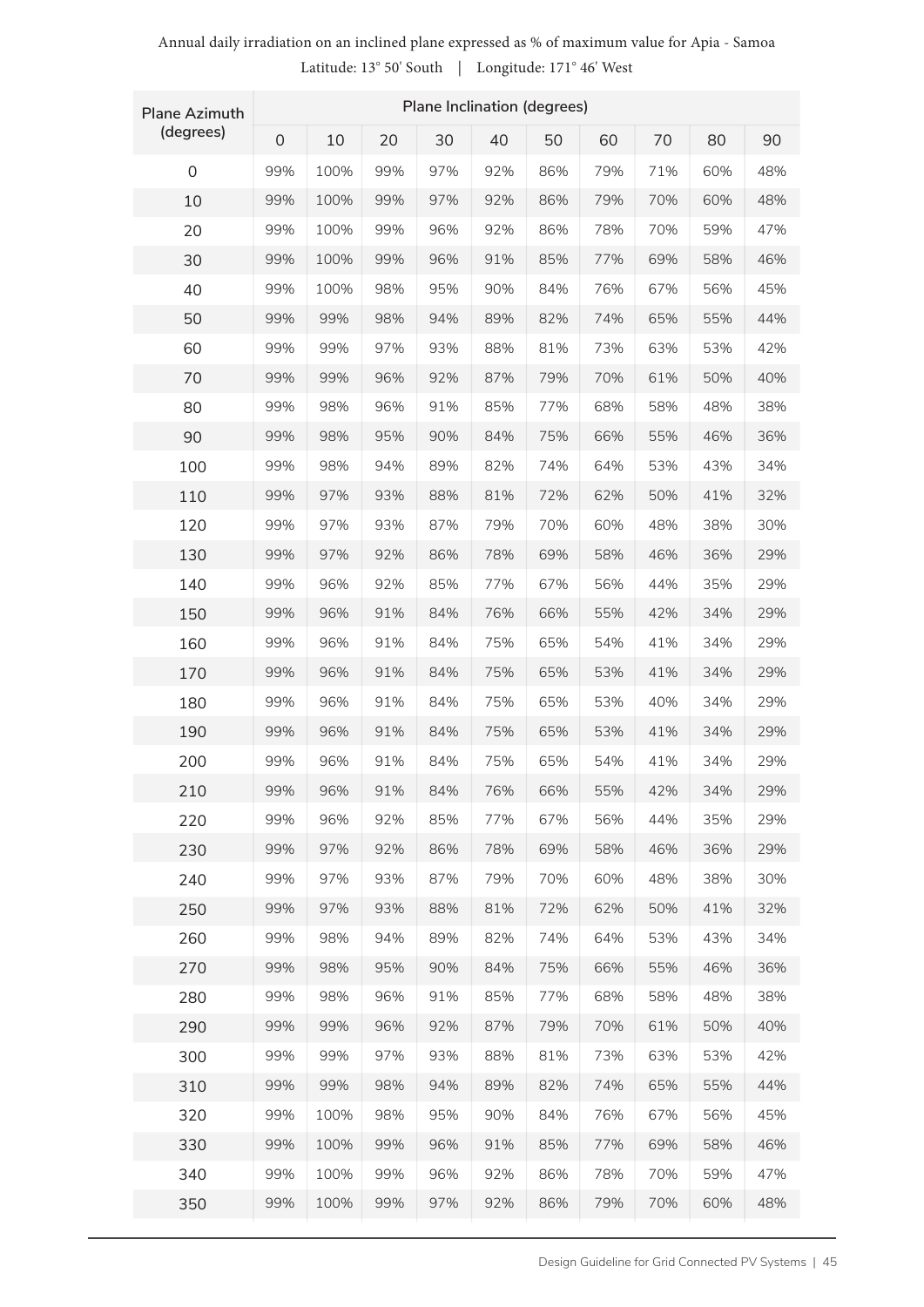| <b>Plane Azimuth</b> | Plane Inclination (degrees) |     |     |     |     |     |     |     |     |     |
|----------------------|-----------------------------|-----|-----|-----|-----|-----|-----|-----|-----|-----|
| (degrees)            | $\overline{0}$              | 10  | 20  | 30  | 40  | 50  | 60  | 70  | 80  | 90  |
| $\overline{0}$       | 96%                         | 99% | 99% | 99% | 96% | 92% | 85% | 78% | 69% | 57% |
| 10                   | 96%                         | 99% | 99% | 99% | 96% | 91% | 85% | 77% | 69% | 57% |
| 20                   | 96%                         | 99% | 99% | 98% | 95% | 90% | 84% | 76% | 67% | 56% |
| 30                   | 96%                         | 98% | 99% | 97% | 94% | 89% | 82% | 74% | 66% | 54% |
| 40                   | 96%                         | 98% | 98% | 96% | 93% | 87% | 80% | 72% | 63% | 51% |
| 50                   | 96%                         | 98% | 98% | 95% | 91% | 85% | 78% | 69% | 60% | 49% |
| 60                   | 96%                         | 97% | 97% | 93% | 89% | 82% | 74% | 66% | 56% | 45% |
| 70                   | 96%                         | 96% | 96% | 91% | 86% | 79% | 71% | 62% | 52% | 41% |
| 80                   | 96%                         | 96% | 96% | 89% | 83% | 76% | 67% | 58% | 48% | 37% |
| 90                   | 96%                         | 95% | 95% | 87% | 81% | 73% | 64% | 54% | 43% | 33% |
| 100                  | 96%                         | 94% | 94% | 85% | 78% | 70% | 60% | 49% | 38% | 29% |
| 110                  | 96%                         | 94% | 93% | 83% | 76% | 66% | 56% | 45% | 34% | 25% |
| 120                  | 96%                         | 93% | 93% | 81% | 73% | 63% | 53% | 41% | 30% | 22% |
| 130                  | 96%                         | 93% | 92% | 80% | 71% | 61% | 50% | 38% | 27% | 21% |
| 140                  | 96%                         | 92% | 92% | 78% | 69% | 58% | 47% | 36% | 26% | 21% |
| 150                  | 96%                         | 92% | 91% | 77% | 67% | 57% | 45% | 34% | 25% | 20% |
| 160                  | 96%                         | 91% | 91% | 76% | 66% | 55% | 44% | 34% | 24% | 20% |
| 170                  | 96%                         | 91% | 91% | 76% | 66% | 54% | 43% | 33% | 24% | 20% |
| 180                  | 96%                         | 91% | 91% | 76% | 65% | 54% | 43% | 33% | 24% | 20% |
| 190                  | 96%                         | 91% | 91% | 76% | 66% | 54% | 43% | 33% | 24% | 20% |
| 200                  | 96%                         | 91% | 91% | 76% | 66% | 55% | 44% | 34% | 24% | 20% |
| 210                  | 96%                         | 92% | 91% | 77% | 67% | 57% | 45% | 34% | 25% | 20% |
| 220                  | 96%                         | 92% | 92% | 78% | 69% | 58% | 47% | 36% | 26% | 21% |
| 230                  | 96%                         | 93% | 92% | 80% | 71% | 61% | 50% | 38% | 27% | 21% |
| 240                  | 96%                         | 93% | 93% | 81% | 73% | 63% | 53% | 41% | 30% | 22% |
| 250                  | 96%                         | 94% | 93% | 83% | 76% | 66% | 56% | 45% | 34% | 25% |
| 260                  | 96%                         | 94% | 94% | 85% | 78% | 70% | 60% | 49% | 38% | 29% |
| 270                  | 96%                         | 95% | 95% | 87% | 81% | 73% | 64% | 54% | 43% | 33% |
| 280                  | 96%                         | 96% | 96% | 89% | 83% | 76% | 67% | 58% | 48% | 37% |
| 290                  | 96%                         | 96% | 96% | 91% | 86% | 79% | 71% | 62% | 52% | 41% |
| 300                  | 96%                         | 97% | 97% | 93% | 89% | 82% | 74% | 66% | 56% | 45% |
| 310                  | 96%                         | 98% | 98% | 95% | 91% | 85% | 78% | 69% | 60% | 49% |
| 320                  | 96%                         | 98% | 98% | 96% | 93% | 87% | 80% | 72% | 63% | 51% |
| 330                  | 96%                         | 98% | 99% | 97% | 94% | 89% | 82% | 74% | 66% | 54% |
| 340                  | 96%                         | 99% | 99% | 98% | 95% | 90% | 84% | 76% | 67% | 56% |
| 350                  | 96%                         | 99% | 99% | 99% | 96% | 91% | 85% | 77% | 69% | 57% |

### Annual daily irradiation on an inclined plane expressed as % of maximum value for Tongatapu - Tonga Latitude: 21° 08' South | Longitude: 175° 12' West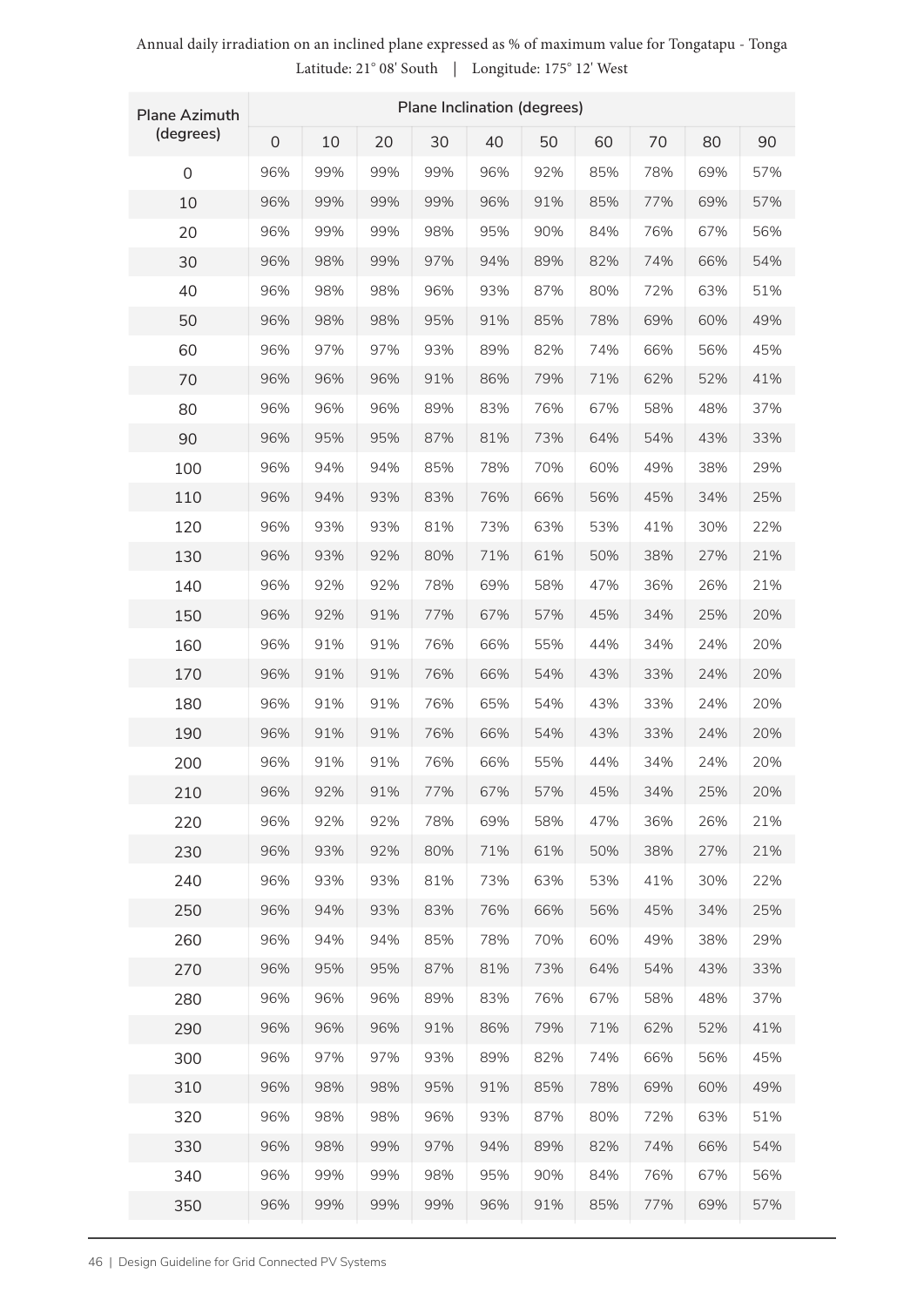| <b>Plane Azimuth</b> | Plane Inclination (degrees) |       |     |     |     |     |     |     |     |     |  |
|----------------------|-----------------------------|-------|-----|-----|-----|-----|-----|-----|-----|-----|--|
| (degrees)            | $\mathsf{O}\xspace$         | 10    | 20  | 30  | 40  | 50  | 60  | 70  | 80  | 90  |  |
| 0                    | 99.8%                       | 98%   | 94% | 88% | 81% | 73% | 64% | 51% | 41% | 31% |  |
| 10                   | 99.8%                       | 98%   | 94% | 88% | 81% | 73% | 64% | 51% | 41% | 31% |  |
| 20                   | 99.8%                       | 98%   | 94% | 88% | 81% | 73% | 64% | 52% | 41% | 31% |  |
| 30                   | 99.8%                       | 98%   | 94% | 88% | 82% | 73% | 64% | 52% | 41% | 31% |  |
| 40                   | 99.8%                       | 98%   | 94% | 89% | 82% | 74% | 64% | 53% | 42% | 31% |  |
| 50                   | 99.8%                       | 98%   | 94% | 89% | 82% | 74% | 64% | 54% | 43% | 31% |  |
| 60                   | 99.8%                       | 98%   | 95% | 89% | 83% | 74% | 64% | 54% | 43% | 32% |  |
| 70                   | 99.8%                       | 98%   | 95% | 90% | 83% | 74% | 65% | 55% | 44% | 34% |  |
| 80                   | 99.8%                       | 99%   | 95% | 90% | 83% | 75% | 65% | 56% | 46% | 35% |  |
| 90                   | 99.8%                       | 99%   | 96% | 91% | 84% | 75% | 65% | 57% | 47% | 36% |  |
| 100                  | 99.8%                       | 99%   | 96% | 91% | 84% | 75% | 65% | 59% | 48% | 37% |  |
| 110                  | 99.8%                       | 99%   | 97% | 92% | 85% | 76% | 66% | 60% | 49% | 39% |  |
| 120                  | 99.8%                       | 99%   | 97% | 92% | 85% | 76% | 66% | 61% | 50% | 40% |  |
| 130                  | 99.8%                       | 99.6% | 97% | 93% | 86% | 76% | 66% | 61% | 51% | 41% |  |
| 140                  | 99.8%                       | 99.7% | 97% | 93% | 86% | 77% | 66% | 62% | 52% | 42% |  |
| 150                  | 99.8%                       | 99.8% | 98% | 93% | 86% | 77% | 66% | 63% | 53% | 42% |  |
| 160                  | 99.8%                       | 99.9% | 98% | 93% | 87% | 77% | 66% | 63% | 53% | 43% |  |
| 170                  | 99.8%                       | 100%  | 98% | 93% | 87% | 77% | 67% | 63% | 53% | 43% |  |
| 180                  | 99.8%                       | 100%  | 98% | 94% | 87% | 77% | 67% | 64% | 53% | 43% |  |
| 190                  | 99.8%                       | 100%  | 98% | 93% | 87% | 77% | 67% | 63% | 53% | 43% |  |
| 200                  | 99.8%                       | 99.9% | 98% | 93% | 87% | 77% | 66% | 63% | 53% | 43% |  |
| 210                  | 99.8%                       | 99.8% | 98% | 93% | 86% | 77% | 66% | 63% | 53% | 42% |  |
| 220                  | 99.8%                       | 99.7% | 97% | 93% | 86% | 77% | 66% | 62% | 52% | 42% |  |
| 230                  | 99.8%                       | 99.6% | 97% | 93% | 86% | 76% | 66% | 61% | 51% | 41% |  |
| 240                  | 99.8%                       | 99%   | 97% | 92% | 85% | 76% | 66% | 61% | 50% | 40% |  |
| 250                  | 99.8%                       | 99%   | 97% | 92% | 85% | 76% | 66% | 60% | 49% | 39% |  |
| 260                  | 99.8%                       | 99%   | 96% | 91% | 84% | 75% | 65% | 59% | 48% | 37% |  |
| 270                  | 99.8%                       | 99%   | 96% | 91% | 84% | 75% | 65% | 57% | 47% | 36% |  |
| 280                  | 99.8%                       | 99%   | 95% | 90% | 83% | 75% | 65% | 56% | 46% | 35% |  |
| 290                  | 99.8%                       | 98%   | 95% | 90% | 83% | 74% | 65% | 55% | 44% | 34% |  |
| 300                  | 99.8%                       | 98%   | 95% | 89% | 83% | 74% | 64% | 54% | 43% | 32% |  |
| 310                  | 99.8%                       | 98%   | 94% | 89% | 82% | 74% | 64% | 54% | 43% | 31% |  |
| 320                  | 99.8%                       | 98%   | 94% | 89% | 82% | 74% | 64% | 53% | 42% | 31% |  |
| 330                  | 99.8%                       | 98%   | 94% | 88% | 82% | 73% | 64% | 52% | 41% | 31% |  |
| 340                  | 99.8%                       | 98%   | 94% | 88% | 81% | 73% | 64% | 52% | 41% | 31% |  |
| 350                  | 99.8%                       | 98%   | 94% | 88% | 81% | 73% | 64% | 51% | 41% | 31% |  |

### Annual daily irradiation on an inclined plane expressed as % of maximum value for Palikir - Pohnpei FSM Latitude: 6° 54' North | Longitude: 158° 13' East